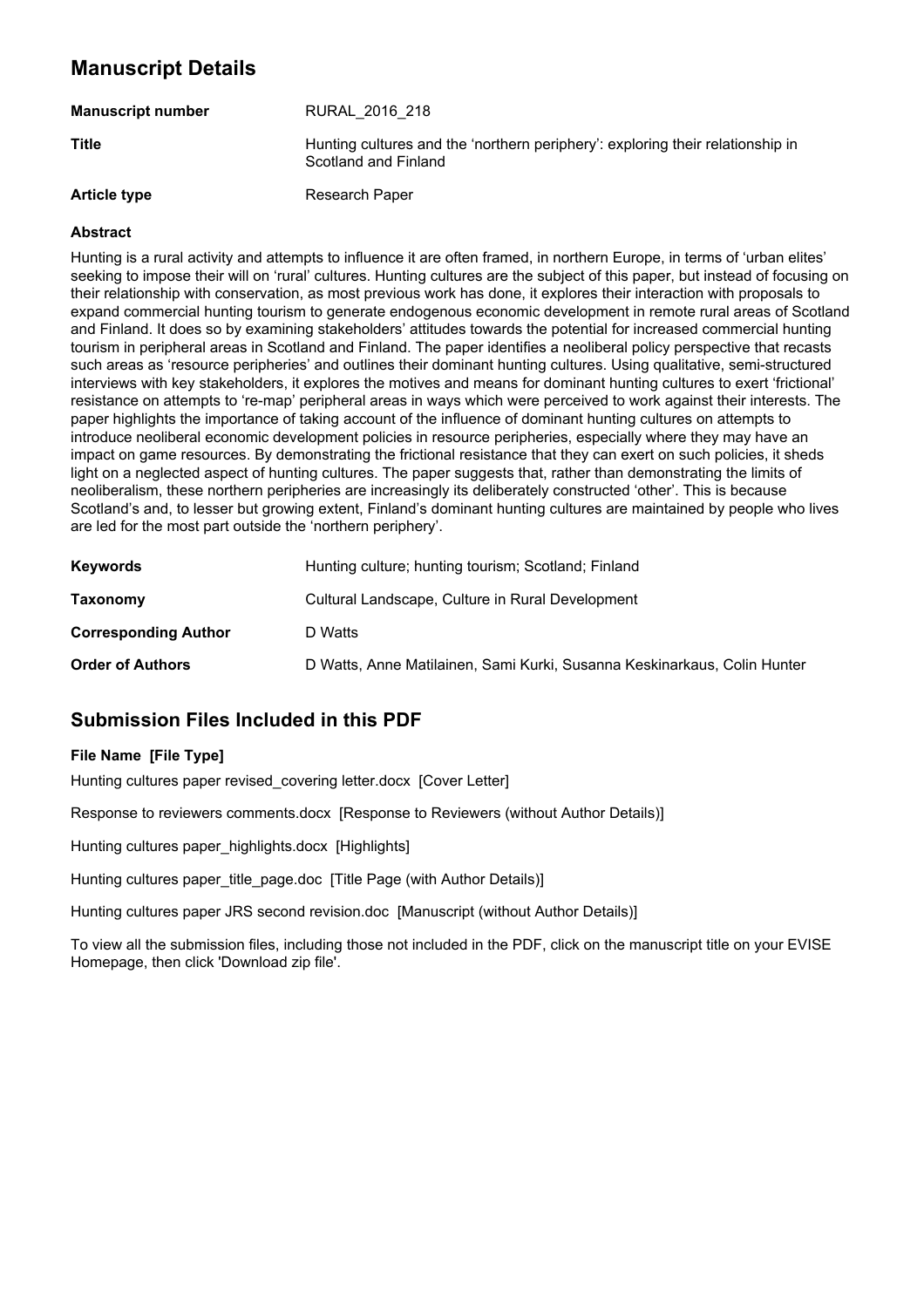Dear Professor Woods

Thank you for provisionally accepting our paper 'Hunting cultures and the 'northern periphery': exploring their relationship in Scotland and Finland'. My colleagues and I have pleasure in submitting the further revised version for consideration, along with a document setting out how we have responded to your and the reviewers' comments.

We hope that the paper is now suitable for publication in the *Journal of Rural Studies*. We look forward to hearing from you in due course.

Yours sincerely

David Watts Geography & Environment University of Aberdeen St Mary's, Elphinstone Road Aberdeen, AB24 3UF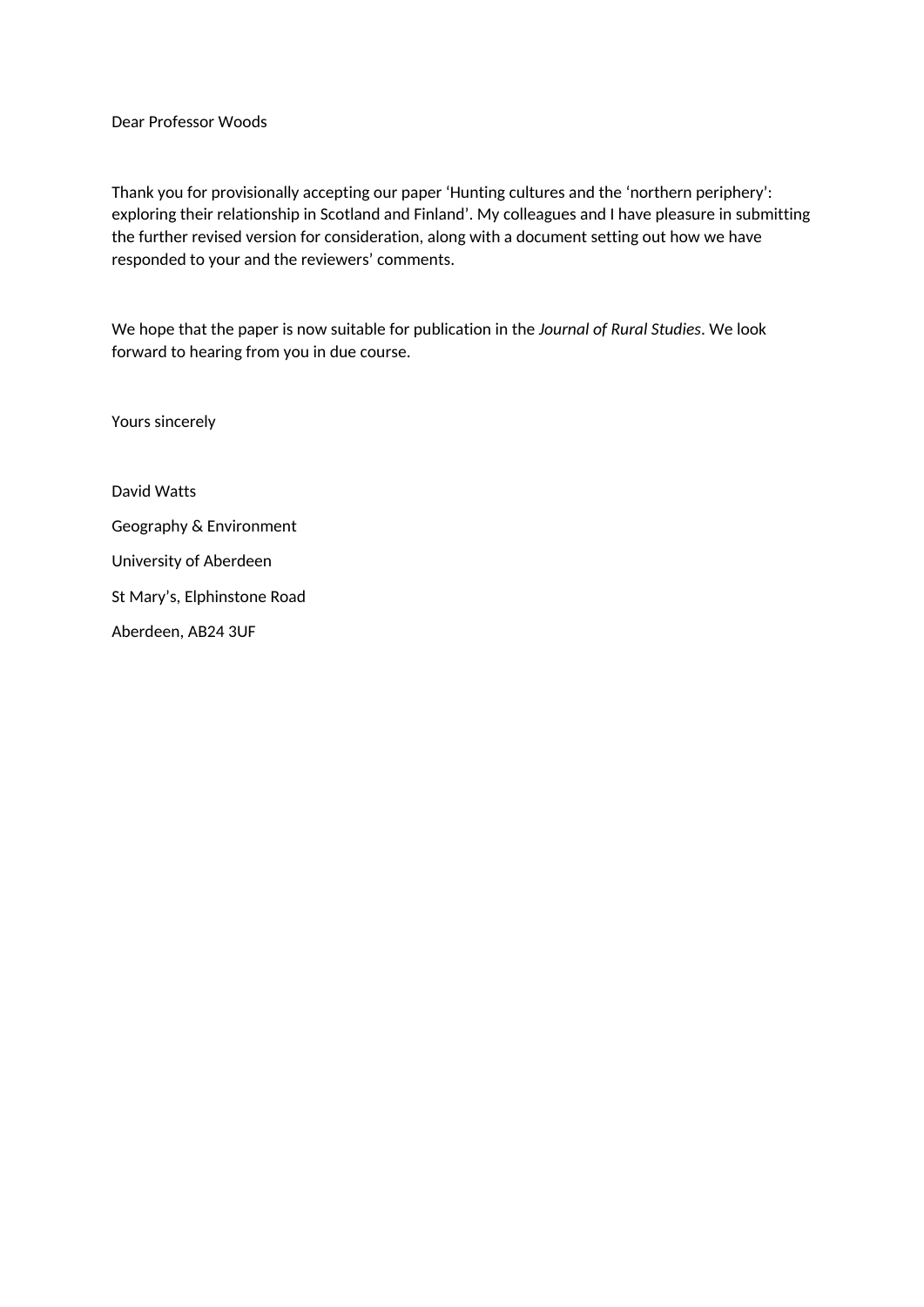## **Manuscript number RURAL\_2016\_218\_R1**

# **Hunting cultures and the 'northern periphery': exploring their relationship in Scotland and Finland**

## **Summary of changes made in response to editor's and reviewers' comments**

(*numbered points are editor's comments*)

*1) As suggested by Reviewer 1 it would be helpful to insert some further sub-headings to structure the text.*

Matching sub-headings have been introduced into sections 5.1 and 5.2.

*2) Reviewer 3 requests that the title of Scottish legislation referred to in the paper is corrected.*

The Protection of Wild Mammals (Scotland) Act 2002 (along with the appropriate URL) has been cited in endnote 1.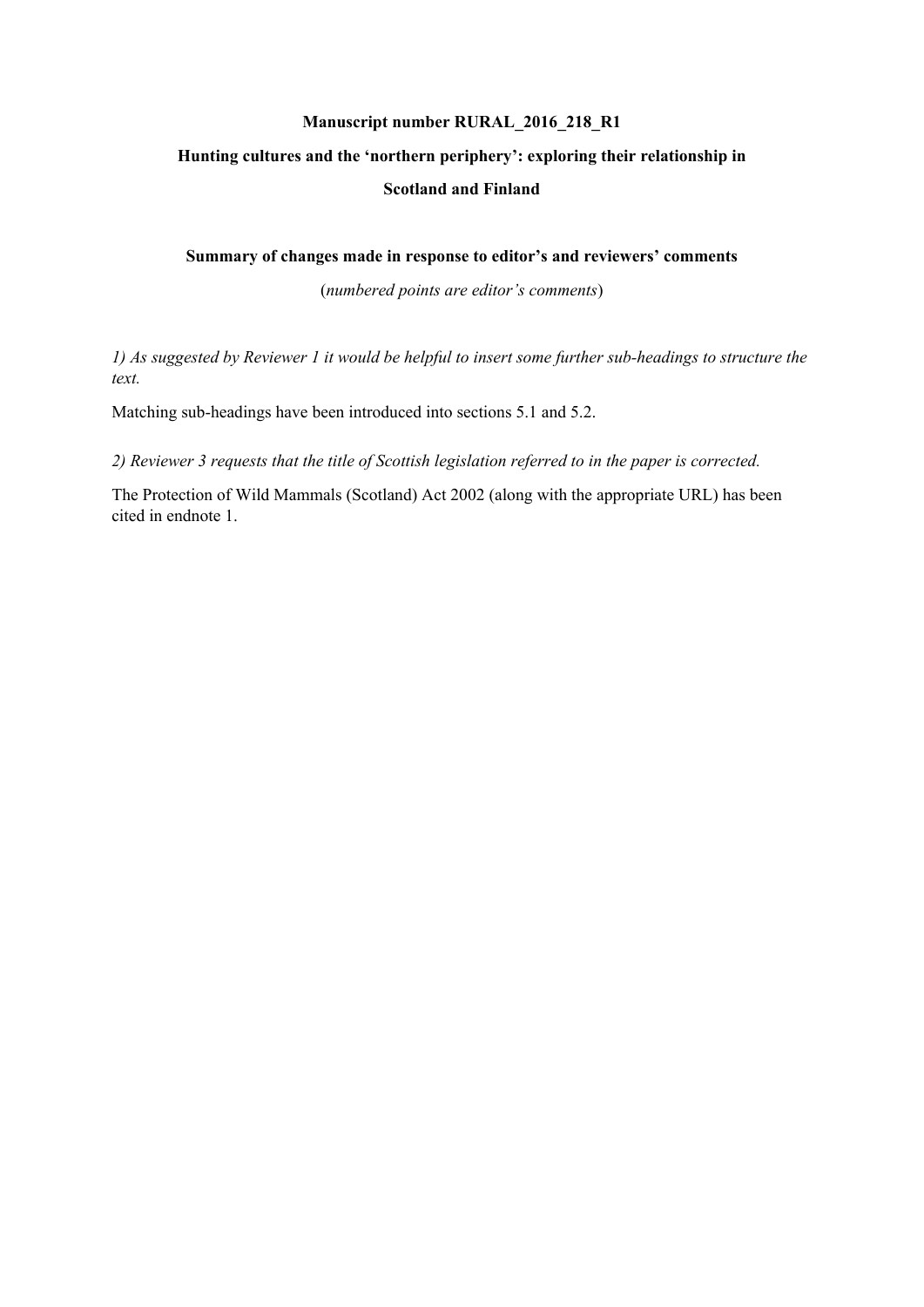Hunting cultures can influence neoliberal economic policy in northern peripheries Hunting cultures can mount frictional resistance to northern peripheries' re-mapping Northern peripheries can represent neoliberalism's cultural other, not its limits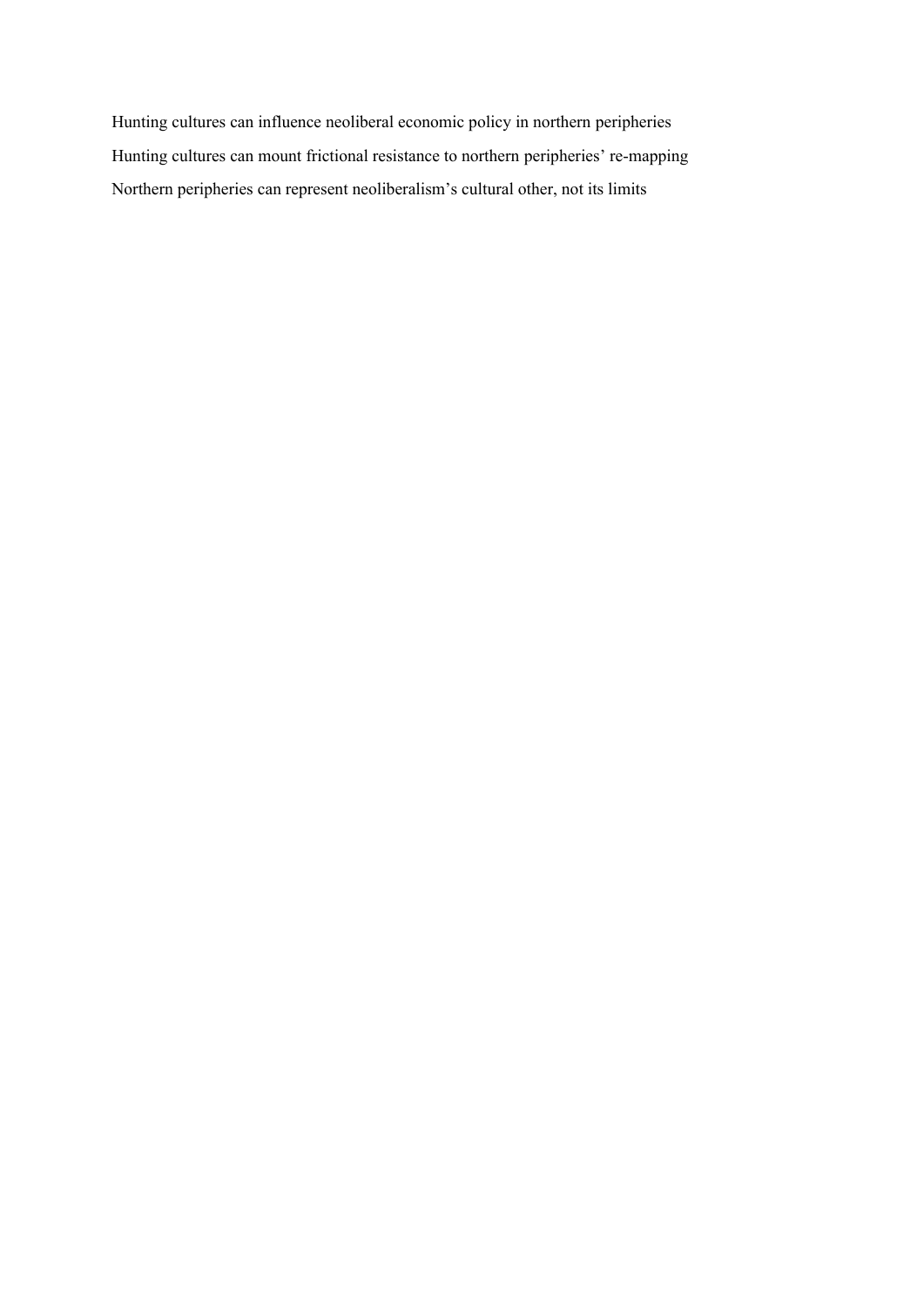**Hunting cultures and the 'northern periphery': exploring their relationship in Scotland and Finland**

**David Watts** (corresponding author) University of Aberdeen, Geography & Environment St Mary's, Elphinstone Road, Aberdeen, AB24 3UF, Scotland, UK [d.watts@abdn.ac.uk](mailto:d.watts@abdn.ac.uk)

## **Anne Matilainen**

University of Helsinki, Ruralia Institute Kampusranta 9, FI-60320 Seinäjoki, Finland [anne.matilainen@helsinki.fi](mailto:anne.matilainen@helsinki.fi)

## **Sami P. Kurki**

University of Helsinki, Ruralia Institute Kampusranta 9, FI-60320 Seinäjoki, Finland [sami.p.kurki@helsinki.fi](mailto:sami.p.kurki@helsinki.fi)

## **Susanna Keskinarkaus**

University of Helsinki, Ruralia Institute Kampusranta 9, FI-60320 Seinäjoki, Finland [susanna.keskinarkaus@helsinki.fi](mailto:susanna.keskinarkaus@helsinki.fi)

## **Colin Hunter**

No current institutional affiliation

Scotland, UK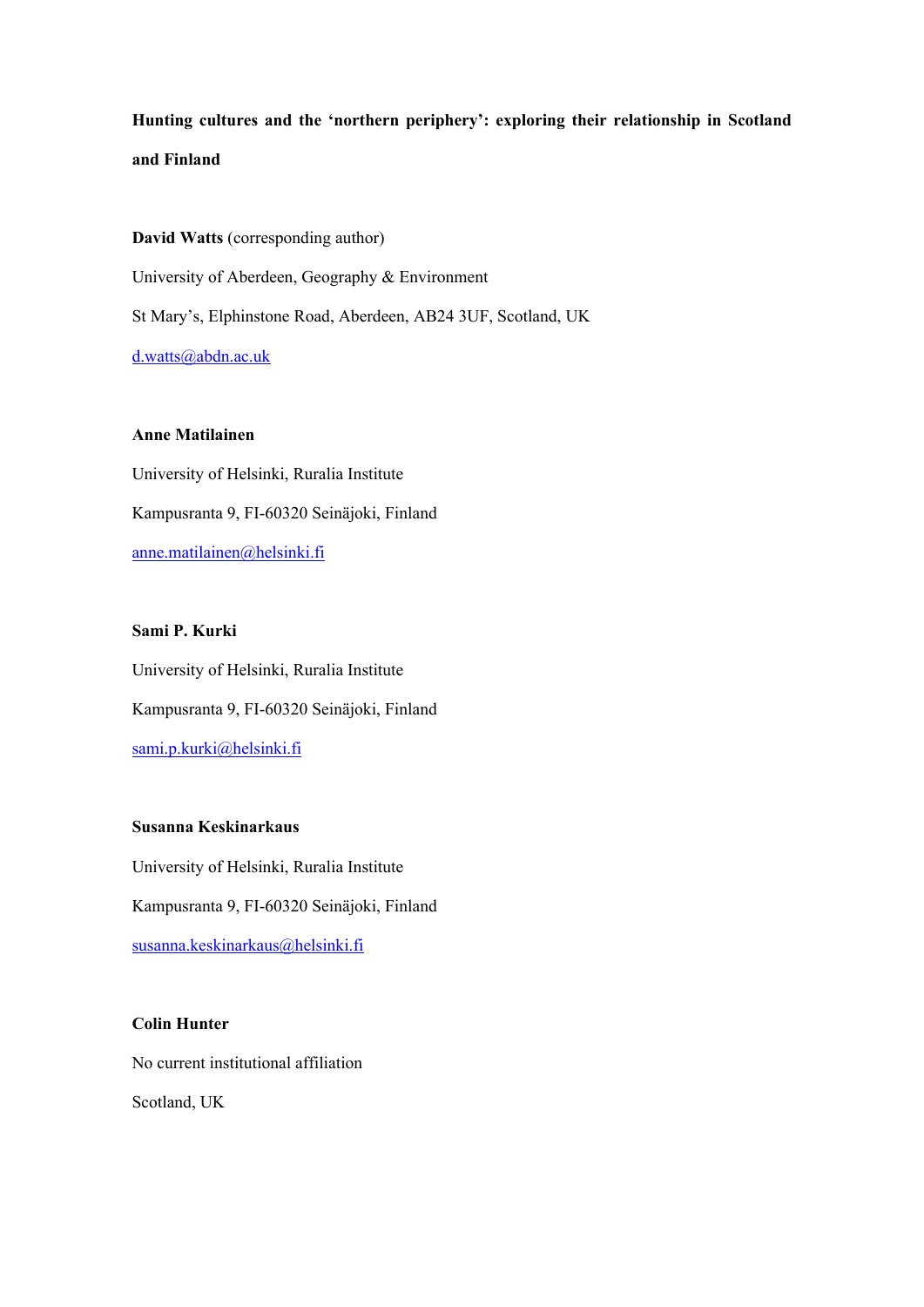**Hunting cultures and the 'northern periphery': exploring their relationship in Scotland and Finland**

#### **Abstract**

Hunting is a rural activity and attempts to influence it are often framed, in northern Europe, in terms of 'urban elites' seeking to impose their will on 'rural' cultures. Hunting cultures are the subject of this paper, but instead of focusing on their relationship with conservation, as most previous work has done, it explores their interaction with proposals to expand commercial hunting tourism to generate endogenous economic development in remote rural areas of Scotland and Finland.

It does so by examining stakeholders' attitudes towards the potential for increased commercial hunting tourism in peripheral areas in Scotland and Finland. The paper identifies a neoliberal policy perspective that recasts such areas as 'resource peripheries' and outlines their dominant hunting cultures. Using qualitative, semi-structured interviews with key stakeholders, it explores the motives and means for dominant hunting cultures to exert 'frictional' resistance on attempts to 're-map' peripheral areas in ways which were perceived to work against their interests.

The paper highlights the importance of taking account of the influence of dominant hunting cultures on attempts to introduce neoliberal economic development policies in resource peripheries, especially where they may have an impact on game resources. By demonstrating the frictional resistance that they can exert on such policies, it sheds light on a neglected aspect of hunting cultures. The paper suggests that, rather than demonstrating the limits of neoliberalism, these northern peripheries are increasingly its deliberately constructed 'other'. This is because Scotland's and, to lesser but growing extent, Finland's dominant hunting cultures are maintained by people who lives are led for the most part outside the 'northern periphery'.

1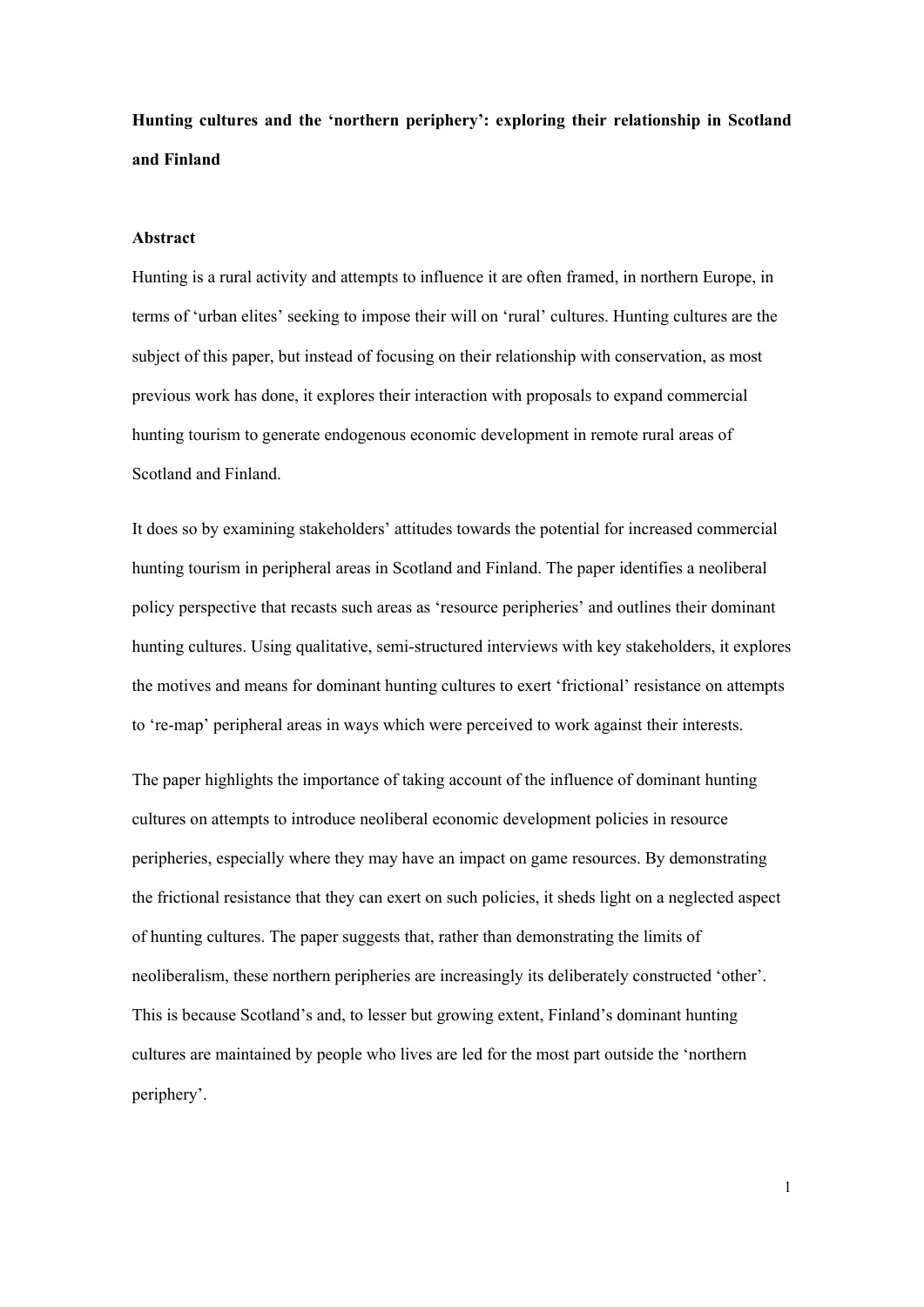## **1 Introduction**

In northern Europe, cultural factors are often at the forefront of debate over hunting. Game hunting is a rural activity and attempts to influence it are often framed in terms of 'urban elites' seeking to impose their will on 'rural' cultures. Such framings were identified in studies of the successful campaign to ban hunting with dogs in Great Britain<sup>1</sup>. A key tactic used by opponents was to argue that such a ban represented a threat to rural cultures (Anderson, 2006; Milbourne, 2003a; 2003b; Woods, 2005: 217). Similar framings have been identified in Nordic countries, where certain predators – especially wolves – are killed illegally by hunters who regard the level of their protection as unjustified (Bisi et al*.* 2007; Krange and Skogen, 2011; Pohja-Mykrä, 2016; Pohja-Mykrä and Kurki, 2014; von Essen and Allen, 2017; von Essen et al. 2015). Refusals to accept the protection and even, in some areas, the presence of wolves are expressed in terms of rural resistance to the imposition of outsiders' values: such as those of conservationists (Krange and Skogen, 2011: 477; von Essen, 2015) and national and European Union policy makers (Bisi et al*.* 2007: 305; von Essen et al. 2015). This, in turn, resonates with research in England and Wales, which has identified 'important connections between nature, rurality and hunting' (Milbourne, 2003a: 169) and documented hunting's role as a powerful agent of socialisation in rural communities (Cox et al*.* 1994). The strength of this relationship has led prosperous rural in-migrants either to take up hunting, or to refrain from criticising it openly, in order to 'fit in' (Heley, 2010; Milbourne, 2003b).

Hunting cultures are the subject of this paper. However, instead of focusing on their relationship with conservation, it explores their interaction with proposals to expand commercial hunting tourism<sup>2</sup> to generate endogenous economic development in remote rural areas of Scotland and Finland. This exploration draws on the findings of the research project 'Sustainable hunting tourism - business opportunity in Northern Europe', which was funded by the European Regional Development Fund's Northern Periphery Programme 2007-13 ([http://northernperiphery.eu/en/home/\)](http://northernperiphery.eu/en/home/). Finland and Scotland were selected for comparison as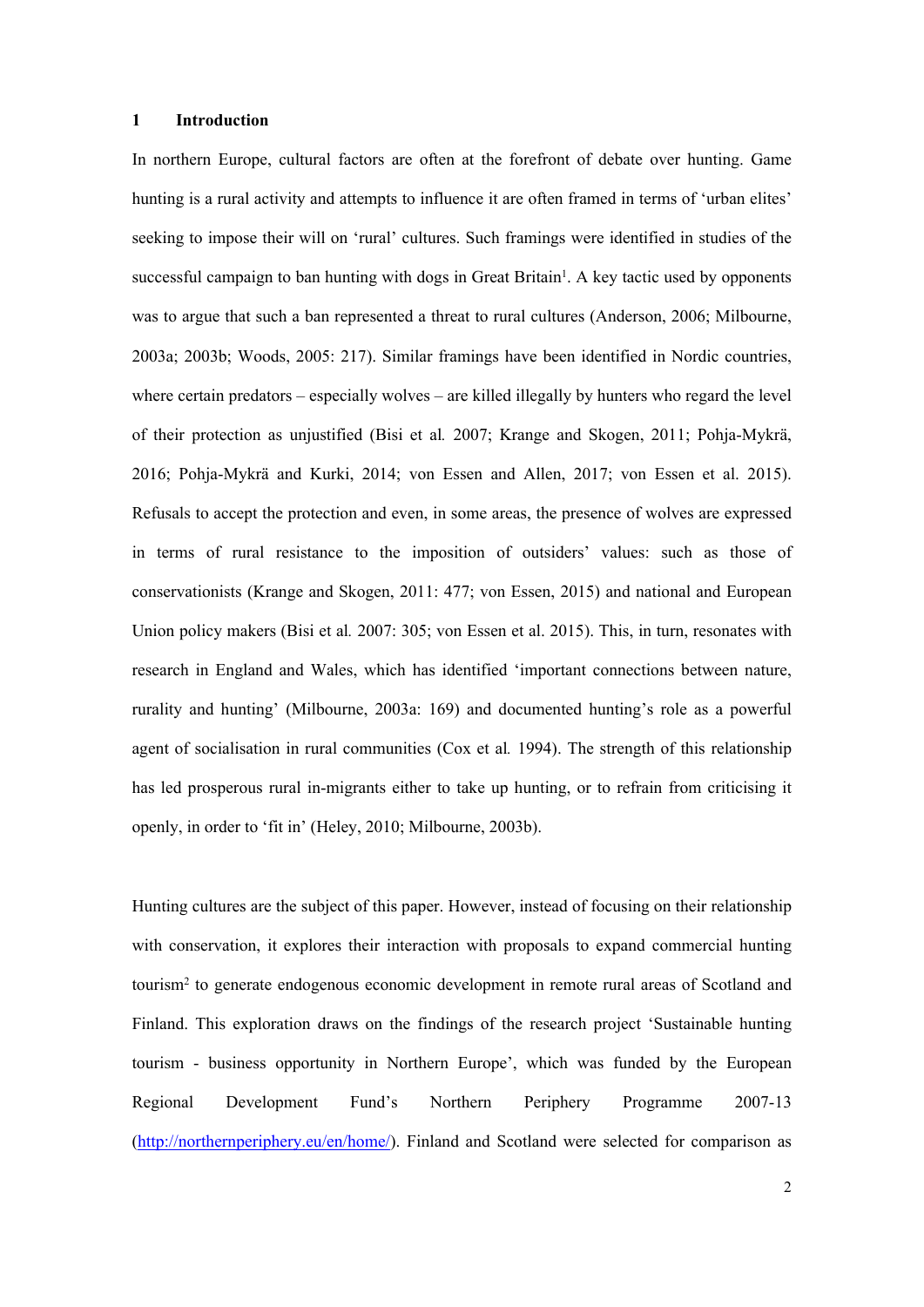they represent the opposite ends of the commercialisation of hunting in Northern Europe. In Scotland commercial hunting tourism is well developed, while in Finland it is still in its initial phase (Matilainen and Keskinarkaus, 2010).

Given the cultural salience of hunting, part of the project examined stakeholders' attitudes towards it and to a possible expansion of commercial hunting tourism; it is these results that are discussed here. The main aim of this paper is to demonstrate how hunting stakeholders can exert 'frictional' resistance (q.v. Hayter and Barnes, 2012) on attempts to promote endogenous economic development in the northern periphery through an expansion of commercial hunting tourism. In doing so, it will provide new evidence on the influence of hunting cultures in Europe's northern peripheries. The paper also problematises the cultural-geographical dichotomy between 'rural insider' and 'urban outsider' that is prominent in many discussions of hunting cultures. It is structured as follows. Section two discusses the economic policy context for Europe's northern periphery and the concept of 'frictional' resistance to neoliberal prescriptions for endogenous economic development. Section three outlines the dominant hunting cultures in Scotland and Finland. Sections four and five set out the data collection methods and the main findings. The findings are discussed in section six, while the conclusion reflects on them in the context of the issues raised above.

## **2 Economic development and the northern periphery**

From a neoliberal economic development perspective, peripherality is usually interpreted as a problem to be overcome. Peripheral rural areas are remote from the urban economic core. Their relatively small, dispersed populations mean that they: lack easy and cheap access to markets; suffer from 'thin institutional structures, narrow business networks, limited local embeddedness' (Jauhiainen and Moilanen, 2012: 119); and have comparatively low levels of investment in research and development (Ramsey et al. 2013: 341-2). To overcome these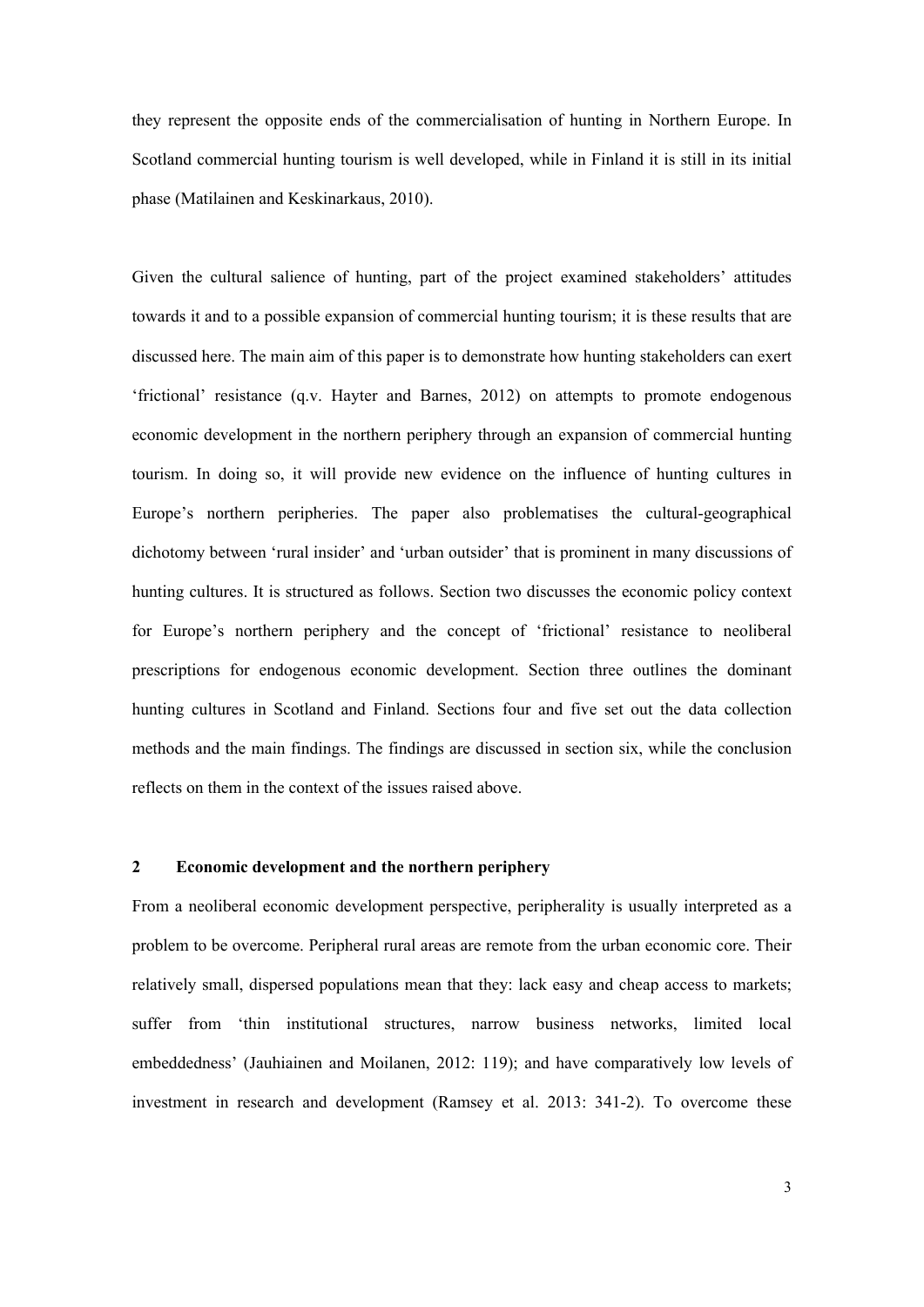disadvantages, 'an approach emphasising local responsibility has gained currency, with a strong focus on the regenerative powers of capital' (Conradson and Pawson, 2009: 77).

This neoliberal approach has frequently been manifested in policies and research that encourage and support the commercialisation of material and cultural resources to create branded commodities unique to the area; the aim being to sell them at a premium compared with generic, mass-produced products. The combination of a price premium and a greater share of the added value being retained in the area will, it is argued, generate endogenous economic development. This was codified by Ray (1998, 1999a, 1999b, 2000) as the 'culture economy' approach to economic development. Although associated primarily with food and drink products (e.g. Ilbery and Kneafsey, 1998, 1999; Parrott et al. 2002), it is also applicable to other tangible commodities (e.g. Kneafsey et al. 2001) and to services such as tourism. Indeed, some areas, such as the West Coast of New Zealand's South Island, have turned peripherality to competitive advantage by emphasising their 'unspoilt' environment when marketing export commodities (such as dairy produce) and their attractiveness as a tourist destination (Conradson and Pawson, 2009).

Thus, neoliberal economic development policies cast peripheral areas of the Global North as 'resource peripheries'. This categorisation has been developed, notably in the work of Hayter and Barnes (Hayter et al. 2003; Hayter and Barnes 2012), to emphasise commonalities in the experiences of peripheral areas whose endowments of natural capital become the focus of economic activities and policy emanating from core areas. Drawing on Tsing's (2005) study of Indonesia's 'resource frontier', Hayter and Barnes (2012) argue that any attempt to implement in resource peripheries economic policies from the core will tend to involve a process of 'remapping', whereby: '[m]aps of landownership, control, and use are reshuffled; boundaries are redrawn; and the material landscape is sometimes dramatically remade' (Hayter and Barnes, 2012: 203). Thus, attempts to impose neoliberal economic development policies on resource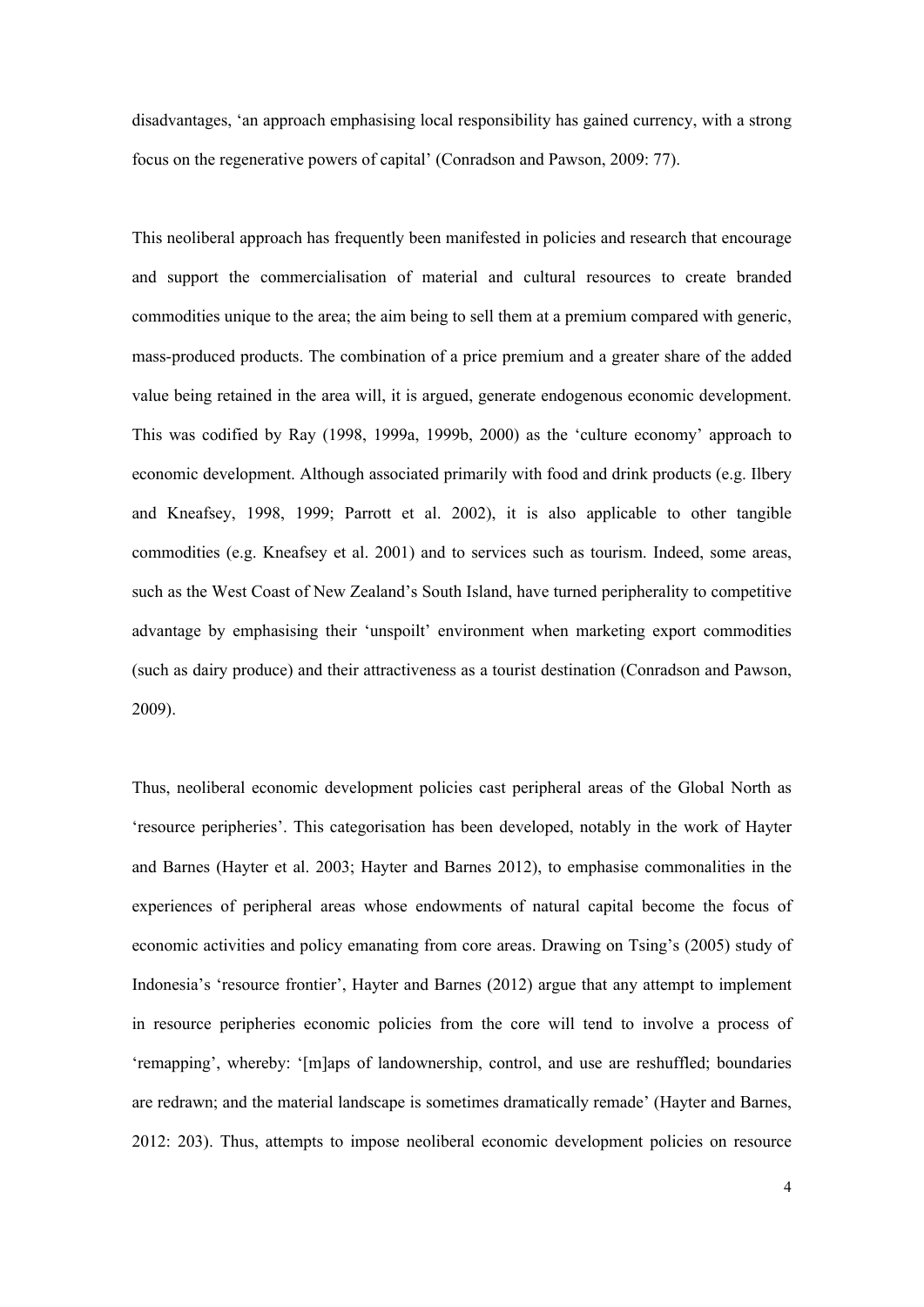peripheries will tend to involve the disruption of extant social, cultural and economic relationships and norms. The disruption caused by neoliberal re-mappings of resource peripheries appears to generate two main types of response. It may be welcomed by those who view it as providing opportunities for them to 'attain traditional markers of success and increase their social standing' (Silva and Motzer, 2015: 67). Conversely, it can generate 'friction', where the 'aspiration to free market neoliberalism grates against the institutional and material form of a given local site, creating particular types of connections, responses, and clashes' (Hayter and Barnes, 2012: 202). From their study of attempts to impose neoliberal policies on the forest peripheries of British Columbia (Canada), Tasmania (Australia) and North Island (New Zealand), Hayter and Barnes (2012: 203) argue that the best means for understanding the sources of such friction is to consult institutional stakeholders, as they will tend to 'make explicit at the local level what neoliberalism rubs against when it creates friction'. Hayter et al. (2003) place these stakeholders into four main groups: economic, environmental, geopolitical and cultural (see also Hayter and Barnes, 2012: 203).

For Hayter and Barnes (2012), the frictional resistance of key stakeholders to the imposition of neoliberal policies does two things. First, it demonstrates that resource peripheries are where neoliberalism encounters 'geographic limits'. Secondly, it creates hybrid and possibly alternative ways of thinking and doing economic activity that could form a basis for what comes after neoliberalism (Hayter and Barnes, 2012: 217). However, other studies of economic development in resource peripheries point to a more cautious interpretation. First, they caution against over-drawing the similarities both between and within resource peripheries (see, respectively, Horsley, 2013; Kortelainen and Rannikko, 2015). As demonstrated in studies of mining in the Pilbara region of Western Australia (Horsley, 2013), of tourism in Namibia's Uibasen Conservancy (Silva and Motzer, 2015), and of forestry in Russian Karelia (Kortelainen and Rannikko, 2015), both the re-mapping and the frictional resistance identified by Hayter and Barnes tend to be manifested differently in different areas. Secondly, by focusing on a resource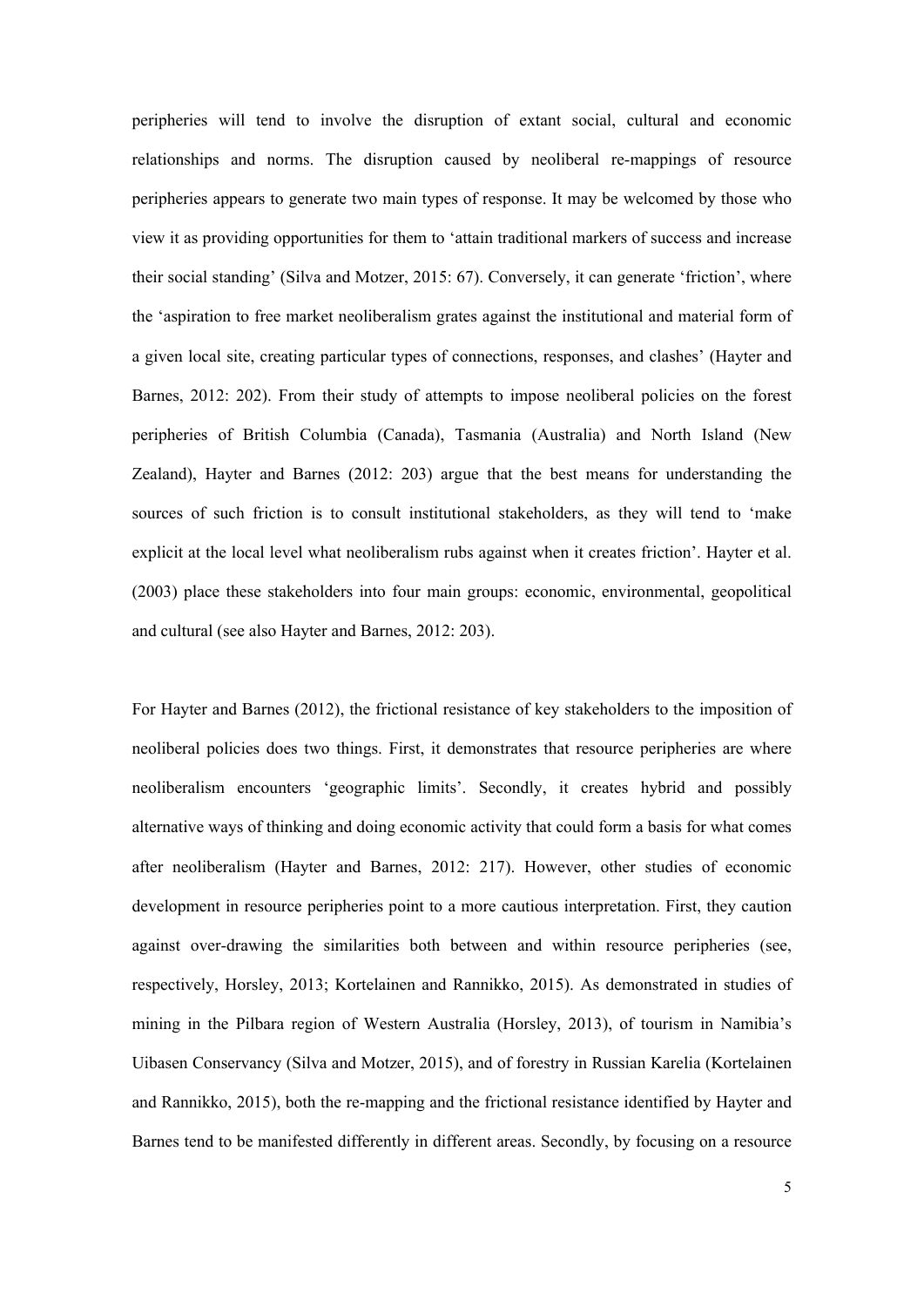periphery that does not have a history of colonial rule, Kortelainen and Rannikko (2015) demonstrate that not all of the four groups of stakeholders mentioned by Hayter and Barnes (2012) need to be present in order for frictional resistance to occur.

It can be argued, therefore, that frictional resistance to the re-mapping of a given resource periphery through the actual or potential imposition of neoliberal economic development policies will vary according to local context, the type of natural capital under consideration and which groups of stakeholders are associated with it. Given that the form of natural capital under consideration here is wild game, a logical strategy, when exploring the potential to generate endogenous economic development in the northern periphery by increasing the amount of commercial hunting tourism, was to examine the potential for hunting stakeholders to generate frictional resistance to such developments. Such an examination forms the central focus of later sections. However, given the cultural significance of hunting in the northern periphery, it is necessary first to outline the dominant hunting cultures in Scotland and Finland.

## **3 The dominant hunting cultures in Scotland and Finland**

Williams (1989) argued that culture comprises, and is constantly being re-shaped by, the shared meanings and practices of different social groups. Thus, in '*all* forms of social activity' (Williams, 1981: 13; original emphasis), culture is defined as a signifying system through which social activities are 'communicated, reproduced, experienced and explored' (p. 13). It can therefore be argued, following Milbourne (2003a; 2003b), that there are hunting cultures: distinct sets of practices into which participants are socialised and which they perform and communicate to others (see also Cox et al. 1994; Heley, 2010). These cultures change over time through repeated performance and representation, and in response to various internal and external factors. Cultures, therefore, are not fixed but are in a state of 'becoming'.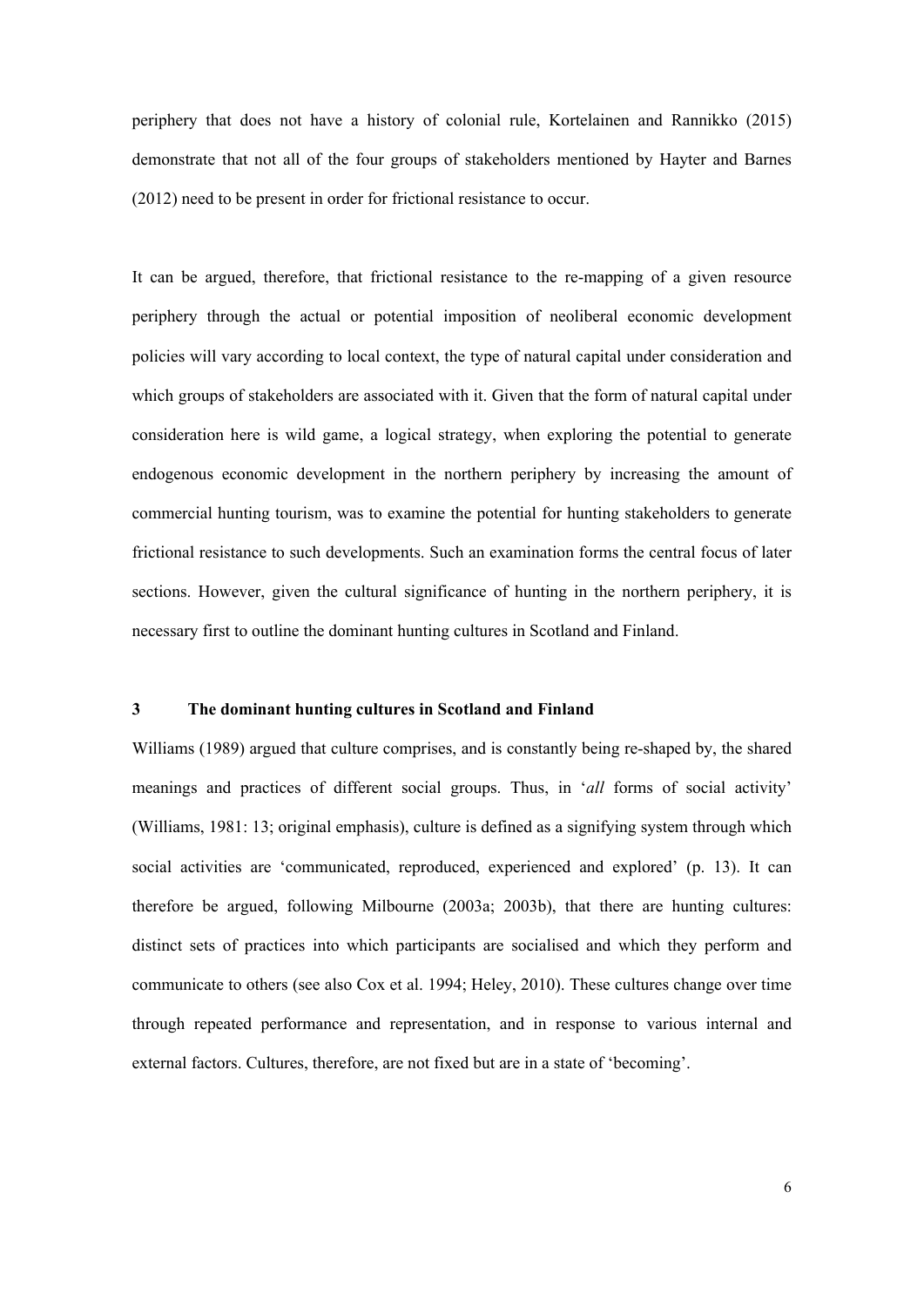Williams (1977) also argued that, where cultures co-exist, this tends to be on unequal terms. The dominance of a given culture is evident in tradition: 'an intentionally selective version of a shaping past and a pre-shaped present, which is then powerfully operative in the process of social and cultural definition and identification' (Williams, 1977: 115). A dominant hunting culture, therefore, can be defined as a set of traditional practices that can be shown to have the most powerful influence on how hunting is practiced and represented. The following subsections identify and outline Scotland's and Finland's dominant hunting cultures.

## *3.1 Scotland: sporting estate hunting culture*

Hunting occurs across much of rural Scotland. A variety of game is taken in a variety of ways and interviewees (q.v. section four) confirmed that there are numerous hunting cultures. Nevertheless, almost all took the view that the dominant hunting culture is that of the 'sporting estate'. Although lacking official definition, sporting estates are recognised as large land holdings dedicated primarily to hunting and fishing: for red grouse (*Lagopus lagopus*), red deer (*Cervus elaphus*) and Atlantic salmon (*Salmo salar*) (Jarvie and Jackson, 1998: 28; MacMillan et al*.* 2010: 26). Indeed, the widespread distribution of the first two species means that they dominate wildlife management in Scotland (Warren, 2009: 174).

Originating in the late eighteenth century, sporting estates expanded rapidly in the second half of the nineteenth (Jarvie and Jackson, 1998; McKee et al. 2013: 64). They now number about 340 (Wightman, 2010: 163) and cover between 1.8 and 2.1 million hectares (MacMillan et al. 2010: 26; Wightman, 2010: 163), more than 40 per cent of all privately-owned land in Scotland. About half were inherited by their current owner (MacMillan et al. 2010: 29) and a large proportion of these is likely to have belonged to the same family since the nineteenth century (Jarvie and Jackson, 1998). They also display considerable management continuity (McKee et al. 2013; Samuel, 2000). The three key game species remain wild and are managed primarily indirectly through land management (though there is also some direct management, e.g. winter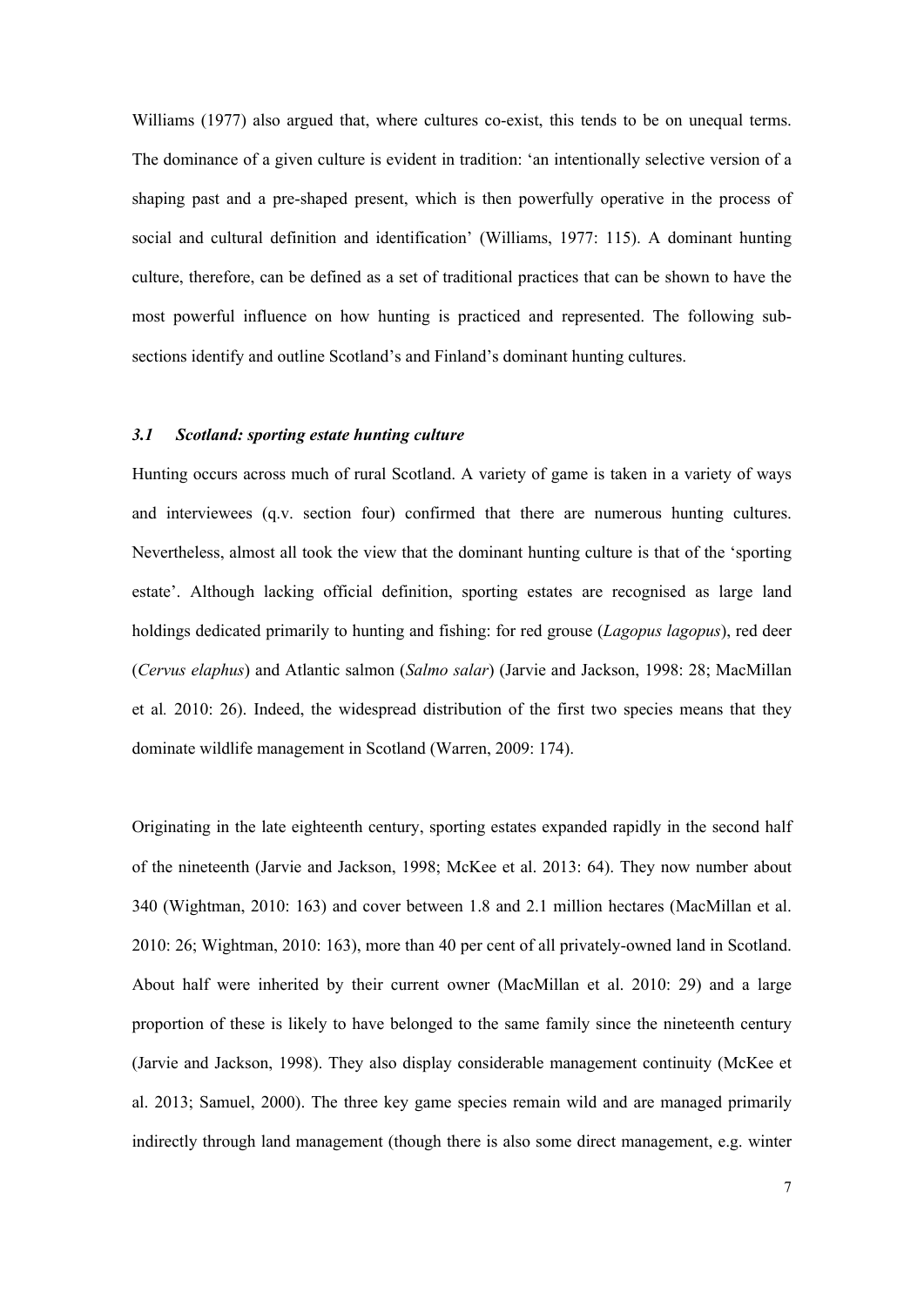culling of deer). Overall, therefore, the 'typical' Scottish sporting estate has not changed significantly since the nineteenth century (McKee et al. 2013: 79; Wightman et al*.* 2002: 56).

Language embodies this continuity. 'Field sports' is preferred to 'hunting': hence sporting estate. Deer are 'stalked' in largely treeless 'forests'; this usage apparently dating to a medieval definition of 'forest' as any land harbouring wild game (Warren, 2009: 179). The largest red grouse hunt – in terms of average land area devoted to it by shooting providers (PACEC, 2014: 77) – is the 'driven shoot', where 'beaters' flush the birds from cover so 'guns', stationed at 'butts', can shoot them. Hunters are 'guns' in the field and 'guests' elsewhere on the estate, regardless of whether they pay to hunt. These powerful traditions of size, ownership, land management and terminology make the sporting estate Scotland's dominant hunting culture.

The performance of this hunting culture is complex, so a brief summary must suffice here (for more detail see Lorimer, 2000; McKee et al*.* 2013). Most sporting estates own hunting rights on their land (though some land is sold without them) and many let them in whole or part. Some are leased, over the medium to long term, to syndicates, which usually undertake land management and pay rent in exchange for the right to hunt. In these respects, syndicates resemble Finnish hunting clubs (q.v. section 3.2). Hunting rights are also let for short periods (e.g. by the day or week) either by the estate, its land management agency or through a sporting agent.

PACEC (2014: 63) estimate that shooting tourism generates £38 million ( $\epsilon$ 45.6M<sup>3</sup>) gross value added (GVA) annually, and supports  $£200$  million ( $€240M$ ) GVA and about 8,800 full-time equivalent jobs in Scotland. These totals are not accounted for wholly by sporting estates, as other land managers (e.g. farmers) run hunting enterprises. Nevertheless, sporting estates probably generate a significant proportion of that £38 million. This figure, in turn, represents about 20.7 per cent of the GVA for all Scottish sporting enterprises (Scottish Government,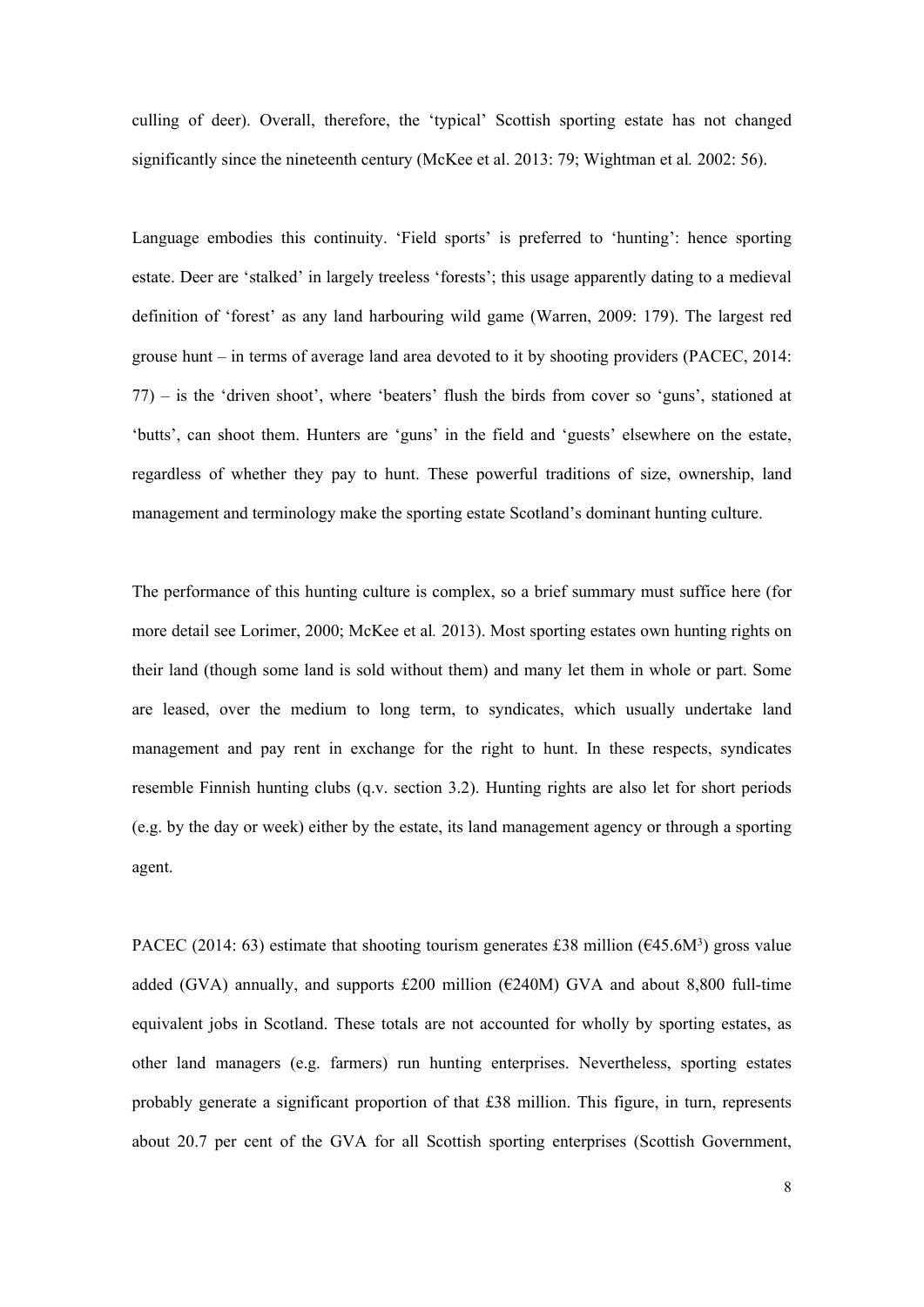2016b). By comparison, the GVA of Scottish agriculture in 2014 was £1,185 million ( $\epsilon$ 1,422M) (Scottish Government, 2016a: 103).

Opportunities to hunt red deer and red grouse are limited. This is partly because much hunting is private. For instance, only about 54 per cent of all stags (not just red deer) and 18 per cent of hinds are shot by paying clients (MacMillan and Phillip, 2008: 195). PACEC (2014: 26) estimate that 600,000 people shoot in the UK. Assuming that the proportion of PACEC's (2014: 30) respondents from Scotland reflects the proportion of UK hunters living there, Scottish hunters number about 47,400, approximately 0.9 per cent of the population. However, as only about 17.5 per cent of UK hunters stalk deer (PACEC, 2014: 26), it is likely that fewer than 9,500 Scots do so, which equates to 0.18 per cent of the population. Moreover, hunting is expensive. Prices can be £75 ( $\epsilon$ 90) per driven red grouse (Exclusively Scottish, nd) and £500 (€600) per red deer stag (Atholl Estates, 2017). Thus, access to Scottish sporting estate hunting culture is restricted to the better-off and, in the case of private hunting, the well-connected.

As the species that form the basis of sporting estate hunting culture are wild, they are not considered the legal property of an estate while alive. As sporting estates are not normally enclosed, deer often range across more than one (MacMillan and Leitch, 2008: 484; Mar Lodge Independent Review Panel, 2011: 12). Thus, while a deer carcass is the property of the holder of the hunting rights on the land where it falls (MacMillan and Leitch, 2008: 474), estates do not pay the cost of any grazing that such deer have done on others' land. Moreover, the value of a sporting estate is related to the quantity of game killed on it (MacMillan and Phillip, 2008: 195; Mar Lodge Independent Review Panel, 2011: 3). This has led to highly inflated values for what is often poor quality land (McKee et al. 2013: 66). Therefore, owners have an economic incentive to maximise deer numbers because each one shot is capitalised into the value of the estate, which may not have borne its full grazing costs, and a hunting tourist may have paid to shoot it (MacMillan and Leitch, 2008: 475). This has facilitated a doubling of Scotland's red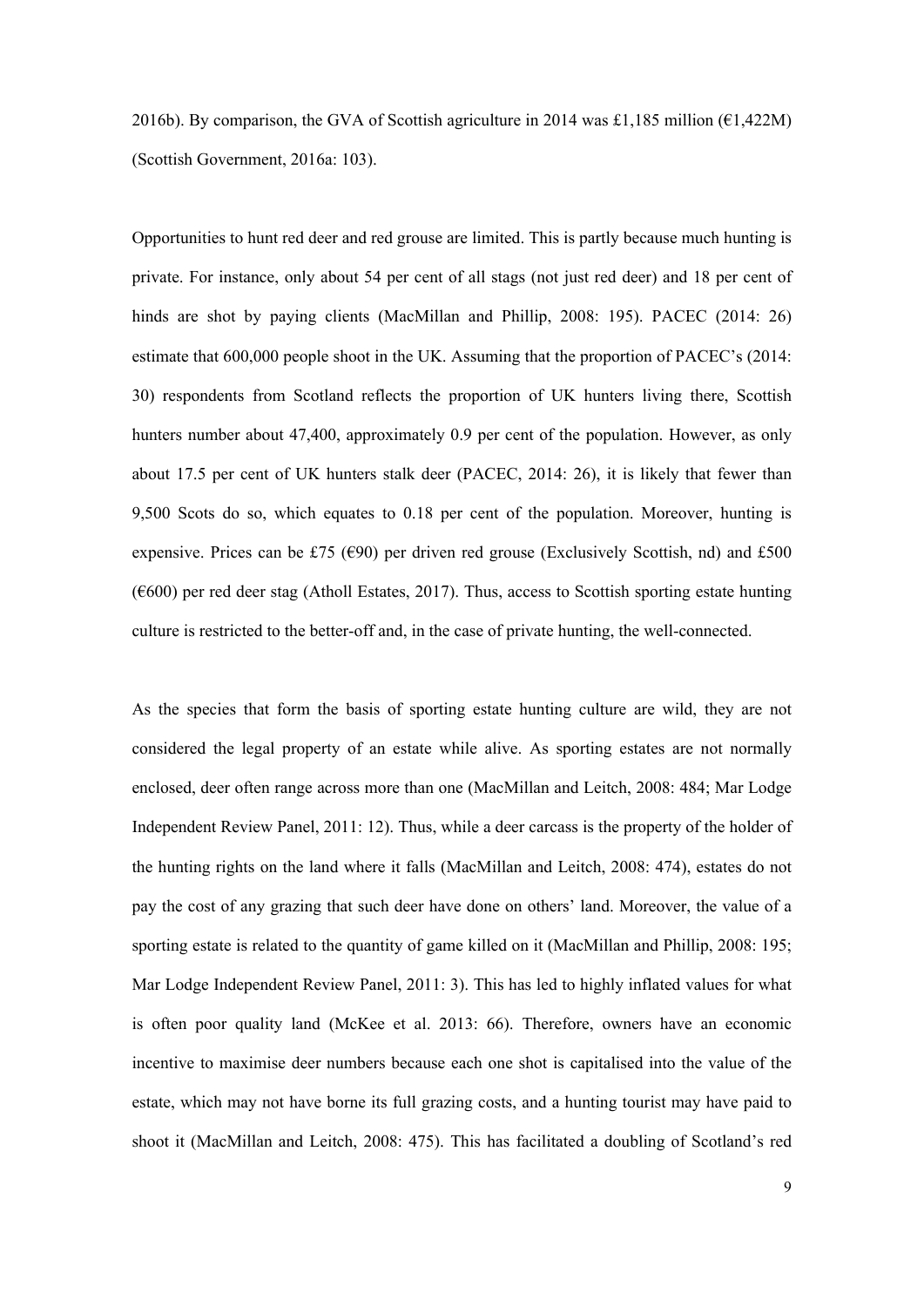deer population, to more than 300,000, since about 1980 (MacMillan et al*.* 2010: 34; Warren, 2009: 176).

#### *3.2 Finland: Nordic hunting culture*

The dominant hunting culture in Finland is the 'Nordic' hunting culture (e.g. Willebrand, 2008; Liukkonen et al. 2007; Heberlein 2000; Keskinarkaus and Matilainen, 2010), where ecological sustainability, the social nature of the hunt, and appreciation of the 'wilderness' are central (Nygård and Uthard, 2009). This type of hunting has a long tradition in Finland and still plays a significant role in the lifestyle of many Finns. Around six per cent of the population (approx. 300,000 people) hold a hunting license (Suomen Riistakeskus, 2015) and in some rural municipalities this can rise to around 30 per cent. However, although the number of hunters is relatively stable, the proportion of hunters living in rural areas is gradually decreasing due to demographic ageing (Keskinarkaus et al*.* 2009).

The combination of the traditional role of hunting, the structure of rural land ownership  $(\sim 60\%$ is owned by 632,000 private, non-industrial forest owners (Finnish Forest Research Institute, 2014)), and extensive hunting club activities (Pellikka et al*.* (2007) estimate that there are more than 4,000 hunting clubs) has traditionally provided reasonably good leisure hunting possibilities for all social classes. Hunting rights usually go with land ownership, and about 40 per cent of Finnish hunters are landowners (Ermala and Leinonen, 1995). Landowners typically lease hunting rights to a local hunting club for a nominal rent. By leasing rights on contiguous holdings clubs create more viable hunting areas than the land of one owner usually affords. In addition to hunting, clubs undertake game management, population evaluations and surveillance of hunting in areas they rent. Hunting clubs may also sell hunting licenses to external customers, subject to agreement within the club and with relevant landowners.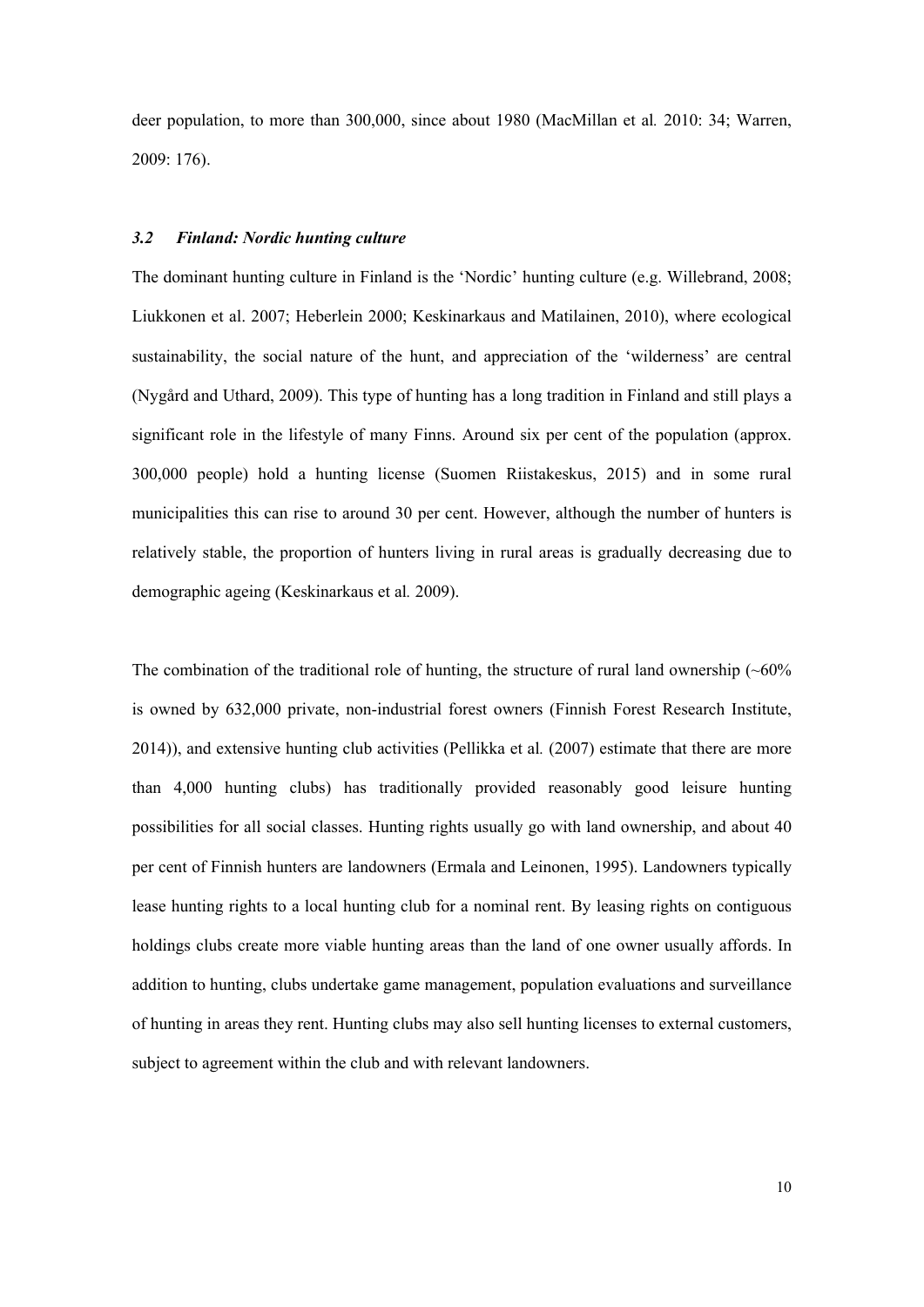All Finnish hunters have access to state-owned land, which is located mainly in Northern and Eastern Finland, and almost a third hunt on it (Liukkonen et al. 2007). Approximately 38,000 – 41,000 small game licenses (incl. grouse species) are sold annually for state land, mostly to independent recreational hunters (Matilainen et al. 2016; Zimoch et al. 2014). Residents of Northern Finland have free small game hunting rights on state land in their home municipality. This long-standing legal right enjoys strong support in Northern Finland but is politically delicate elsewhere, as residents of other Finnish regions and foreign hunters must buy a license to hunt on such land.

Non-state landowners have the right to withdraw access to game. However, local hunters can exert social pressure on them through the local community. In addition, the strength of national hunting organizations gives recreational hunters significant influence over hunting regulations, especially on state land. Hunters' organizations also have a strong role in safeguarding the interests of individual hunters (Keskinarkaus and Matilainen, 2010). Traditionally, political pressure to safeguard equal hunting opportunities has been high and the law states that hunting on state land should be granted primarily to those without reasonable hunting opportunities elsewhere.

As in Scotland, the dominant hunting culture emphasizes the wildness of the game. The most valued species are moose (*Alces alces*), capercaillie (*Tetrao urogallus*), black grouse (*Lyrurus tetrix*), hazel grouse (*Tetrastes bonasia*), willow (red) grouse (*Lagopus lagopus*) and whitetailed deer (*Odocoileus virginianus*). However, legitimate bag expectations differ. In Finland, the aim is not to bag large amounts of game and trophy hunting is largely disapproved of.

Finnish hunting is dominated numerically by individual recreational hunters and culturally by local hunting clubs. Thus, hunting is perceived more as a leisure activity than a business opportunity (Keskinarkaus and Matilainen, 2010). Nevertheless, there are approximately 150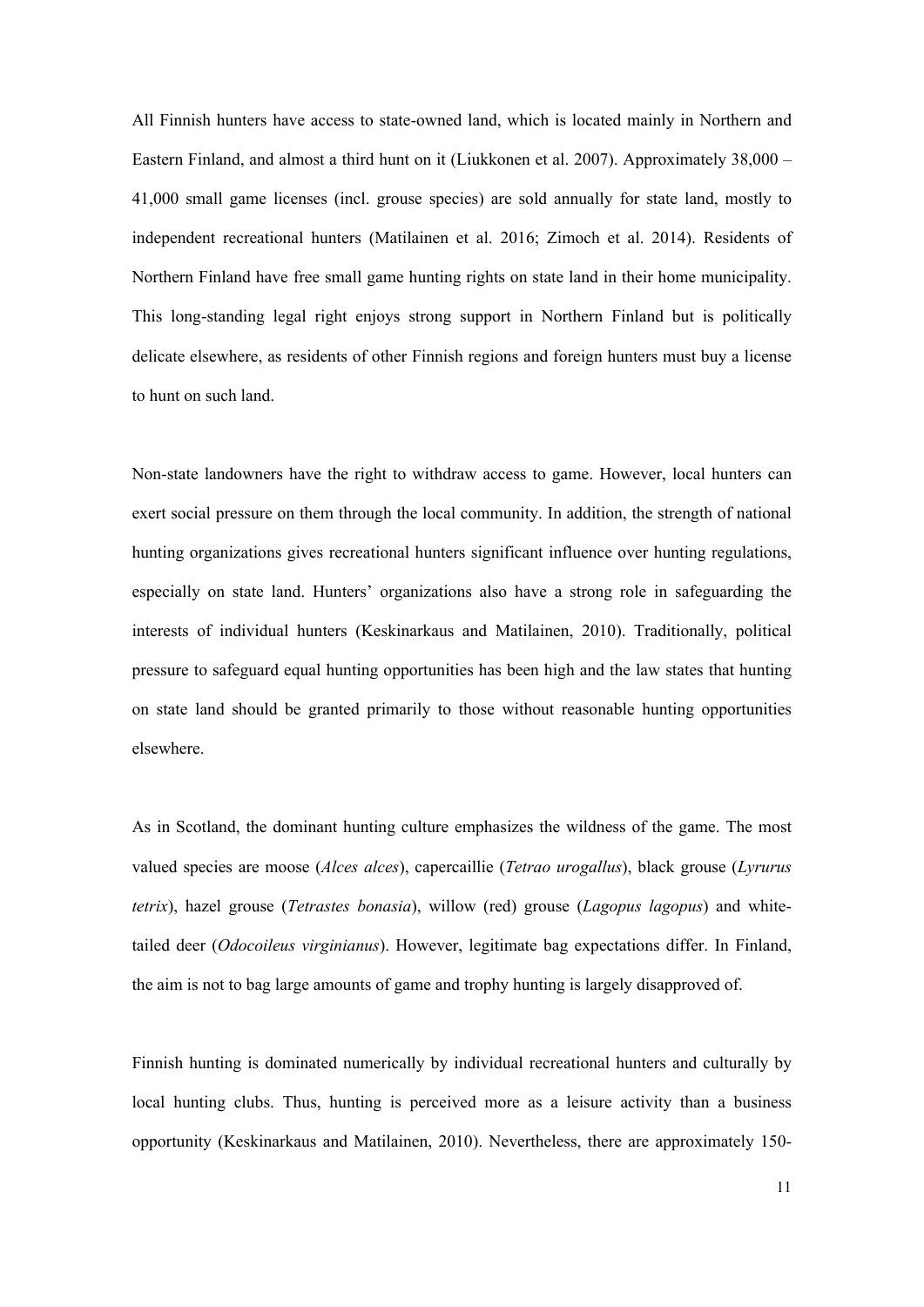200 hunting tourism enterprises (Keskinarkaus et al. 2009). These range from hunting tourism companies selling high quality hunting packages to those offering hunting as an additional holiday activity. Practically all are micro-enterprises operating on a seasonal basis. Typically, hunting is just one nature tourism activity offered. Hunting tourism entrepreneurs do not necessarily own the land used in their business activities but operate on state, hunting club and private land. Hunting tourism exists primarily for moose and grouse, though mountain hare (*Lepus timidus*) and waterfowl are also taken. Although the commercial hunting tourism sector is relatively undeveloped, demand exceeds supply.

Two main groups of hunting tourists can be identified. The larger group consists of domestic tourists who hunt on state land, mainly in Eastern and Northern Finland. Typically, these are independent hunters who buy their licenses directly and organise their own trips. These 'independent permit hunters' (Matilainen et al. 2016) typically buy only basic services (e.g. accommodation, food and drink) during their hunting trip. However, they number 35,000 – 38,000 annually and their expenditure can represent a significant income for rural areas. It has been estimated that hunting tourism based on small game licenses generated  $\epsilon$ 5.86 million for Eastern Lapland (in north-east Northern Finland) in 2008 (Matilainen et al. 2016). Assuming a similar multiplier effect throughout Northern Finland, the total economic effect of independent small game permit hunters to the region could be approximately  $\epsilon$ 32.1 million annually.

The second group of hunting tourists typically consists of foreign or business customers who organise their trip via a sales organisation or travel agency. They usually buy hunting packages, which may include additional services like guiding and sauna. This group, and its economic impact, are small. However, companies providing high added value hunting tourism products are 66 per cent more effective in generating regional income than independent permit hunters (Matilainen et al. 2016). Therefore, from an economic development perspective, improving and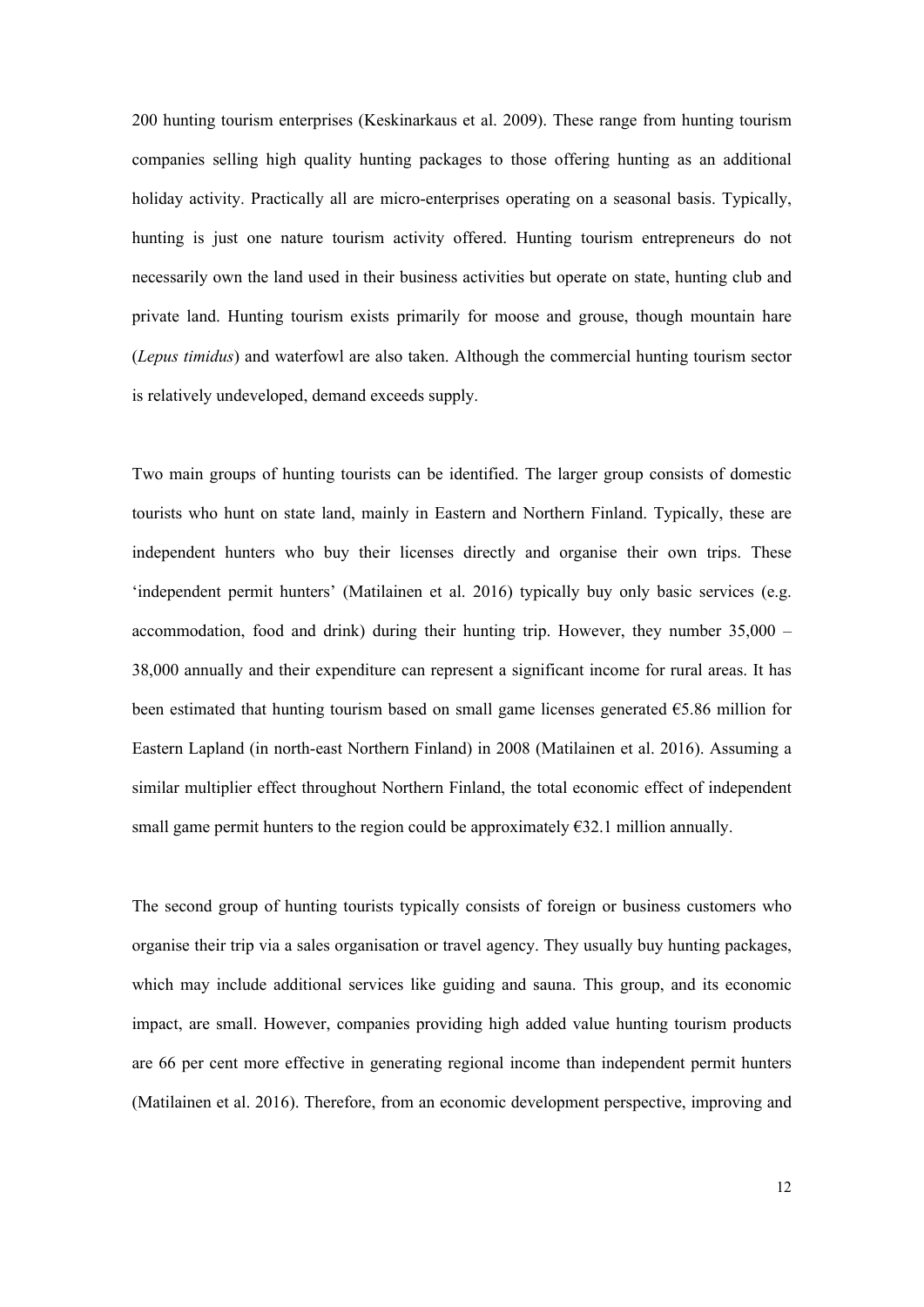developing new high quality hunting tourism products would seem to be the most effective strategy.

#### **4 Material and methods**

Our exploration of stakeholders' attitudes towards hunting and a possible expansion of commercial hunting tourism in peripheral areas of Scotland and Finland located powerful sources of friction articulated through the areas' dominant hunting cultures. Given their differences from one another, and from the resource peripheries discussed by Hayter and Barnes (2012), the latter's stakeholder model, consisting of governments, industry, environmental NGOs and native aboriginal groups, was not appropriate (cf. Kortelainen and Rannikko, 2015). Instead, and in consultation with stakeholders, interviewees were sought who could be 'located' in one or more of the following groups: national and local government; (hunting) tourism enterprises and representative bodies; landowners and their representatives; and those with a direct interest in wildlife/game conservation and/or hunting. Interviewees were recruited through purposive sampling (Patton, 2002) from discussions with known experts, consultation of previous studies (e.g. Matilainen, 2007) and 'snowballing'. The number of interviewees by main category is shown in Table 1. The fourth category is sub-divided to take account of differences between the two countries. For example, in Finland representatives of environmental NGOs were not interviewed as these bodies do not question hunting in general (probably due to its popularity) or game population sizes, in contrast to the situation in Scotland (Newey et al. 2010). Instead, regional game management administrators were interviewed, as they represent the game population's welfare. The categories are not mutually exclusive but reflect the main function of the interviewee or the organisation they represent.

Semi-structured interviews were conducted in national languages using a common topic guide, which was compiled in English and translated into Finnish. This ensured that the same topics were covered in each country while retaining flexibility to focus on issues of importance to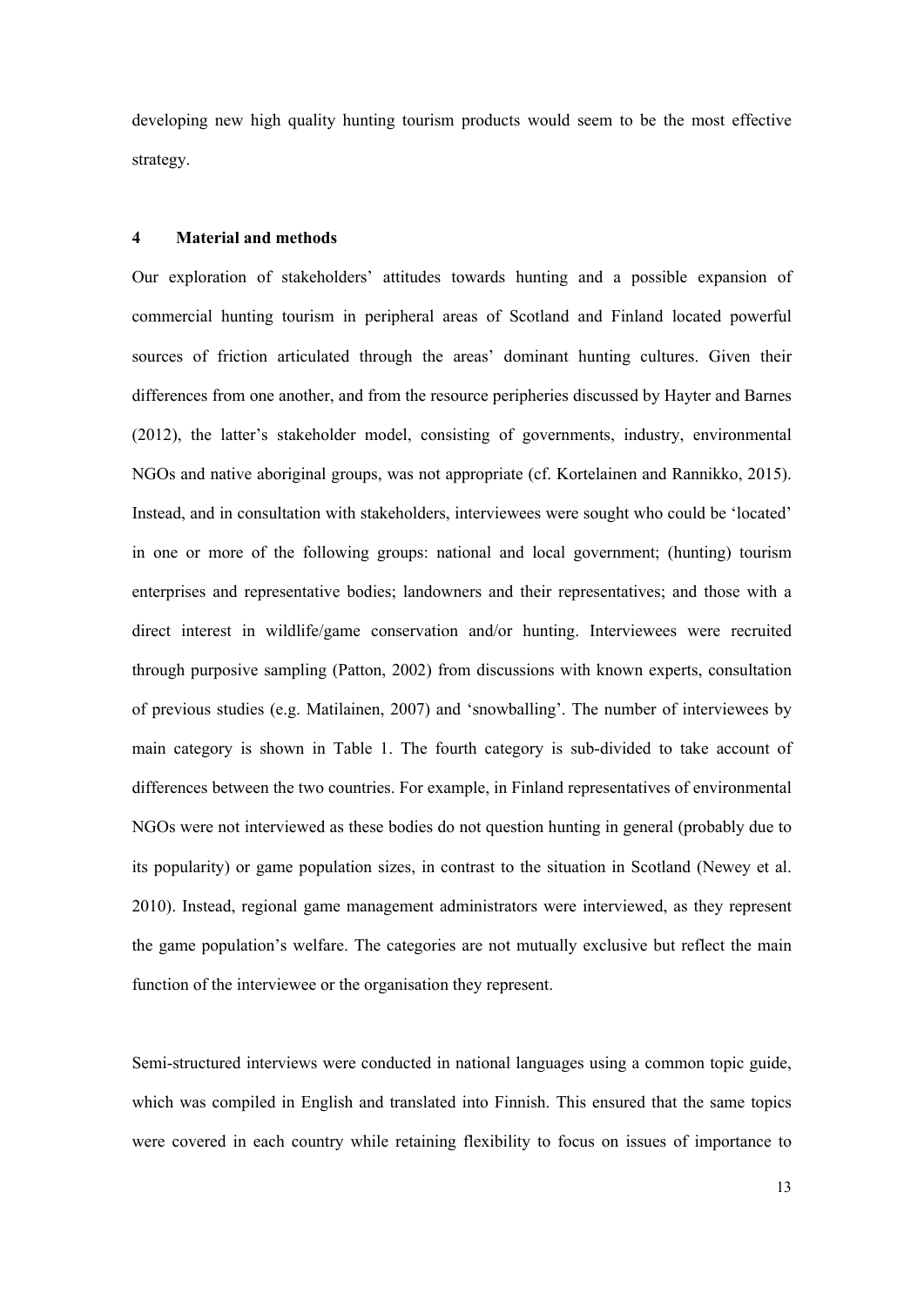interviewees (Legard et al. 2003). The main topics were: the variety and extent of hunting in each country; attitudes towards hunting held by the interviewee and/or the group they represent; the consequences of hunting; the potential for an expansion of commercial hunting tourism; and the conditions necessary for such an expansion to occur. The range and number of interviews conducted (see Table 1) allowed for the topics to be covered in appropriate breadth and depth (Charmaz, 2012) and for unanticipated issues to arise. Interviews were conducted face-to-face or by telephone, and audio-recorded, with transcripts imported into NVivo for analysis. Thematic analysis was based on axial coding (Strauss and Corbin, 1998: 124), the main categories being defined around the interview topics. Subcategories were developed around the socio-economic and land management aspects of hunting as these were identified as having an important influence on the potential for hunting tourism to expand.

|                                                               | <b>Number of interviewees</b> |         |
|---------------------------------------------------------------|-------------------------------|---------|
| Stakeholder group                                             | <b>Scotland</b>               | Finland |
| National or local government                                  | 3                             |         |
| (Hunting) tourism enterprises and their representative bodies | 10                            | 8       |
| Landowners and their representative bodies                    | 5                             |         |
| Those with a direct interest in animals                       |                               |         |
| Hunters and game managers                                     | $\mathcal{D}_{\mathcal{L}}$   |         |
| Wildlife conservationists                                     |                               |         |
| Animal welfare organisations                                  |                               |         |
| <b>Total number of interviewees</b>                           | 25                            |         |

Table 1. Interviewee numbers and main categories

## **5 Dominant hunting cultures and the 'remapping' of the periphery**

This section explores the relationship between the dominant hunting cultures and the economic, environmental and political dimensions of efforts to re-map peripheral areas in Scotland and Finland. Given their differences, each country is discussed separately. However, to facilitate comparison both discussions are structured around the economic and environmental aspects of,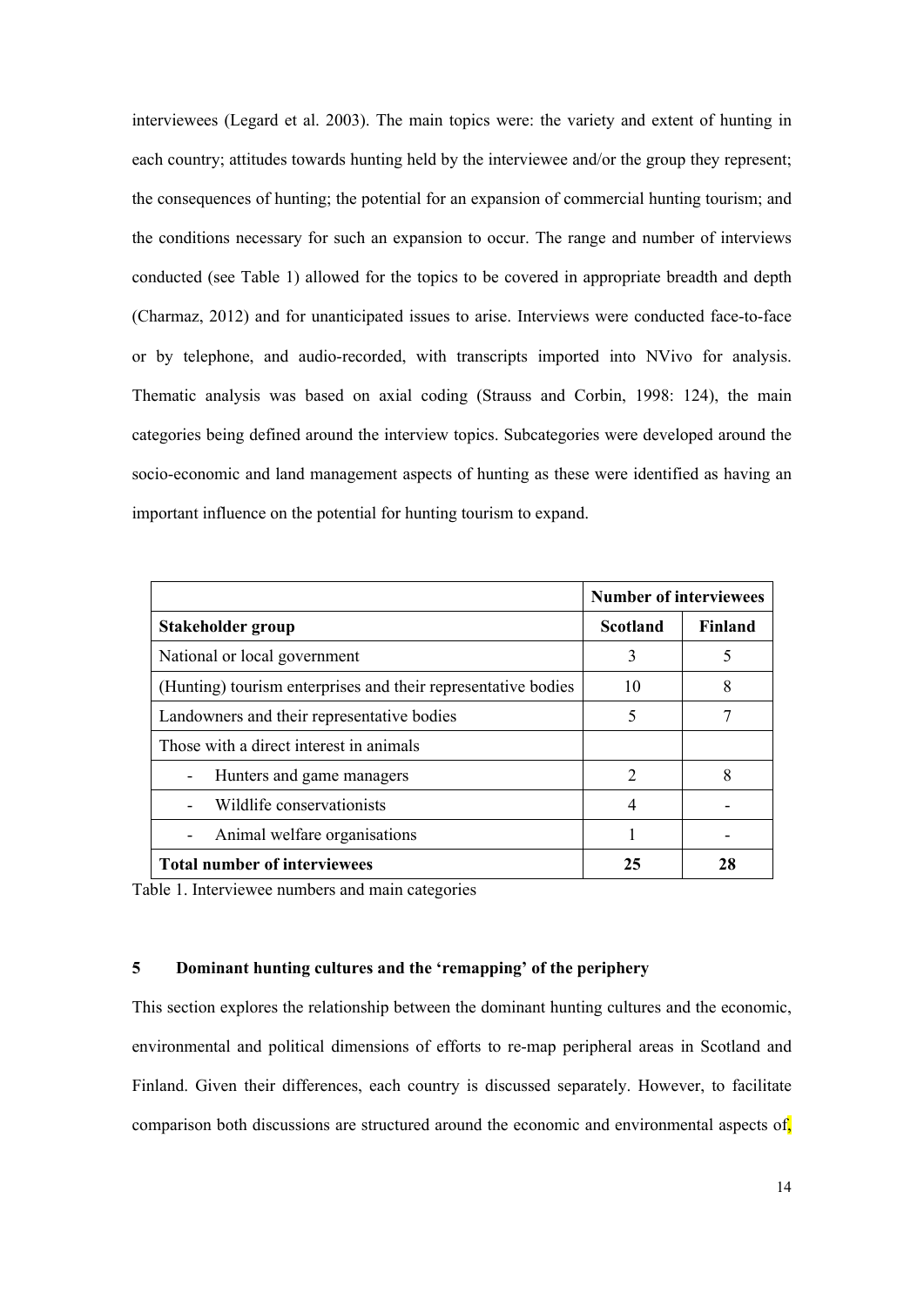and sources of friction generated by, proposals to re-map these northern resource peripheries by expanding commercial hunting tourism.

#### *5.1 Scotland*

#### *5.1.1 Economic aspects*

Scottish interviewees emphasised the perceived economic impact of sporting estates. Two thirds stated that sporting estates are an important source of employment, especially in remote rural areas<sup>4</sup>. The same proportion (though not quite the same individuals) emphasised estates' economic multiplier effect. However, there was disagreement over whether there are opportunities to expand hunting tourism provision. About a third suggested that there is potential to increase tourists' involvement in the annual winter cull of red deer hinds. A hunting tourism stakeholder argued that this could bring in new and younger customers by offering them a challenging physical experience at reasonable cost. Others, however, were sceptical of its commercial potential, with several identifying difficulties in integrating hunting tourists with the cull. Scotland's growing roe deer population was considered as presenting an opportunity for increased hunting tourism, particularly in lowland areas. Few opportunities were identified for expanding the hunting of game birds (either individuals or species), though a few suggested that there may be an opportunity to increase the amount of walked-up shooting.

Instead, the main concern appeared to be with maintaining sporting estates' attractiveness to hunting tourists. Several interviewees said that non-sporting facilities required improvement, with one hunting tourism stakeholder being particularly concerned about the standard of accommodation:

'half the battle with a lot of the Scottish estates, the lodges [where hunting tourists stay], they are big old Victorian<sup>5</sup> places and they need bringing up into the twenty-first century…There has got to be an investment in the infrastructure...People…don't want

15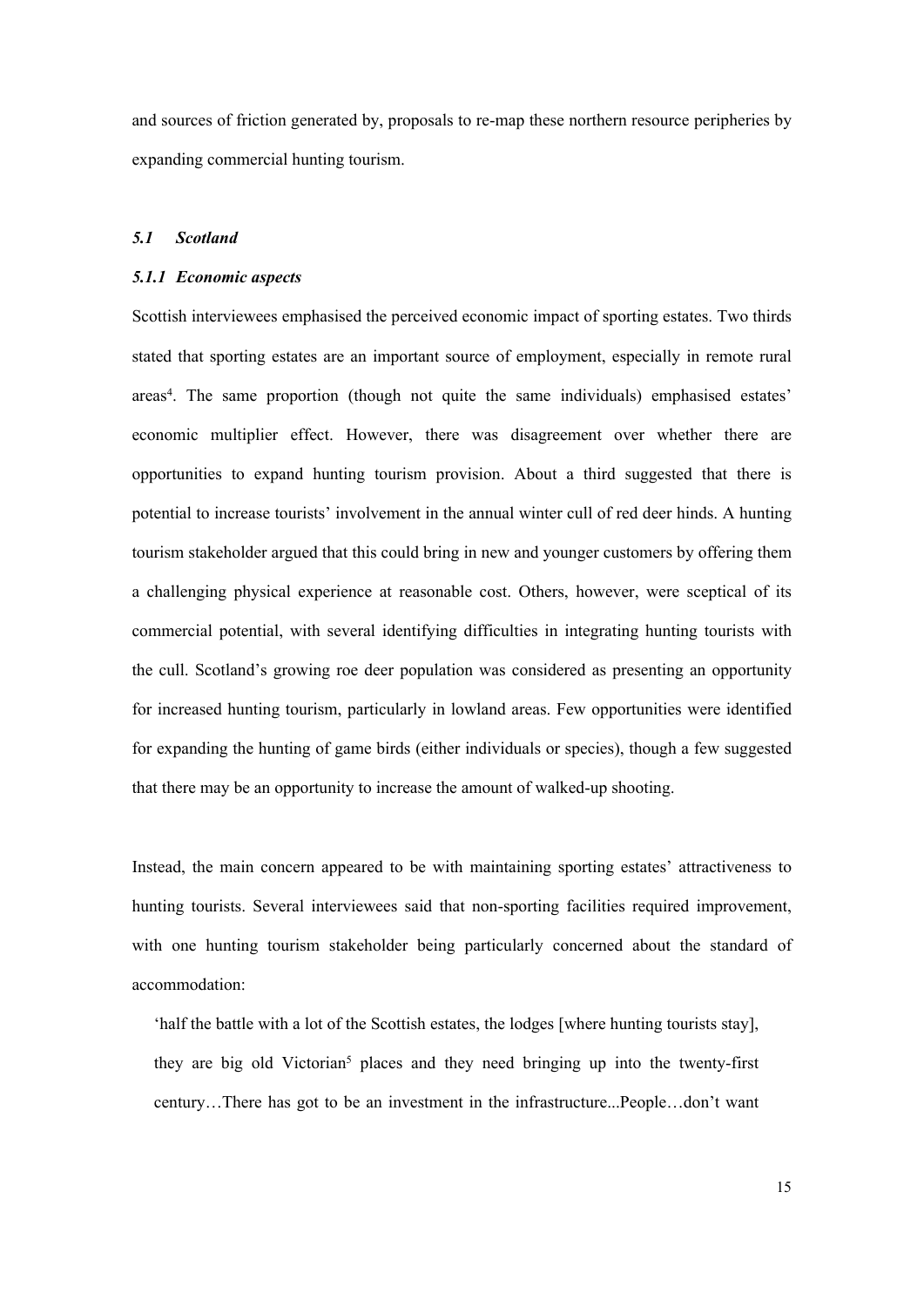five-star luxury but they want plenty of hot water, and somewhere warm and dry to come home to'.

Some also expressed concern about the quality of customer service. For instance:

'you don't really want some grumpy old Highland stalker [hunting guide] who sort of hardly says a word from morning until night…And that's where the tourism aspect comes in, you have got to be able to relate to these people [hunting tourists] and make them feel welcome, and give them an experience that makes them want to come back'.

For some, improvements in both are needed because the sector operates in an international market and hunting tourists can go elsewhere if they are not satisfied with what is on offer in Scotland. For them, the traditional aspects of Scottish hunting tourism should continue to be emphasised but 'modern' levels of customer service need to be introduced.

Given the reported significance of Scotland's hunting tourism sector, it seemed surprising that about a third of interviewees claimed that the revenue generated rarely covers estates' costs. Indeed, one industry representative observed that their employer's research had found that about 70 per cent of hunting tourism providers make a loss. The situation seems acute for driven grouse. As a conservation stakeholder observed: 'it's very clearly established with grouse shooting: the more intensively you manage it for commercial reasons the more you lose'. While such perceptions are becoming less accurate – the proportion of sporting estates making a profit from grouse activities being higher in 2010 (at 42.6%) than in 2001 (17.6%) (Fraser of Allander Institute, 2010: 20) – most providers still lose money. The economic situation for deer hunting also seems problematic. One industry stakeholder estimated that their deer hunting activities lose about £10,500 [ $E12,600$ ] annually. Moreover, they saw little prospect of an increase in venison prices; a point echoed by another industry representative. This, as MacMillan and Phillip (2008: 195) observed, is connected to pressure on venison prices from imports.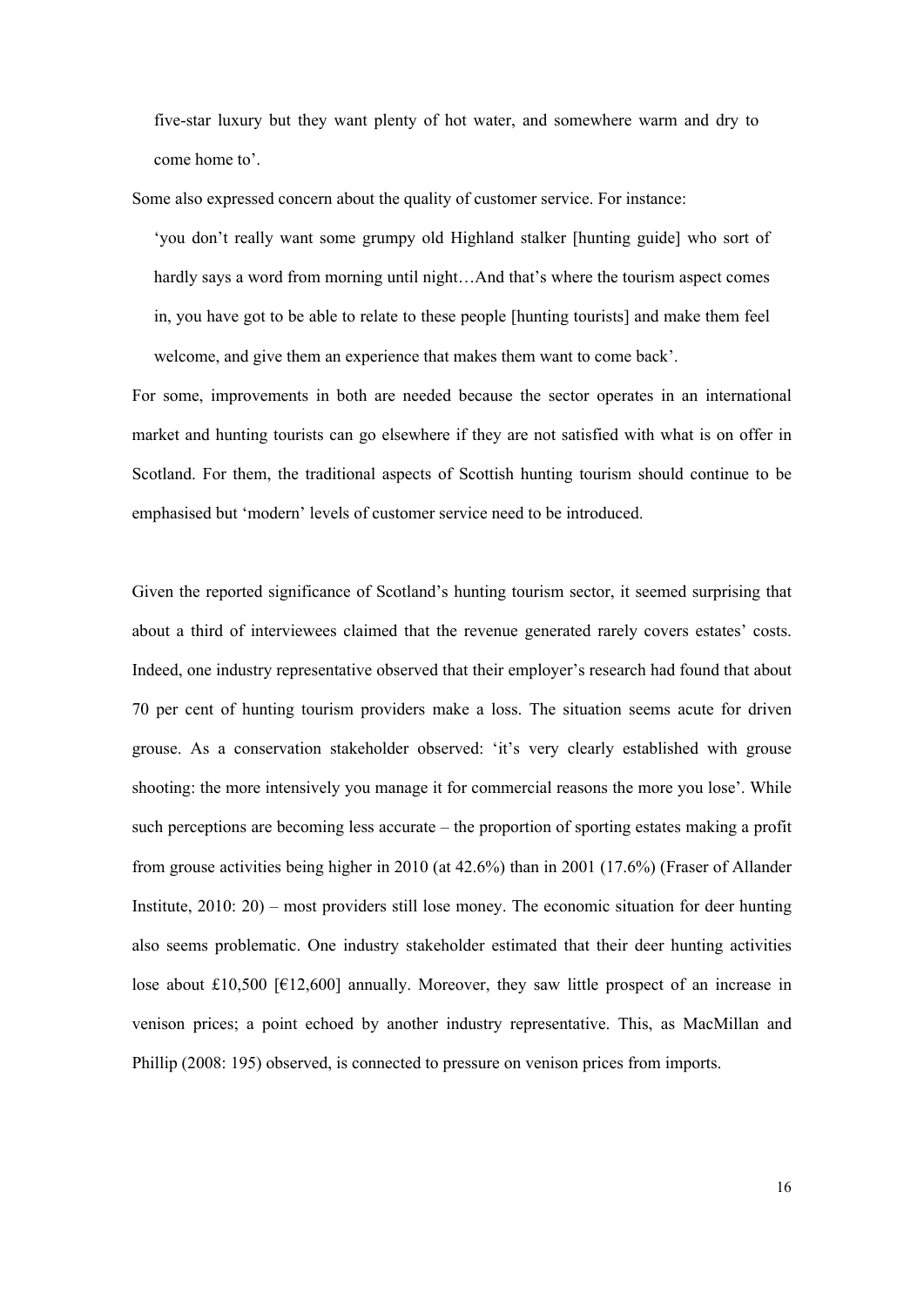Some interviewees considered it inevitable that hunting requires subsidising. According to a land manager, this occurs in two main ways:

'you can subsidise it either by…being very wealthy and having money to burn – and there are lots of examples of that, and always have been, in Scotland – or by having a...group of [estate] businesses where there are enough profit centres to carry the loss centres, of which the sporting enterprise may well be one'.

This begged the question: why manage land for hunting when doing so usually incurs a net cost? Two rationales for doing so emerged. The first is that hunting tourism revenues provide some cost recovery for private hunting. This is consistent with MacMillan et al.'s (2010: 39) findings that '[t]he purchase and maintenance of sporting estates is primarily a lifestyle choice as it centres on the non-financial benefits that flow from ownership' and that 'virtually all owners maintain...a rigid adherence to "the romance" of traditional sporting management aims and practice'. In other words, the Scottish sporting estate is a large-scale example of what Marsden (1999) and others have called the consumption countryside.

Where the sporting estate was perceived as differing from other types of rural land management was in receipt of public funding. Several interviewees claimed that hunting land management represents a significant inward investment into rural Scotland. Moreover, they noted that this investment is undertaken at private expense, in contrast to upland farming and forestry, both of which receive public subsidy. Indeed, The Royal Society of Edinburgh (2008) concluded that agriculture in Scotland's Highlands and Islands is not sustainable economically, and recommended that land managers receive public payment for providing environmental benefits, such as carbon sequestration. By undertaking land management practices that maintain rural landscapes valued and visited by both hunting and non-hunting tourists (Stewart, 2006), interviewees argued that sporting estate owners supply public goods at private expense.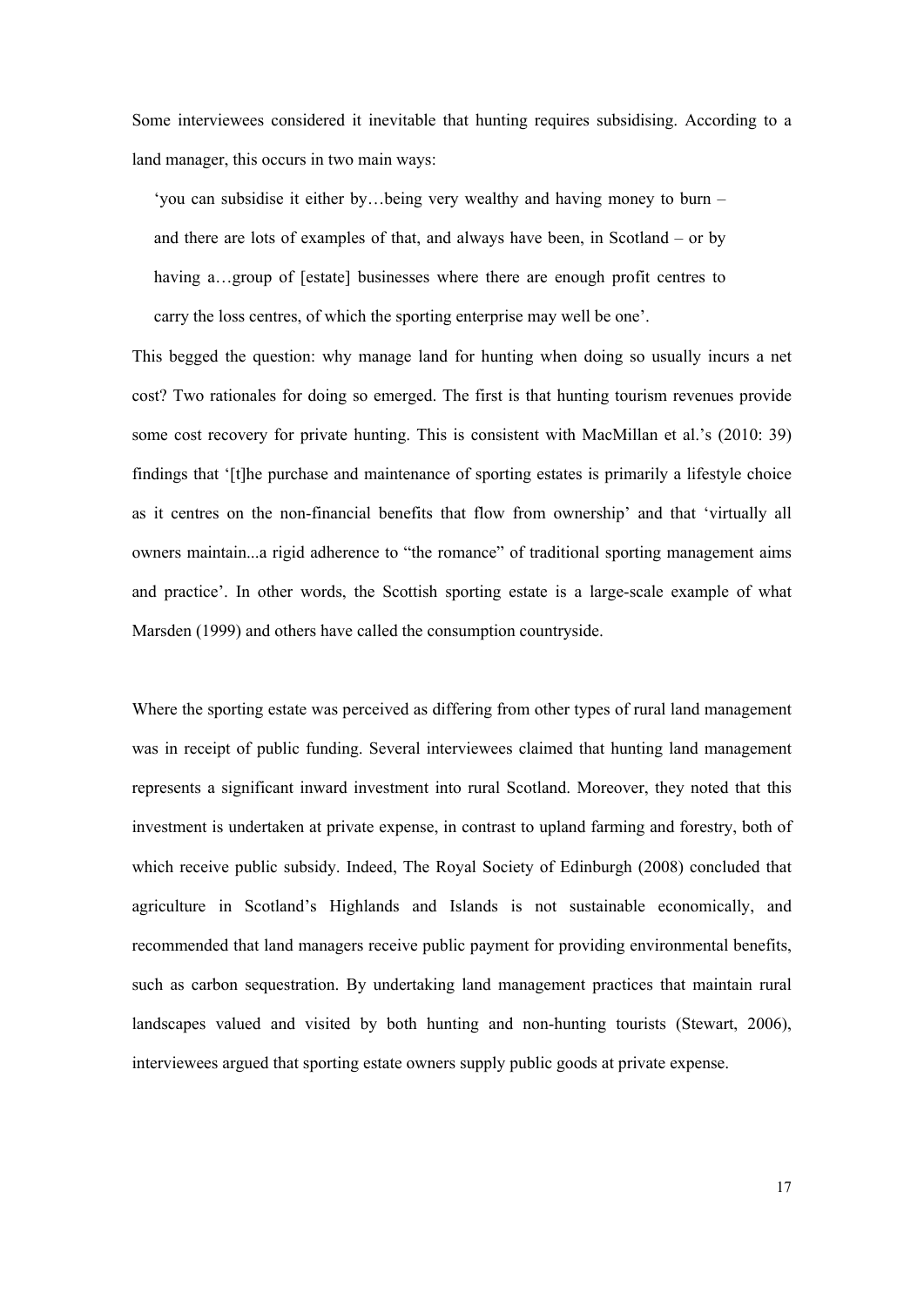The second rationale for subsidising hunting is that bag numbers for the three key game species are capitalised into estate land values (Mar Lodge Independent Review Panel, 2011: 3; Vaughan, 2010). Thus, estate owners have an economic incentive to maximise the amount of hunting on their land. If they cannot do this through private hunting, leasing 'surplus' capacity to tourists, even at a net cost, can help maintain the estate's capital value. This is important because sporting estates are considered a good long-term investment (MacMillan and Leitch, 2008: 482). With limited supply, purchase prices in the millions and substantial running costs, sporting estate ownership is the preserve of a small, highly internationalised economic elite (Jarvie and Jackson, 1998). For this group, the 'romance' of running a sporting estate and the privacy that it affords (MacMillan et al*.* 2010: 37-9), combined with its soundness as an investment, are powerful cultural and economic incentives to maintain a status quo that has endured for more than 150 years.

## *5.1.2 Environmental aspects*

A key characteristic of sporting estate management is the maintenance of large heather moorlands. A consequence of this is that other land uses, notably woods and forests, are sacrificed. This was interpreted as unnatural by some environmental stakeholders:

 'Compared with lots of other countries...there is [almost] no natural tree line whatsoever, which implies there is something not quite right. Now, having said that, you have then also got this situation where the heather moorland that's been created, totally artificially, or certainly expanded artificially, by years of burning and...heavy grazing...'.

However, this was perceived as conservation by hunting sector stakeholders. One argued that: 'There is no evidence that it's producing environmental damage; on the contrary it appears to be producing healthy upland ecosystems which then provide a wide range of very acceptable ecosystem services, such as water filtration and water management'.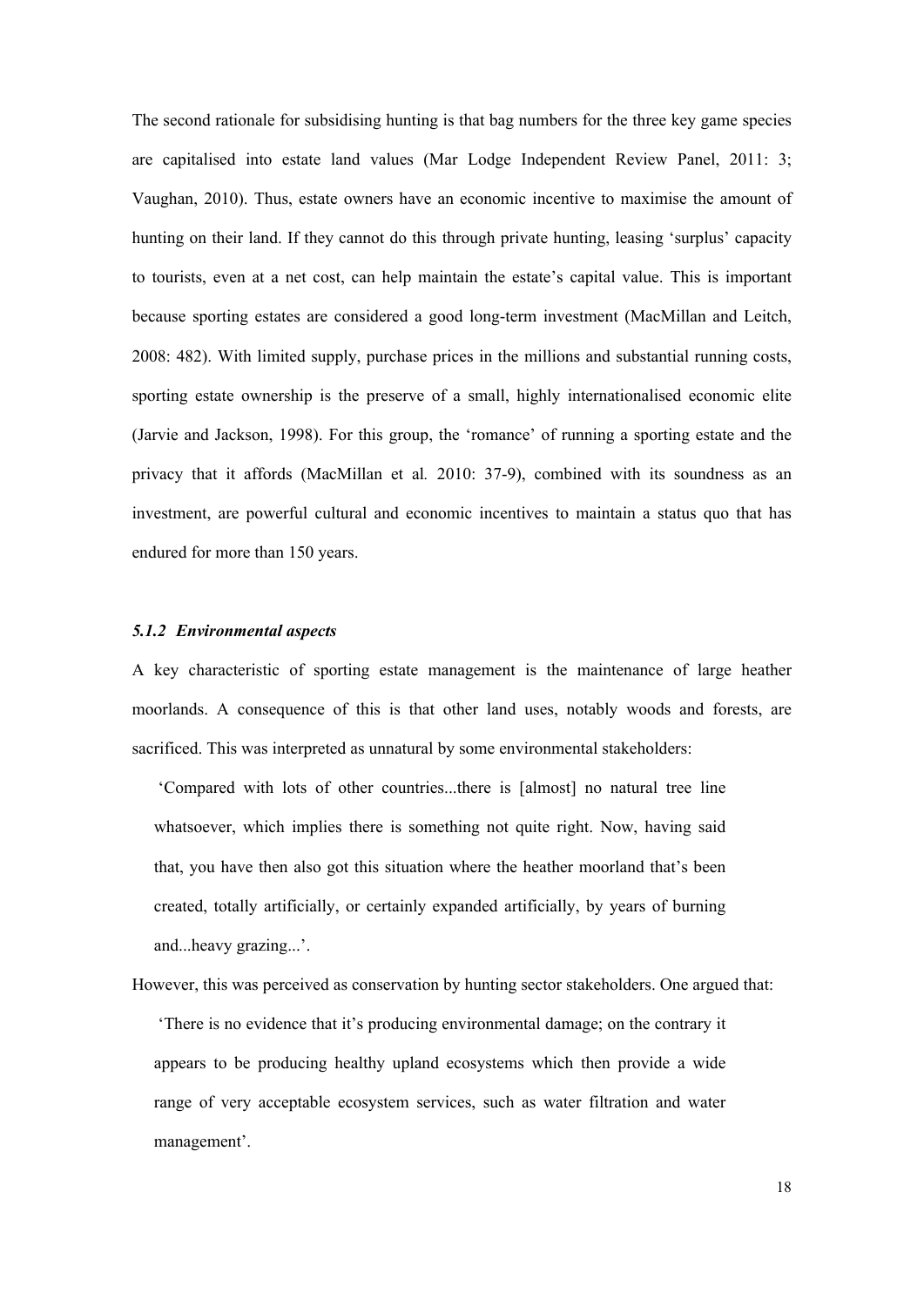Some noted that it also benefits non-game species, including curlew (*Numenius arquata*) and lapwing (*Vanellus vanellus*), whose UK numbers are declining. Thus, withdrawal of sporting estate land management could be damaging environmentally:

 'let's for instance say that hunting tourism was removed,…game keeping was removed from an area: not only would you have degradation of habitat, for instance heather moorland, but you would have a reduction in predator control. Foxes wouldn't be being controlled so then that would have knock-on effects on other wildlife, which would then be more heavily predated upon, and suddenly the whole ecological balance is changing'.

There is force to such arguments. All the conservationist stakeholders interviewed acknowledged that heather moorland provides ecological benefits and that its removal would, in certain cases, result in habitat and landscape degradation. Historically, Sharp (2010: 104) argues that land management for game 'has helped to counteract the damaging effects of mainstream agricultural policy on biodiversity'. However, while sporting estates have not suffered the severe declines in biodiversity experienced on productivist farmland, two environmental stakeholders remarked that the management of heather moorland for driven red grouse shooting is, as one said, 'effectively a grouse monoculture'. Even one land manager reflected that maintaining driven grouse moors means 'managing...with one species in mind'. Grouse moor management depends on what a conservationist stakeholder termed 'very intensive predator control' and on the use of veterinary techniques such as the putting out of medicated grit to try to maximise bird numbers.

In conservation terms, a key challenge for grouse moor management is, as one hunting sector representative explained:

 'the established association between managed grouse moors and either poor breeding success or…absence of certain birds of prey. So, from a conservation point of view,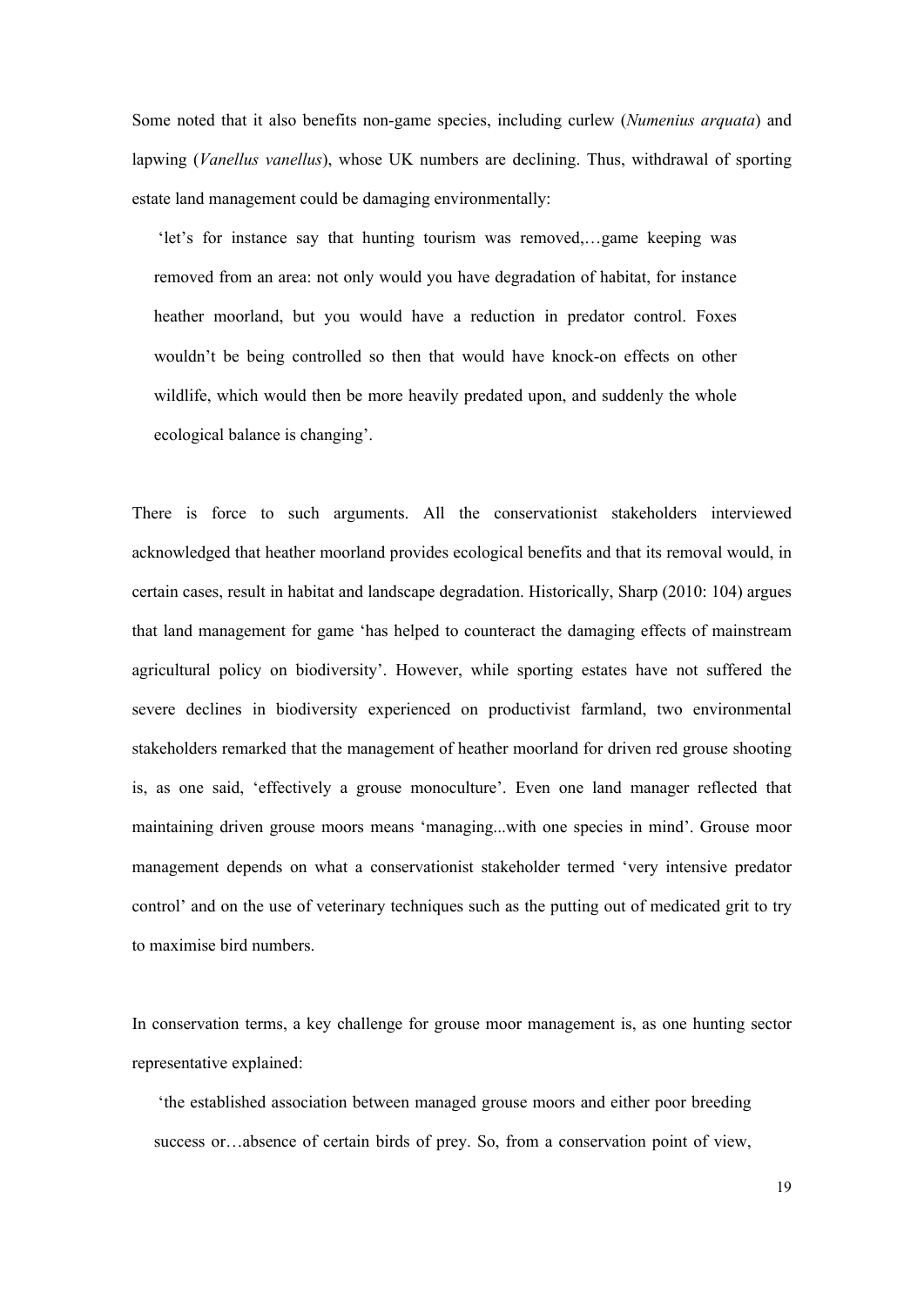there is some concern that there appears to be persecution of birds of prey taking place in areas commonly associated with grouse management'.

Another sector representative put the matter starkly: 'so far no way has been found of making hen harriers [*Circus cyaneus*] uncontrolled co-exist with grouse in any number at all'. Some estates have lobbied for the legalised control of some birds of prey in order to maintain driven grouse shooting. However, such efforts are resisted. For example, while acknowledging that the presence of hen harriers can adversely affect the management of grouse moors, a conservationist stakeholder said: 'the challenge for people that are involved with driven grouse moor management is to show that they can manage their sport sustainably and work within the law'. To be 'sustainable' in this context, grouse moor management must be able to produce a landscape that can support both driven grouse shooting and a population of birds of prey. Its ability to do so is doubtful (see, e.g. Baines and Richardson, 2013).

### *5.1.3 'Frictional' resistance*

As noted in section 3.1, Scotland's red deer population has doubled since about 1980. This (implicit) land management strategy benefits estates by maintaining a large 'shootable surplus' (MacMillan and Leitch, 2008). However, it means that other land uses are sacrificed. For instance, there is little doubt that Scotland's lack of woodland cover is linked to deer numbers. The impact of deer on woodland is influenced by multiple factors, but one overall effect is clear: 'high densities of red deer can totally prevent the natural regeneration of native pine, oak and birch woods' (Warren, 2009: 324). As a conservationist explained:

 'if you are trying to regenerate trees you need less than five deer per square kilometre...that's quite a low density and you have to walk quite a long way before you see any deer. Whereas a lot of estates that are managed for recreational shooting tend to have densities of between twenty and forty per square kilometre'.

In addition, interviewees noted that Scottish deer hunting is traditionally conducted in open country. As one put it, Scotland 'is different from anywhere in the world, because we have the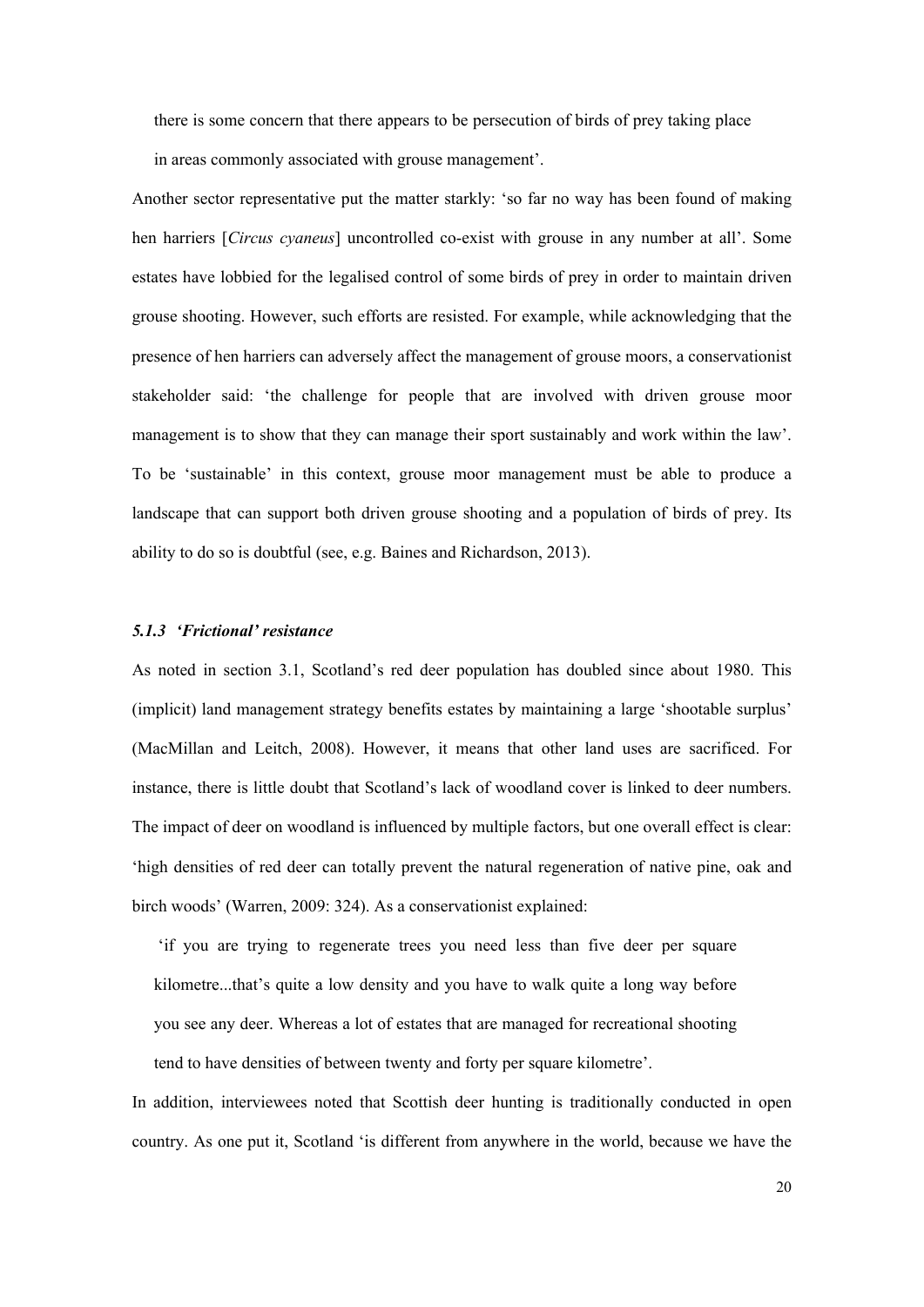red deer out on the open hill and we have to…stalk them carefully and skilfully to get within…a safe comfortable rifle shot'. Thus, sporting estate hunting culture and, to some extent, Scottish hunting tourism, are predicated on low levels of woodland cover.

Current deer numbers are almost certainly incompatible with the Scottish Government's commitment to increase the proportion of woodland by 46 per cent, to 25 per cent of the Scottish land mass, between 2006 and 2050 (Natural Scotland, 2011: 9; Scottish Executive, 2006: 15). This policy goal appears to have generated considerable frictional resistance among sporting estate owners. For, in the decade since the target was set, Scotland's proportion of woodland cover increased by 7.6 per cent, to 18.4 per cent of the total land mass (Forestry Commission, 2016, 5). When surveyed in the late 2000s, most sporting estate owners were 'either unwilling or unable to shoot more deer in order to protect the natural heritage and were dismissive or antagonistic towards conservation arguments' (MacMillan et al*.* 2010: 34). Given their spatial extent, sporting estates would therefore seem, *pace* Munton (2009: S60), to be a leading source of resistance to the Scottish Government's policy to increase woodland cover.

## *5.2 Finland*

### *5.2.1 Economic aspects*

Finnish respondents reflected on the potential economic consequences of expanding commercial hunting tourism based on estimates of the revenue it could bring to rural areas. Economic issues were therefore seen as central when arguing for or against commercial hunting tourism. Respondents said that locals see how job opportunities have declined and admit that new sources of employment are essential. Existing tourism thus needs to develop so that it can generate new employment. For instance:

'When you think what kind of a country Finland is, terrain-wise and about the amount of forests, hunting tourism is one livelihood that people live off. There are a lot of areas like this and hunting tourism brings a big portion of business here';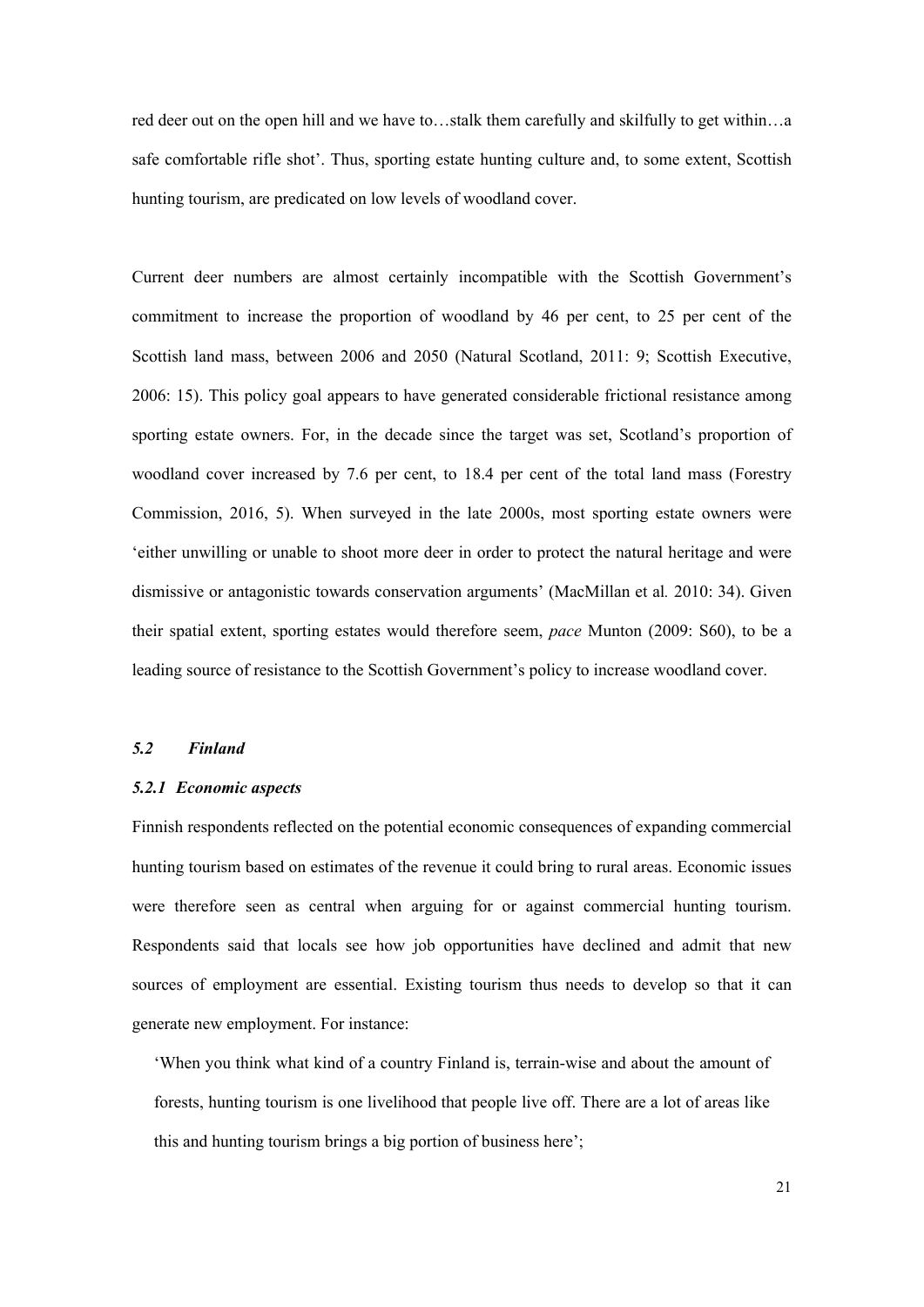'It is important for the whole municipality. Now that the big generations are retiring and need services, if there are no resources, there are no services. If we arrange things so that more tax income flows to the area, then all increases through tourism are welcomed because then we can create service for the area.'

Entrepreneurs claimed that, to maintain economically sustainable hunting tourism businesses, they should be granted a quota of licenses to sell. However, independent recreational hunters fear the loss of their hunting possibilities if demand for, and the cost of, licenses increases. This is because all hunters 'compete' for the same lands, game and licenses. Given the ecological limit on sustainable hunting, licenses sold to one group will be deducted from the number available to others. Moreover, locals feared that if landowners saw that hunting tourists are willing to pay more for access, they would increase hunting lease costs. As hunting has traditionally been possible for most income classes, this was seen as threat to the dominant hunting culture. For example:

 'Most likely when one learns to appreciate one's own land or forest and receive income, the price goes up';

'Our members have at least so far felt that hunting is one of the few countryside recreational activities that they have and the message has been that they don't want to give it up for outsiders, at least not on a large scale.'

Hunting tourism was therefore described as a delicate issue, due mainly to the difficulty of balancing the interests of recreational hunters and hunting tourism businesses. However, respondents felt that people mostly understand that commercial hunting tourism can provide income and employment in rural areas. Moreover, direct income from hunting tourism used, for example, by hunting clubs to improve conditions for local hunters (e.g. building sheds and cool rooms), was seen as positive.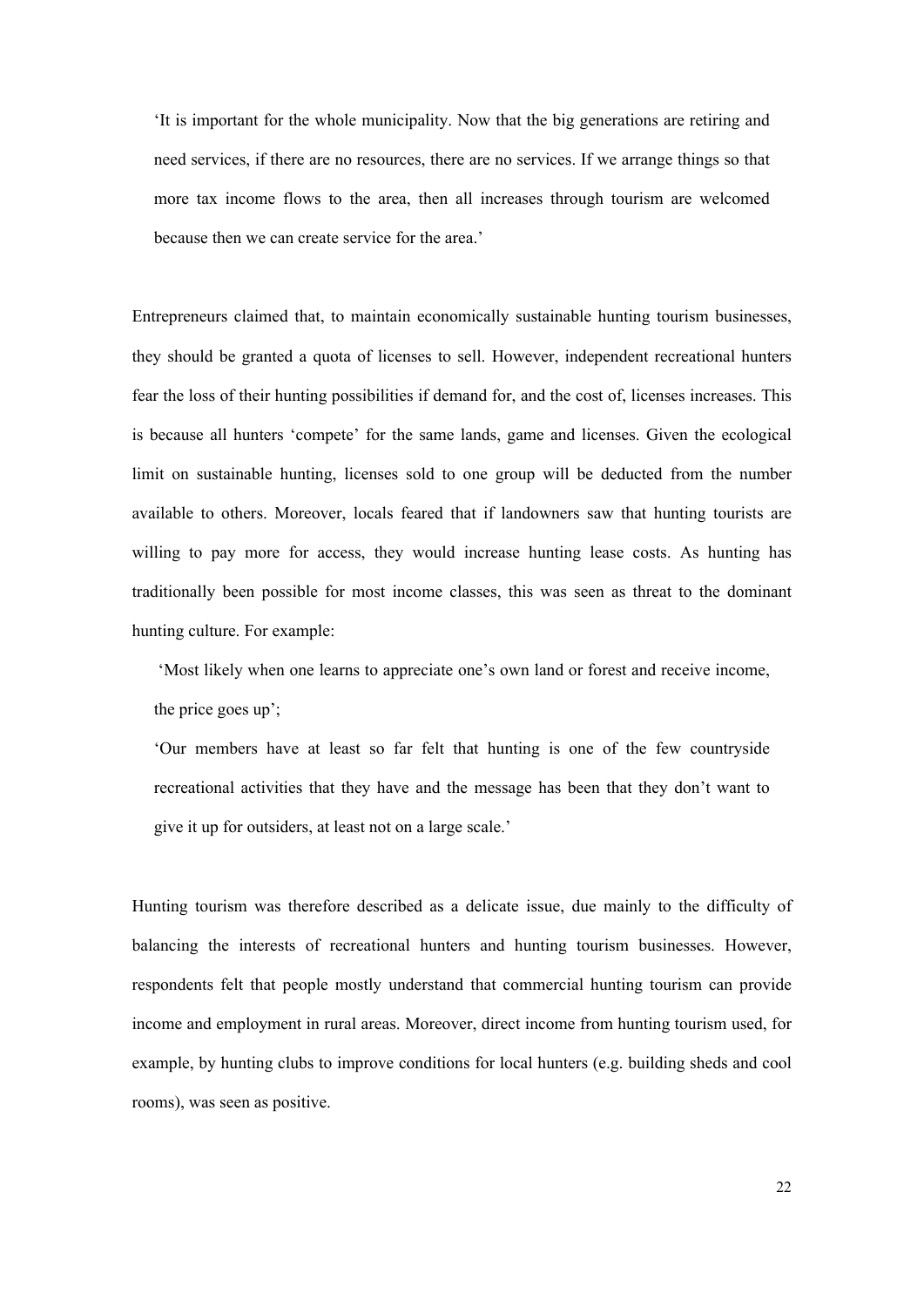The social embeddedness of hunting activities was very important to all stakeholder groups, and there was concern that the dominant hunting culture could be 'disturbed by commercial hunting' with strong links to international markets. For example, tourists could 'free ride' on game management tasks undertaken by local hunting clubs. Some locals also felt that tourists practice unethical hunting, and told of them hunting by car and shooting large numbers of grouse. Local respondents also feared that if the number of hunting tourists increased it might spoil their 'wilderness' experience. Hunters were considered to be a group that seek quiet areas: 'The Finnish hunter, when he goes to hunt, [is] like me: when I decide to go somewhere and see a car there, I won't stay but go a kilometre further'.

Therefore, all the interviewed groups highlighted that the traditional hunting culture has to be the starting point for commercial hunting tourism activities and cannot be endangered. It is a central part of this culture to sit by the campfire, spend time with friends, walk in the wilderness and enjoy the scenery. The primary focus must not be the bag, although game must be present to make it a hunting trip. It was also highlighted that hunting tourism should not endanger Finnish people's hunting possibilities. Thus, paying attention to social issues and relationships was seen as an essential, if not the most important, condition for developing the commercial hunting sector. The interviewees, including SMEs, mentioned that entrepreneurs must pay as much attention to social issues as to profit.

## *5.2.2 Environmental aspects*

The dominant hunting culture, especially in Northern and Eastern Finland, is forest-based. Thus, while small areas are managed to provide shelter and food for game, most hunting takes place on land managed primarily for forestry and timber production. There is discussion about whether land management should focus more on game (e.g. Svensberg, 2012), but at present this is a small trend. Forest management takes precedence, with other resources and activities, including hunting, often considered as by-products (Kangas and Kokko, 2001).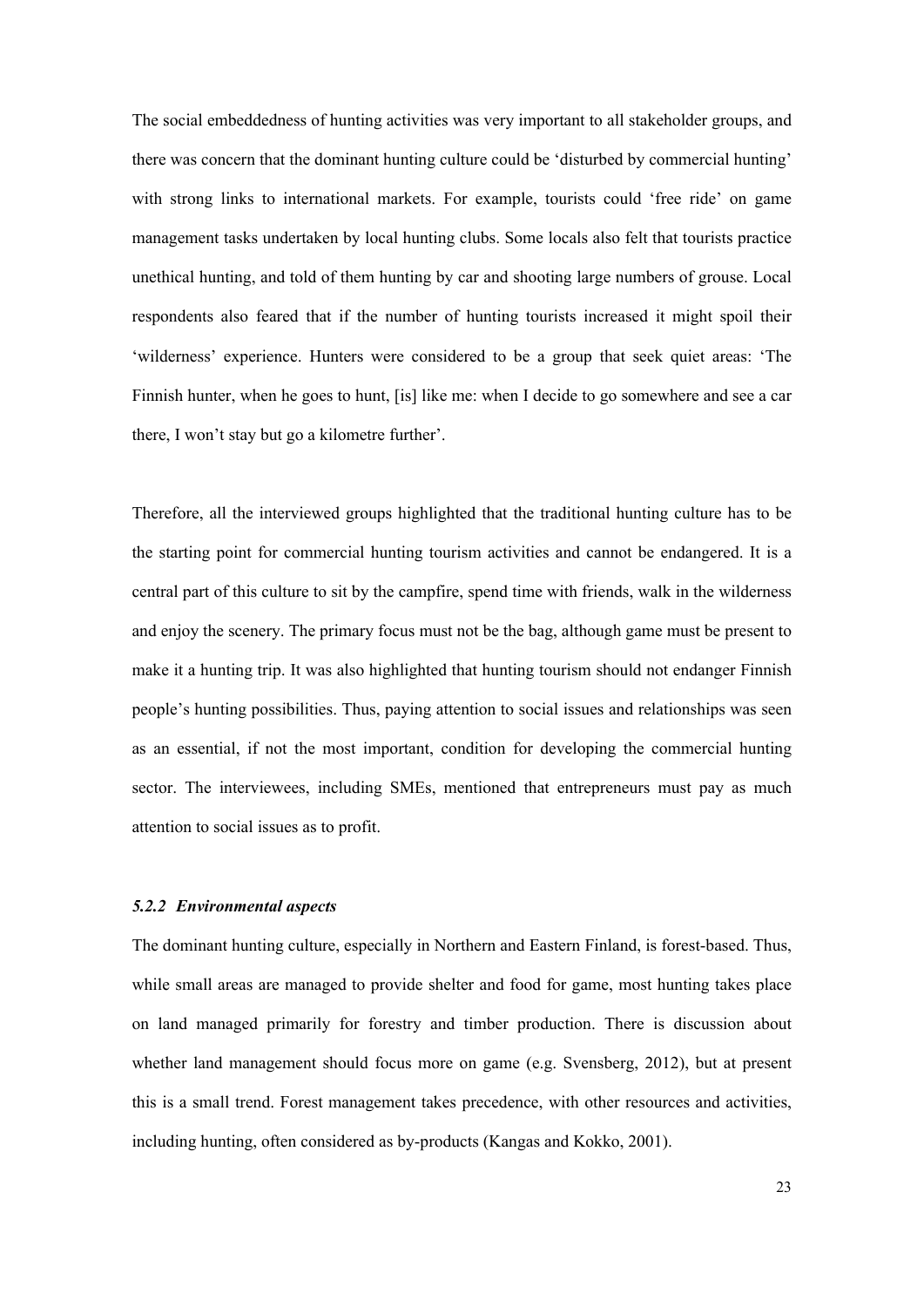It was difficult, therefore, for interviewees to evaluate the effect of hunting on other land management activities. The majority thought that hunting and other forms of forest use support each other (e.g. controlling moose numbers to avoid damage to young forest stands) or are, at least, not incompatible. Respondents said that there are a lot of wilderness areas in Finland and that therefore hunting should not affect other land uses negatively. Moreover, hunters use forests when there are few other people there:

'Everyone circles the same areas but it has never been a problem. A berry picker has never been on my way during a hunt and likewise when I have been berry picking, hunters have not bothered me.'

However, when other livelihoods that have an impact on land management were discussed it emerged that two can conflict with hunting and hunting tourism. The first is reindeer herding in Lapland (Northern Finland). Reindeer herds are not monitored constantly and concern was expressed about hunters from outside the region being ignorant of the requirements of the reindeer herding area. In locals' opinion such hunters may disturb reindeer by hunting with dogs that may treat them as game. The second potential conflict was with wildlife watching in Eastern Finland. Bear viewing and hunting were not seen as compatible, especially at the end of August when they can occur simultaneously. Shooting a bear near a carcass put out to feed them (to attract them in for viewing) is illegal and a concentration of viewing cabins in a bear populated area was considered likely to provoke conflict between hunters and wildlife watching entrepreneurs. The latter also argued that the sound of gunfire frightens the bears. Hunters fear that feeding bears for viewing can lead to conflicts, as their behaviour changes, population density is growing high in some areas and they are becoming accustomed to humans: 'There are such problems especially regarding bears: they have been so fully catered that border officials agree that it is only a [matter of] time before something happens'.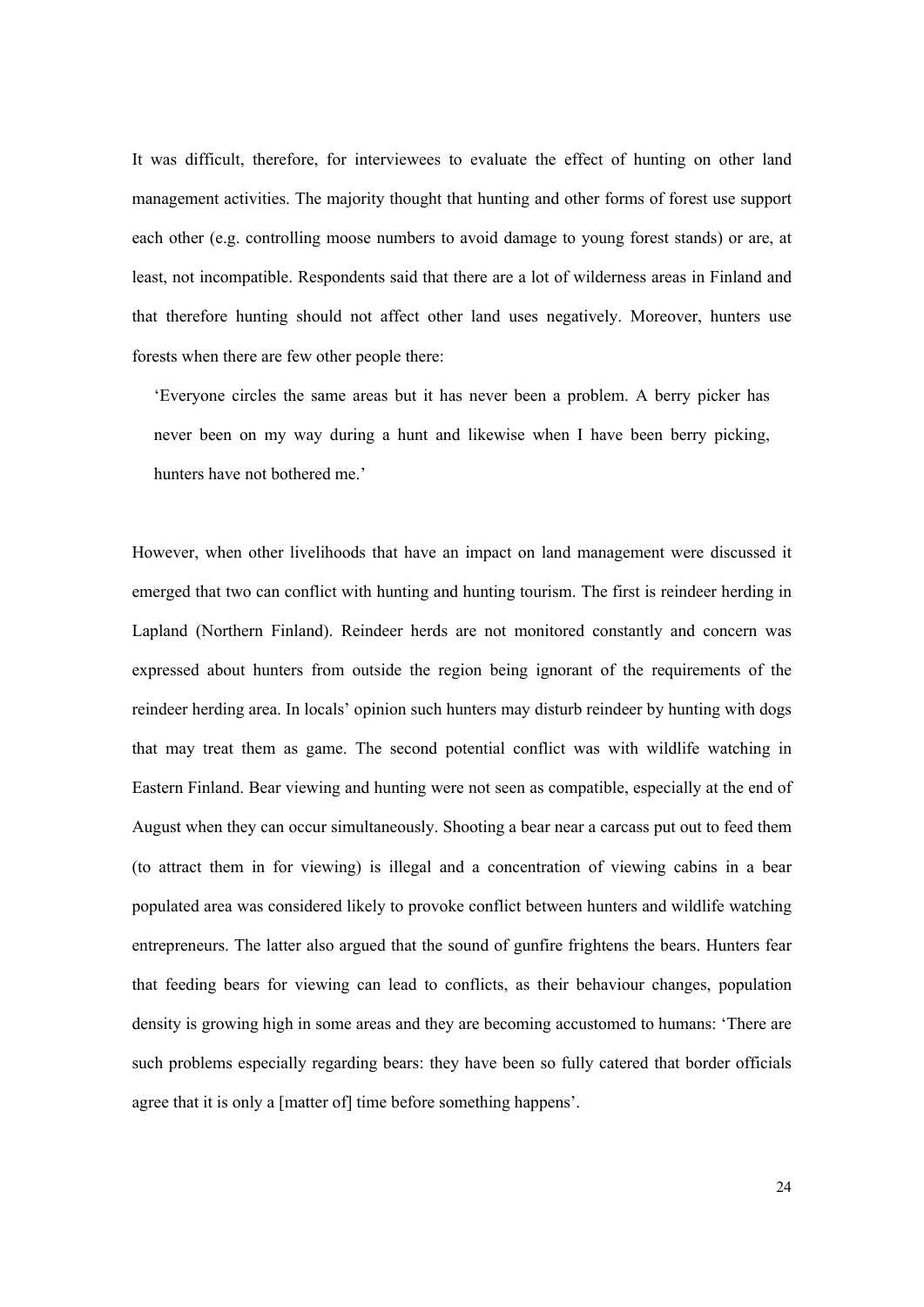In contrast to Scotland, Finnish hunting culture was not seen by respondents as having an impact on biodiversity or environmental sustainability. Hunting is regulated through restrictions on the hunting season and/or the number of licences issued annually. Moreover, the system for managing game populations enjoys high levels of trust: respondents spoke of the ecological limits of hunting in an unquestioned and absolute manner. They perceived that license numbers decided by the common system gave accurate information on sustainable game harvest levels and spoke of hunting tourism in the context of allocating permitted licences between different groups. No-one suggested increasing the total number of licenses, though some pondered methods of obtaining more accurate game population data. There were, however, fears that the diminishing number of local hunters would eventually reduce the amount of census data, since under the current system they collect it voluntarily: 'game stock calculations by game triangles will stop any day now since the people are ageing...'. All interviewees saw the natural abundance of game as the ultimate limit to hunting.

 'It has been noticed that when the game population levels are low, the bag amounts are low and the other way around. Hunting does not regulate game population levels but game population levels regulate hunting.'

All interviewees saw that the game population must be managed to prevent environmental degradation, such as forest destruction. The current moose calculation system was seen as vague, but this was not thought to endanger ecological sustainability due to the buoyant moose population and the ability to adjust license numbers according to sightings. The areal pressure of hunting tourism was, however, viewed as a matter of concern related to ecological sustainability. A group of tourists should not be taken to the same location on consecutive days, because this will risk both the local game population as well as customer satisfaction. Grouse populations were seen to fluctuate primarily due to the number of predators (especially foxes), spring weather, global warming, and forest management activities, rather than hunting.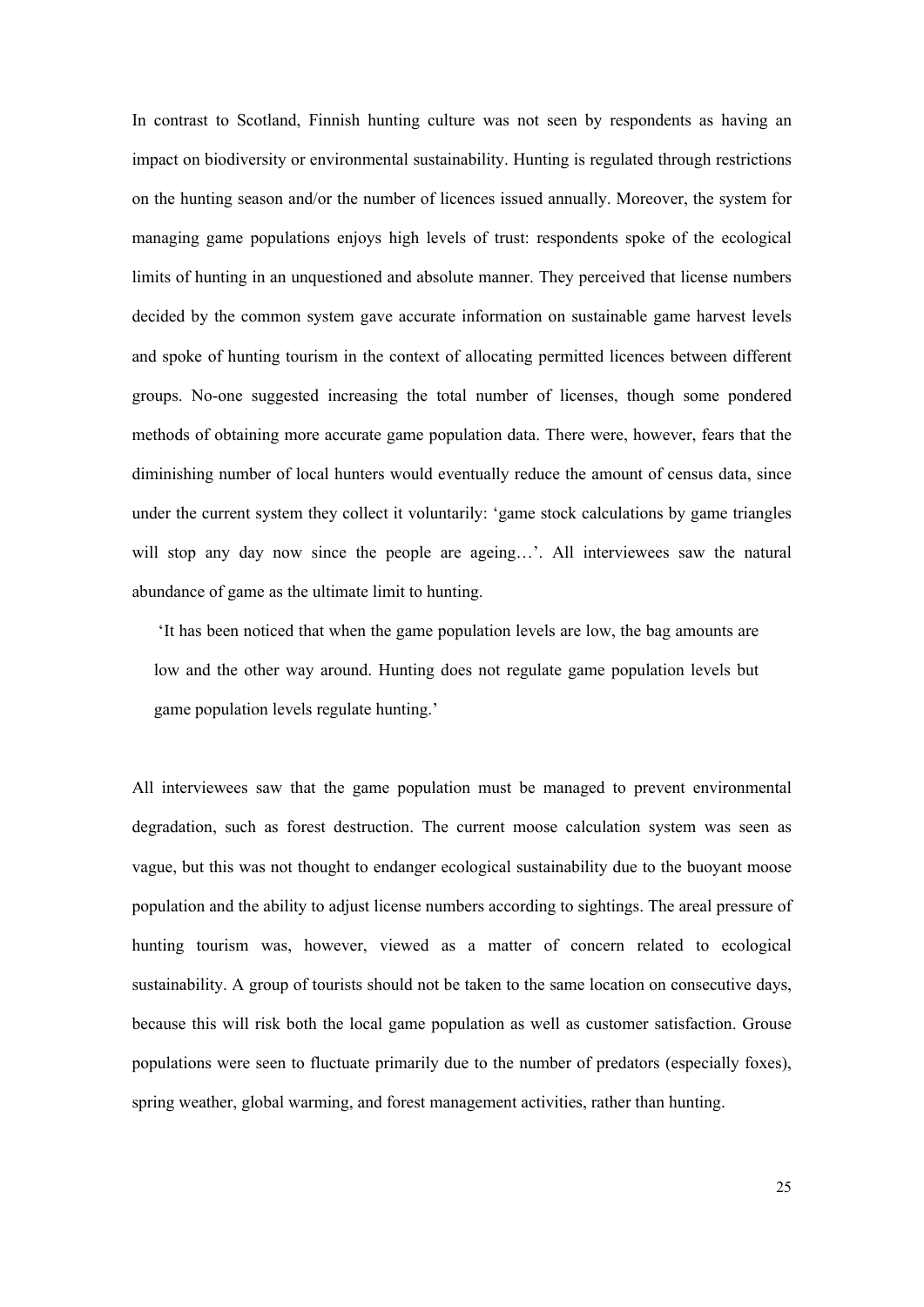## *5.2.3 'Frictional' resistance*

The main risk associated with an expansion of hunting tourism was seen to be tourists' unethical hunting practices. It was mentioned that news of any unethical behaviour by tourists or hunting tourism entrepreneurs would spread quickly and could easily stain the image of Finnish hunting.

'People here have a very respective attitude towards the law and they know that when something is forbidden, there is a logical reason for the regulation and also if something is permitted, there is a reason for that, too. So we can't be tempted to go into a customerdriven solution of shooting capercaillie from the road ... That's killing.'

Although it is not responsible for the dominant land use, Finnish hunting culture has a direct influence on land and hunting management. Hunting clubs and hunters play an important role in monitoring and controlling the population of several game species, most obviously moose and white-tailed deer, which can have a significant impact on woodland regeneration. The game population data they collect influences the number of hunting licenses issued each year. Thus, hunters help to define the ecological limit on hunting. Finnish hunters and clubs are also committed to safeguarding their traditional hunting culture.

In general, interviewees were concerned that an expansion of hunting tourism could lead to an influx of hunting tourists who would threaten the dominant hunting culture by: failing to understand and honour their traditions (e.g. concerning bag sizes and other forest land uses, such as reindeer herding in Lapland); increasing demand for, and hence the price of access to, hunting (e.g. by driving up ground rents); and undermining the 'wilderness' experience. Thus, Finnish hunters have cultural incentives to limit the expansion of hunting by 'outsiders', regardless of any economic benefits it might bring. Given that they are in a position to control game populations, and can bring social pressure to bear on landowners, it is clear that Finnish hunters and their clubs have both motive and means to restrict the expansion of hunting tourism.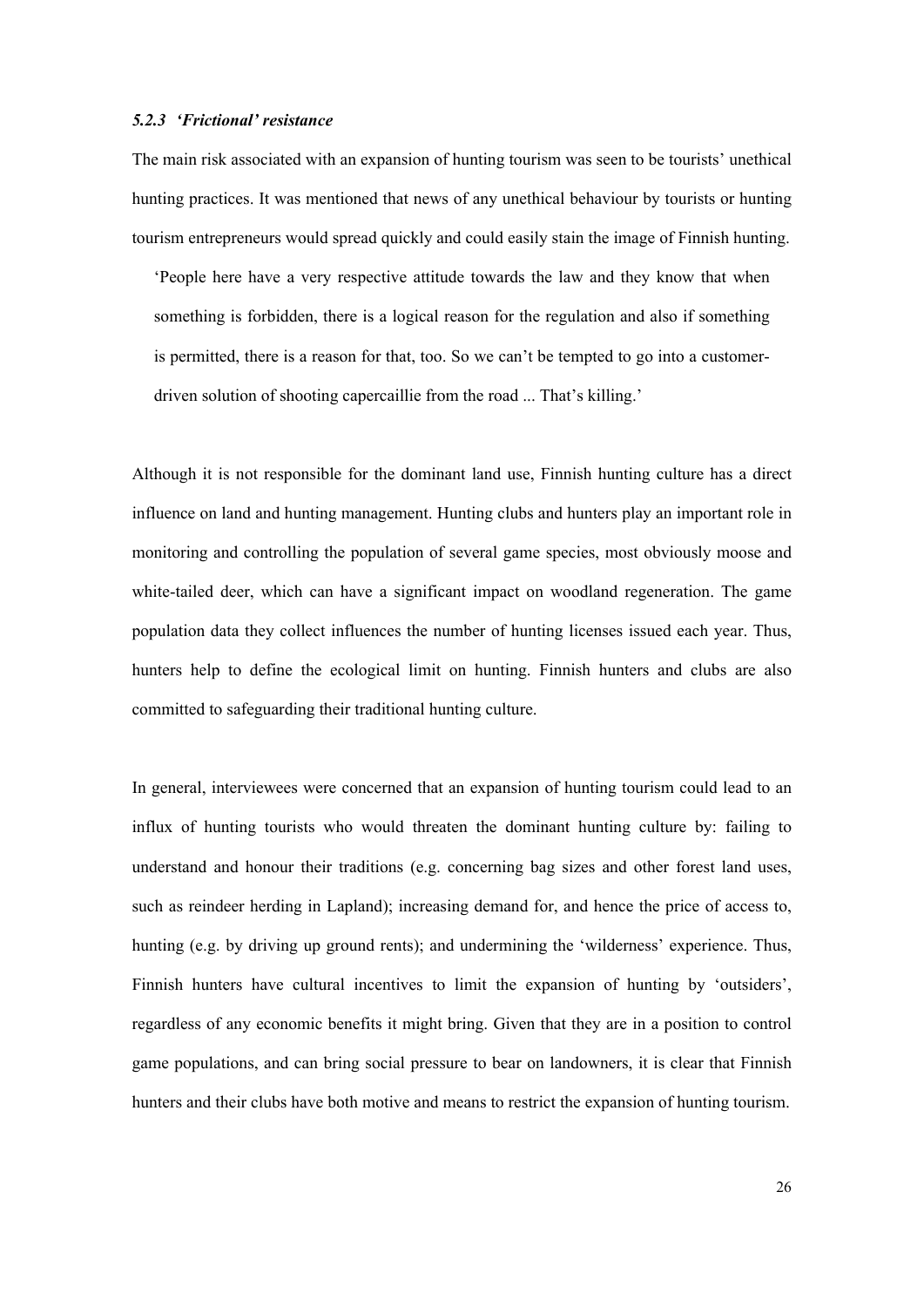## **6 Discussion**

A key component of Hayter and Barnes's (2012: 216) argument is that attempts to re-map resource peripheries by imposing neoliberal economic development are 'contorted in various ways by cultural limits'. In their case study regions, cultural limits are imposed primarily by stakeholders for aboriginal native inhabitants, who mount frictional resistance to the areas' remapping by economic and political elites. The research reported here provides grounds for arguing that, in the peripheries of Scotland and Finland, similar processes are at work; though in both cases cultural limits are imposed through the frictional resistance generated by stakeholders representing the dominant hunting culture.

In Finland, the dominant hunting culture is strongly embedded in rural life and provides a powerful source of friction. Hunters' prominence in rural communities, and their roles in providing game population observations and undertaking game management, provide the means to restrict the growth of commercial hunting tourism. Thus, circumstances may arise where economic development opportunities in Finland's peripheral areas, predicated on an expansion of commercial hunting tourism that would maintain sustainable game populations, are not taken due to frictional resistance, through the application of social pressure, by hunters keen to preserve their traditional hunting culture.

Although the potential for expanding hunting tourism in Scotland's peripheral areas appears to be more limited, the dominant hunting culture is likely to retard its further commercialisation. Indeed, Scotland's dominant hunting culture may be even more conservative than its Finnish counterpart, with sporting estates undergoing little change in over 150 years. Such conservatism is bolstered by the capitalisation of game bags into estate values. Many sporting estates appear to view commercial hunting tourism as a means of offsetting some of the costs of maintaining private hunting grounds and of helping to maintain land values by keeping game bags up.

27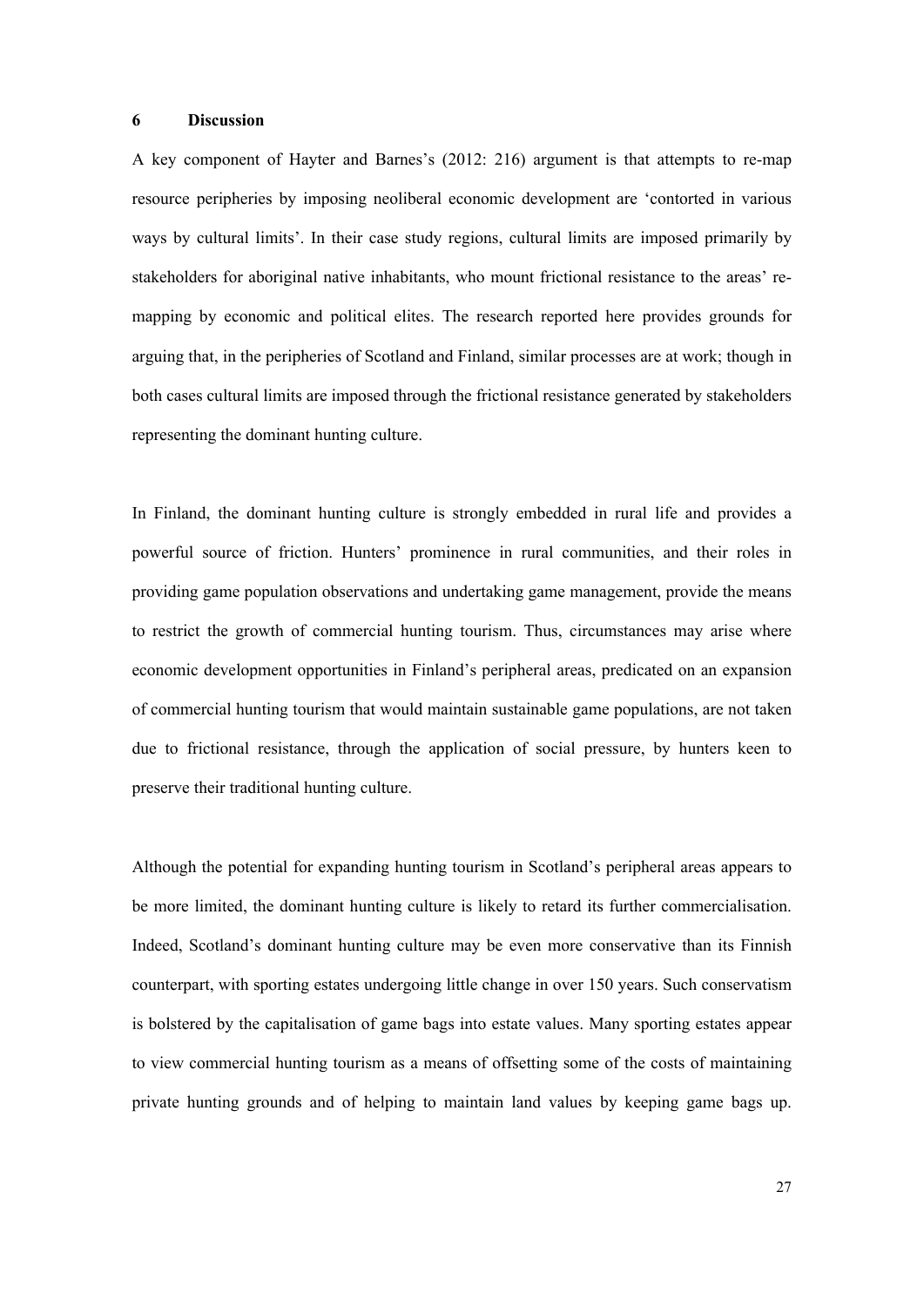Therefore, sporting estates have both motive and means to restrict the expansion of commercial hunting tourism in peripheral Scotland.

Similarly, Scotland's dominant hunting culture appears to be exerting considerable frictional resistance on the Government's woodland expansion policy. Maintaining high numbers of wild red deer, which play a crucial role in maintaining sporting estate hunting culture, is incompatible with natural woodland regeneration and may therefore be incompatible with the Scottish Government's undertaking to increase the proportion of the total land mass covered by woodland to 25 per cent. For example, it is suggestive that the National Trust for Scotland (a major land-owning conservation body) funded an independent review of its management of a sporting estate to investigate the extent to which its attempt to foster woodland regeneration had reduced deer numbers to a level that seemed to be reducing game bags on neighbouring estates (Mar Lodge Independent Review Panel, 2011). While the review was couched in terms of ensuring that the Trust was balancing its management objectives for the estate, it is unlikely that it would have gone to the trouble and expense of setting it up had it not been subject to accusations that it was threatening the dominant hunting culture.

It seems likely, therefore, that attempts to encourage neoliberal economic development in peripheral areas where hunting occurs must reckon with the friction that can be generated by their dominant hunting culture. Thus, we echo the conclusion drawn by Brennan et al. (2009: 109-10) from their study of community development in Ireland and the USA: '[i]gnoring culture's critical role may hamstring development efforts, rendering them little more than shortterm solutions for endemic rural problems'. However, taking seriously the role of hunting cultures in influencing certain types of economic policy in the northern periphery also leads us to problematise the cultural-geographical dichotomy between 'rural insider' and 'urban outsider'. This division has been a prominent feature of many hunting cultures' representations of themselves in public debate (see section one), and in explanations of, and the participation of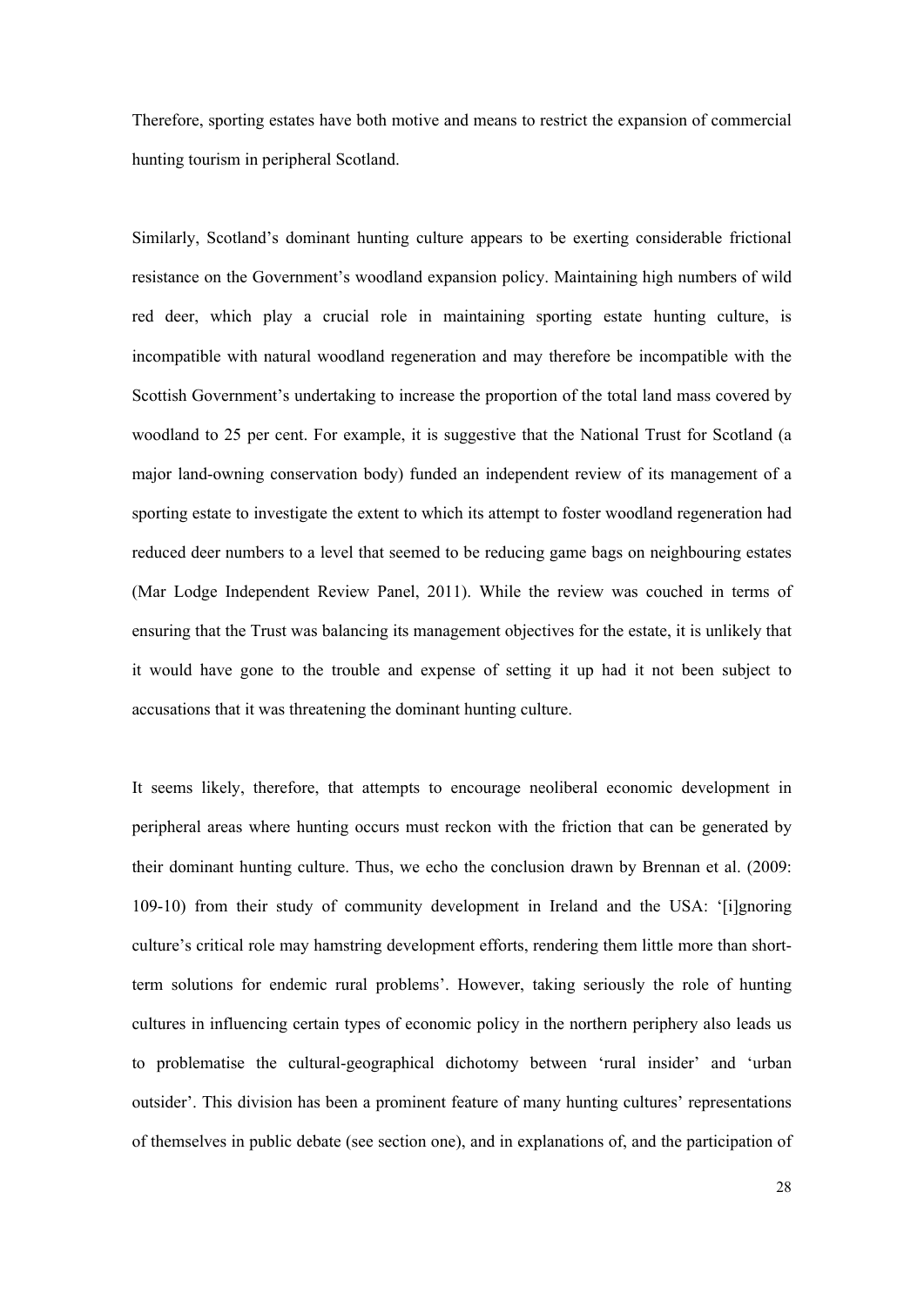some hunters in, illegal activities such as poaching and the killing of wolves and raptors (see, e.g. Baines and Richardson, 2013: 1397-98; Gezelius, 2004; von Essen et al. 2015).

Exploring the links between hunting culture and economic development has revealed that dominant hunting cultures are not only exerting frictional resistance from within resource peripheries to economic and conservation policies that others are seeking to impose from without. Instead, it seems likely that, to a significant extent, hunters actively construct peripheral areas as a cultural and economic 'other' to the neoliberal polity that they, in other aspects of their lives, are part of. This is clearly the case with the owners of Scottish sporting estates. As early as the 1980s, 'it was reported that four-fifths of owners derived their income from elsewhere and therefore needed to be elsewhere for much of the time' (McKee et al. 2013: 66). Recent growth in overseas ownership of Scottish sporting estates, which now accounts for about eight per cent of all large rural landholdings (Wightman, 2010: 106  $&$  121), provides further evidence that sporting estate hunting culture is maintained by and for a highly internationalised socio-economic elite. Even in Finland, where hunting clubs remain locallybased, the proportion of hunters coming from outside the rural periphery is growing. For, while the total number of hunters is relatively stable, the rural population is declining and undergoing demographic ageing. Increasing numbers of hunters live away from their hunting grounds (e.g. inherited forests) and are therefore losing their connection with rural society. Thus, local hunting clubs, which have been highlighted as "some of the last social activities left in rural areas" (Keskinarkaus and Matilainen, 2010), are increasingly composed of and maintained by non-rural residents.

#### **7 Conclusion**

We draw two main conclusions from this study. First, it has demonstrated the importance of taking account of the role and influence of dominant hunting cultures on attempts to promote economic development in resource peripheries, especially where this may have an impact on the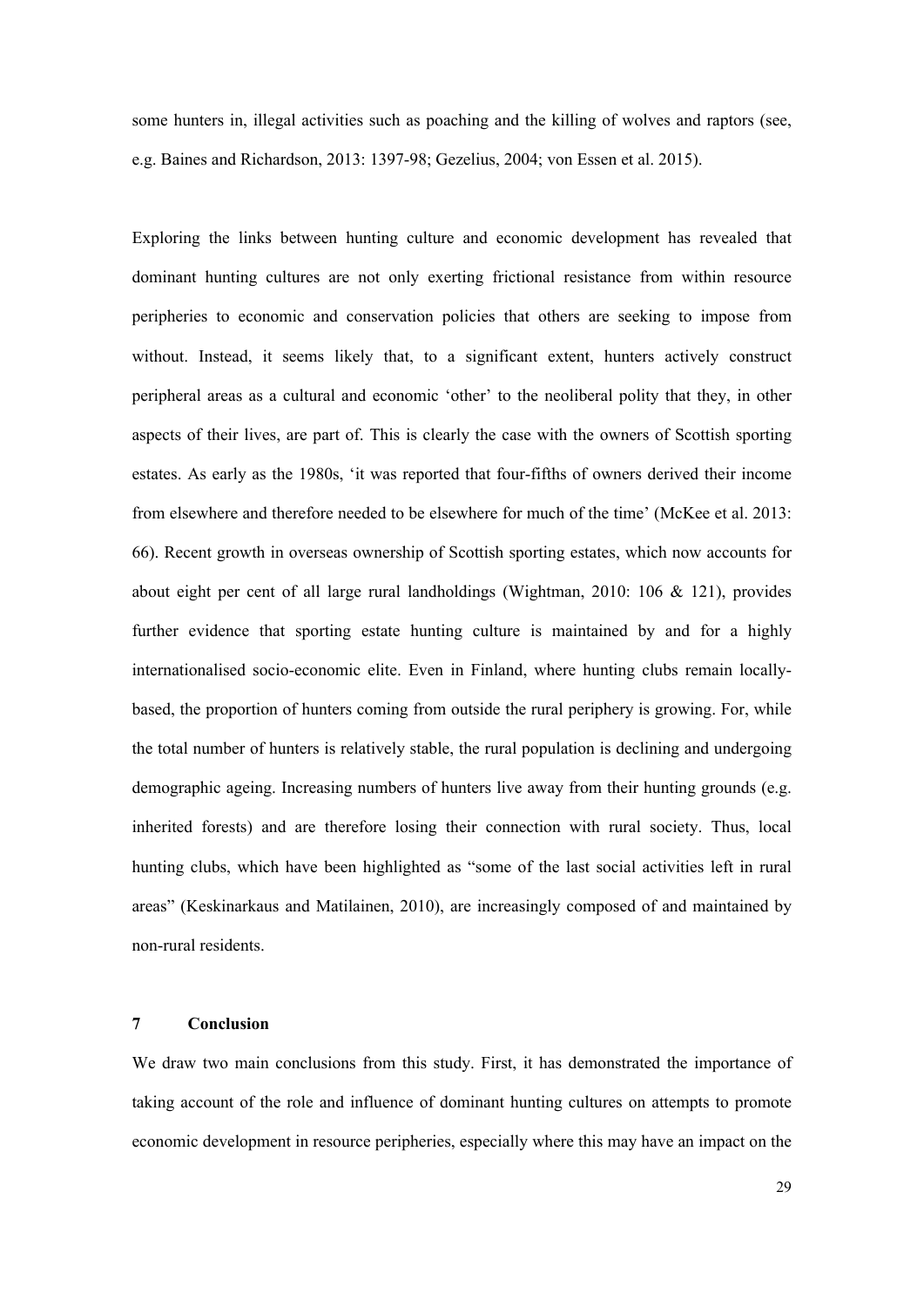game resource. Previous studies of hunting cultures have, as noted in section one, tended to concentrate on their importance in rural socialisation and as sources of resistance to conservation and animal welfare policies. By demonstrating the frictional resistance that they can exert on neoliberal economic development policies, this paper has shed light on a neglected aspect of hunting cultures.

Secondly, and more tentatively, we conclude that, rather than demonstrating the limits of neoliberalism, these northern peripheries are increasingly its deliberately constructed 'other'. Scotland's and Finland's dominant hunting cultures are predicated on, and have strong interests in maintaining, the peripherality of their peripheral areas. However, that maintenance is being undertaken, to a large extent in Scotland, and to a smaller but growing extent in Finland, by people whose lives are led, and wealth are earned, outside of peripheral areas; and who visit them primarily for hunting and other forms of recreation. In this, such flying visitors call to mind the English poet Ted Hughes' (1982: 43) portrait of another species of hunter:

> 'Nothing has changed since I began. My eye has permitted no change. I am going to keep things like this.'

#### **Acknowledgements**

The authors are grateful to everyone they worked with during the research on which this paper is based and to the Northern Periphery Programme (2007-13) for funding it.

#### **Endnotes**

1. The main source of controversy appears to have been the Hunting Bill, passed into law in 2004, which banned hunting with dogs in England and Wales. In Scotland, the Protection of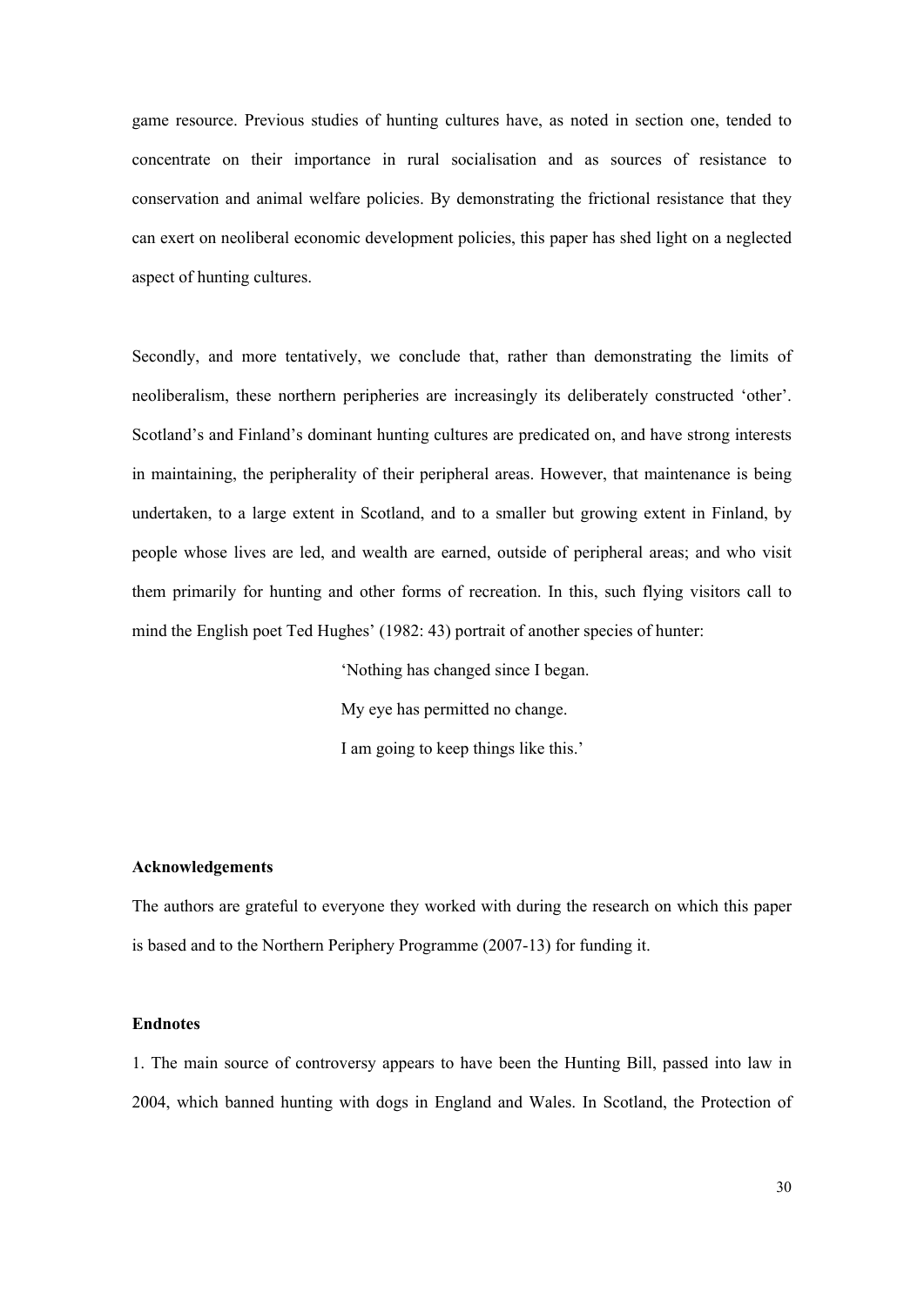Wild Mammals (Scotland) Act 2002 banned the hunting of wild mammals with dogs (q.v. [http://www.legislation.gov.uk/asp/2002/6/section/1;](http://www.legislation.gov.uk/asp/2002/6/section/1) accessed 14/6/17).

2. In this paper, commercial hunting tourism is use to describe paid-for hunting activities undertaken by non-residents.

3. A nominal exchange rate of £1 =  $\epsilon$ 1.2 has been used.

4. The Scottish Government defines as 'remote rural' areas which are more than 30 minutes' drive from the nearest settlement with a population of at least 10,000 (National Statistics, 2011: 5).

5. Dating from the reign of Queen Victoria, 1837-1901.

#### **References**

- Anderson, A. (2006) Spinning the rural agenda: the Countryside Alliance, fox hunting and social policy. *Social Policy and Administration* 40, 722-738
- Atholl Estates (2017) *Sporting & fishing rates 2017* ([http://www.athollestatessport.co.uk/File/2017\\_Sporting\\_Rates.pdf,](http://www.athollestatessport.co.uk/File/2017_Sporting_Rates.pdf) last accessed 14 February 2017)
- Baines, D. and Richardson, M. (2013) Hen harriers on a Scottish grouse moor: multiple factors predict breeding density and productivity *Journal of Applied Ecology* 50, 1397-1405
- Bisi, J., Kurki, S., Svensberg, M. and Liukkonen, T. (2007) Human dimensions of wolf (*Canis lupus*) conflicts in Finland *European Journal of Wildlife Research* 53, 304–314
- Brennan, M.A., Flint, C.G. and Luloff, A.E. (2009) Bringing together local culture and rural development: findings from Ireland, Pennsylvania and Alaska *Sociologia Ruralis* 49, 97- 112
- Charmaz, K. (2012) [no title] Pp.21-22 in Baker, S.E. and Edwards, R. (eds) *How many qualitative interviews is enough? Expert voices and early career reflections on sampling and cases in qualitative research* (Southampton: National Centre for Research Methods). Downloaded from<http://eprints.ncrm.ac.uk/2273/>, 2 July 2012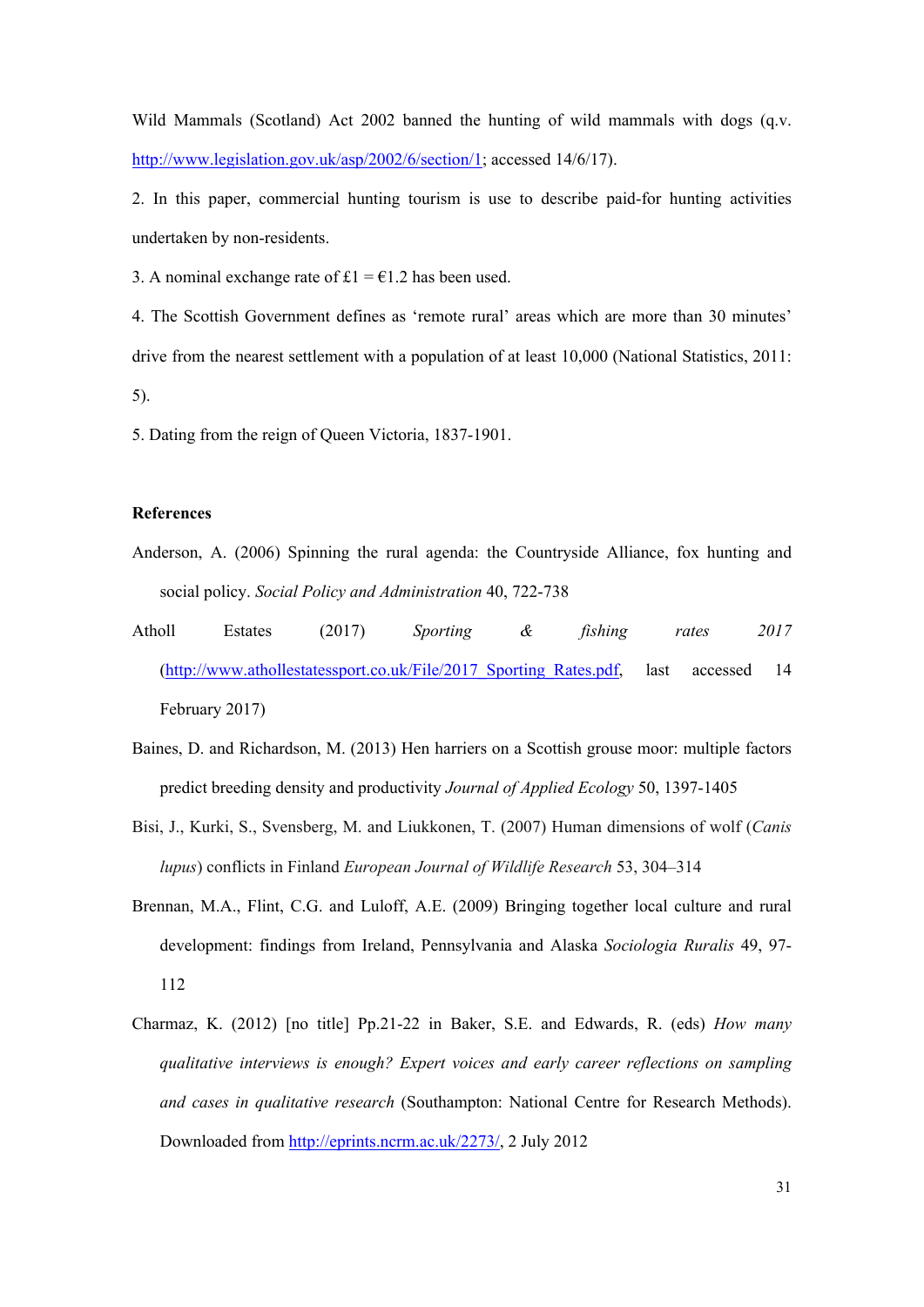- Conradson, D. and Pawson, E, (2009) New cultural economies of marginality: revisiting the West Coast, South Island, New Zealand *Journal of Rural Studies* 25, 77–86
- Cox, G., Hallett, J. and Winter, M. (1994) Hunting the wild red deer: the social organization and ritual of a 'rural' institution *Sociologia Ruralis* 34, 190-205.
- Ermala, A. and Leinonen, K. (1995) *Metsästäjäprofiili 1993. Osaraportti 1* (Kala-ja riistaraportteja nro 28)
- Exclusively Scottish (nd) Grouse shooting in the Scottish Borders ([https://www.exclusivelyscottish.com/shooting-quarry/grouse-shooting.php,](https://www.exclusivelyscottish.com/shooting-quarry/grouse-shooting.php) last accessed 14 February 2017)
- Finnish Forest Research Institute (2014) *Finnish Statistical Yearbook of Forestry 2014* (Tampere: Finnish Forest Research Institute)
- Forestry Commission (2016) *Forestry statistics 2016* [\(http://www.forestry.gov.uk/forestry/infd-](http://www.forestry.gov.uk/forestry/infd-7aqdgc)[7aqdgc,](http://www.forestry.gov.uk/forestry/infd-7aqdgc) last accessed 14 February 2017).
- Fraser of Allander Institute (2010) *An economic study of Scottish grouse moors: an update* (Glasgow: University of Strathclyde). Downloaded from [http://www.gwct.org.uk/documents/full\\_economic\\_study\\_with\\_covers\\_9.8.10\\_1.pdf,](http://www.gwct.org.uk/documents/full_economic_study_with_covers_9.8.10_1.pdf) 24 May 2012
- Gezelius, S. (2004) Food, money, and morals: compliance among natural resource harvesters *Human Ecology* 32, 615-634
- Hayter, R. and Barnes, T.J. (2012) Neoliberalization and Its geographic limits: comparative reflections from forest peripheries in the Global North *Economic Geography* 88, 197-221
- Hayter, R., Barnes, T.J. and Bradshaw, M.J. (2003) Relocating resource peripheries to the core of economic geography's theorizing: rationale and agenda *Area* 35, 15-23
- Heberlein, T.A. (2000) The gun, the dog and the thermos. Culture and hunting in Sweden and the United States. *Sweden and America* Fall, 24–29
- Heley, J. (2010) The new squirearchy and emergent cultures of the new middle classes in rural areas. *Journal of Rural Studies* 26, 321-331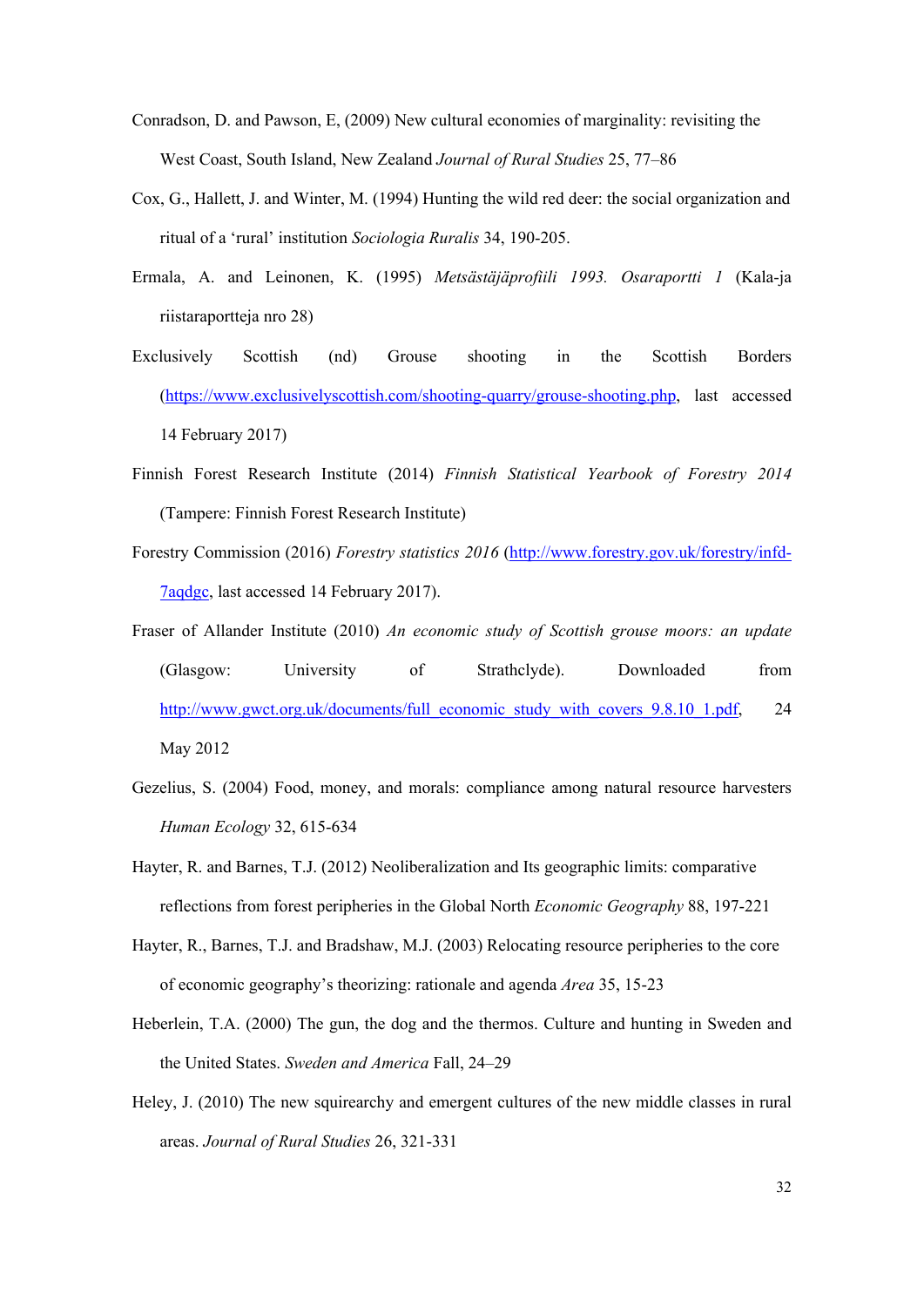- Horsley, J. (2013) Conceptualising the state, governance and development in a semi-peripheral resource economy: the evolution of state agreements in Western Australia *Australian Geographer* 44, 283-303
- Hughes, T. (1982) *Selected poems 1957-1981* (London: Faber and Faber)
- Ilbery, B. and Kneafsey, M. (1998) Product and place: promoting quality products and services in the lagging regions of the European Union *European Urban and Regional Studies* 5, 329- 341
- Ilbery, B. and Kneafsey, M. (1999) Niche markets and regional speciality food products in Europe: towards a research agenda *Environment and Planning A* 31, 2207-2222
- Jauhiainen, J.S. and Moilanen, H. (2012) Regional innovation systems, high-technology development, and governance in the periphery: The case of Northern Finland *Norsk Geografisk Tidsskrift - Norwegian Journal of Geography* 66, 119-132
- Jarvie, G. and Jackson, L. (1998) Deer forests, sporting estates and the aristocracy. *The Sports Historian* 18, 24-54
- Kangas, J. and Kokko, A. (eds) (2001) Metsän eri käyttömuotojen arvottaminen ja yhteensovittaminen. *Metsäntutkimuslaitoksen tiedonantoja 800* (Vantaa: Metsäntutkimuslaitos)
- Keskinarkaus, S. and Matilainen, A. (2010) Social sustainability of hunting tourism in Finland. In Matilainen, A. and Keskinarkaus, S. (eds.) *The Social Sustainability of Hunting Tourism in Northern Europe* (Seinäjoki*:* University of Helsinki Ruralia Institute, Report 59)
- Keskinarkaus, S., Matilainen, A. and Kurki, S.(2009) *Metsästysmatkailu ja sen kestävyys valtion mailla* (Seinäjoki*:* University of Helsinki, Ruralia Institute. Publication 18)
- Kneafsey, M., Ilbery, B. and Jenkins, T. (2001) Exploring the dimensions of culture economies in rural west Wales *Sociologia Ruralis* 41, 296-310
- Kortelainen, J. and Rannikko, P. (2015) Positionality switch: remapping resource communities in Russian borderlands *Economic Geography* 91, 59-82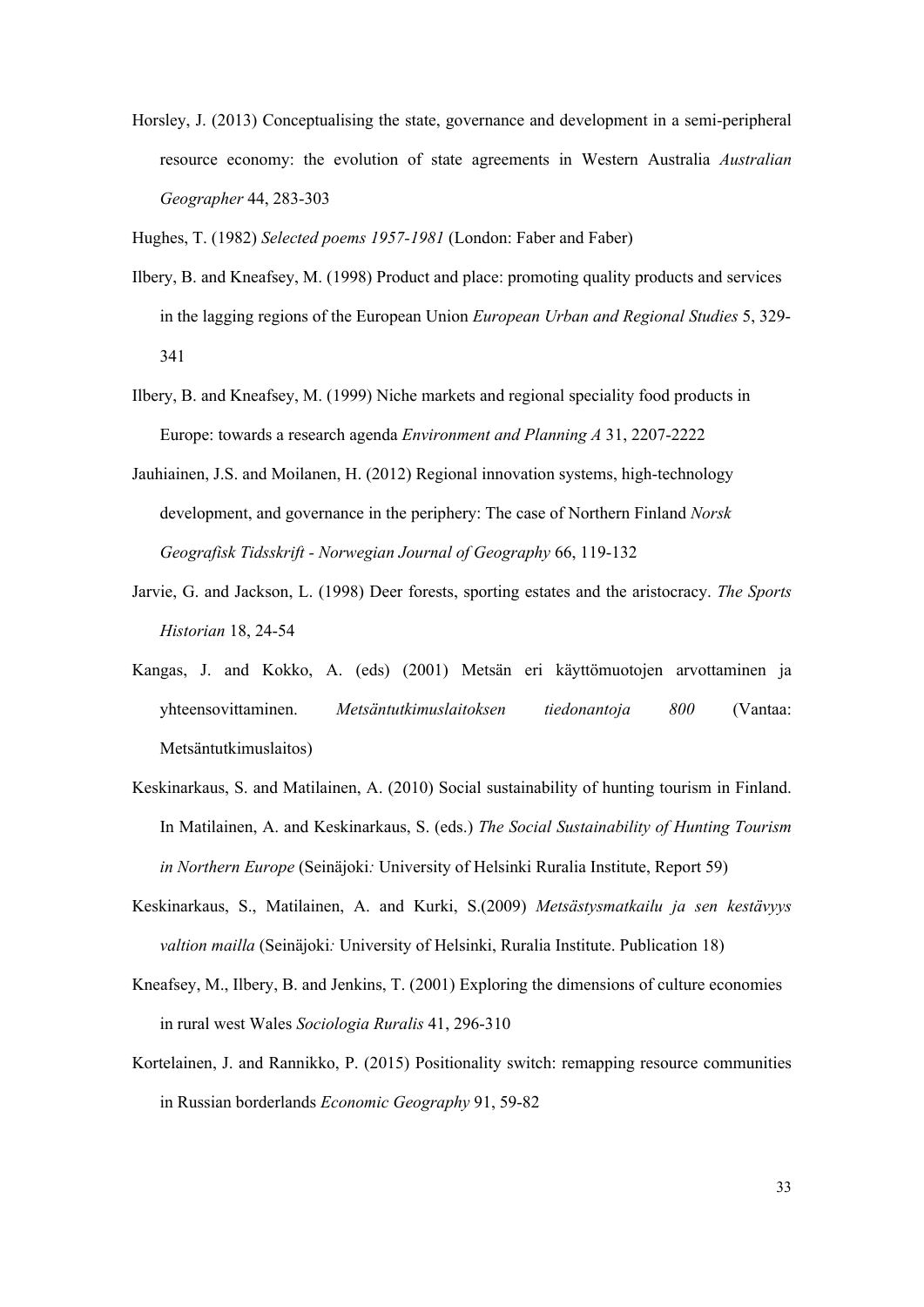- Krange, O. and Skogen, K. (2011) When the lads go hunting: the 'Hammertown mechanism' and the conflict over wolves in Norway *Ethnography* 12, 466–489
- Legard, R., Keegan, J. and Ward, K. (2003). In-depth interviews. Pp. 138-169 in Ritchie, J. and Lewis, J. (eds.) *Qualitative research practice. A guide for social science students and researchers* (Thousand Oaks: Sage)
- Liukkonen, T., Bisi, J., Hallila, H. and Joensuu, O. (2007) *Mielipiteitä metsästyksestä valtion mailla. Metsähallituksen luonnonsuojelujulkaisuja. Sarja B 84* (Vantaa: Metsähallitus)
- Lorimer, H. (2000) Guns, game and the grandee: the cultural politics of deerstalking in the Scottish Highlands *Cultural Geographies* 7, 403-431
- MacMillan, D.C. and Leitch, K. (2008) Conservation with a gun: understanding landowner attitudes to deer hunting in the Scottish Highlands. *Human Ecology* 36, 473-484
- MacMillan, D.C., K. Leitch, A. Wightman and P. Higgins (2010) The management and role of Highland sporting estates in the early twenty-first century: the owner's view of a unique but contested form of land use. *Scottish Geographical Journal* 126, 24-40
- MacMillan, D.C. and Phillip, S. (2008) Consumptive and non-consumptive values of wild mammals in Britain. *Mammal Review* 38, 189-204
- Mar Lodge Independent Review Panel (2011) *Report for the board of the National Trust for Scotland into the management of deer, woodland and moorland at Mar Lodge Estate*  (Edinburgh: National Trust for Scotland)
- Marsden, T. (1999) Rural futures: the consumption countryside and its regulation. *Sociologia Ruralis* 39, 501-526
- Matilainen, A. (ed.) (2007) *Sustainable hunting tourism business opportunity in northern areas?* (Seinäjoki*:* University of Helsinki, Ruralia Institute)
- Matilainen, A., Keskinarkaus, S., and Törmä, H. (2016). The Economic Significance of Hunting Tourism in East Lapland, Finland. *Human Dimensions of Wildlife* 21, 203-222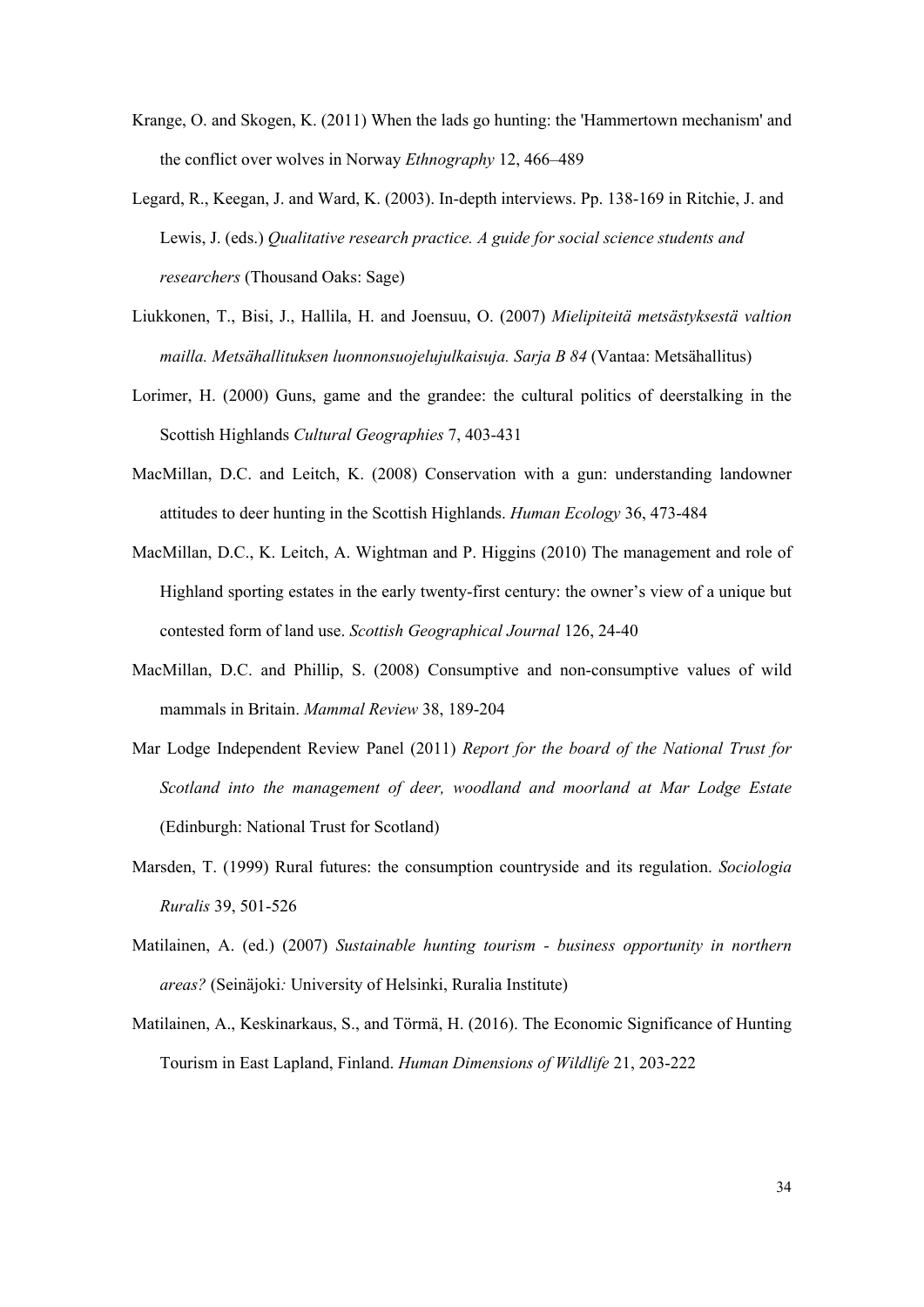- McKee, A., Warren, C., Glass, J. and Wagstaff, P. (2013) The Scottish private estate. Pp. 63-85 in Glass, J., Price, M.F., Warren, C. and Scott, A. (eds) *Lairds, land and sustainability. Scottish perspectives on upland management* (Edinburgh: Edinburgh University Press)
- Milbourne, P. (2003a) Hunting ruralities: nature, society and culture in the "hunt countries" of England and Wales. *Journal of Rural Studies* 19, 157-171
- Milbourne, P. (2003b) The complexities of hunting in rural England and Wales. *Sociologia Ruralis* 43, 289-308
- Munton, R. (2009) Rural land ownership in the United Kingdom: changing patterns and future possibilities for land use. *Land Use Policy* 26S, S54-S61
- National Statistics (2011) *Rural Scotland key facts 2011: people and communities; services and lifestyle; economy and enterprise* (Edinburgh: The Scottish Government)
- Natural Scotland (2011) *Getting the best from our land. A land use strategy for Scotland*  (Edinburgh: The Scottish Government)
- Newey, S., Dahl, F. and Kurki, S. (eds) (2010). *Game monitoring systems supporting the development of sustainable hunting tourism in Northern Europe: a review of current practices* (Seinäjoki: University of Helsinki, Ruralia Institute)
- Nygård, M. and Uthard, L. (2009) *Metsästäjät perinteisen ja nykyajan taitekohdassa* (Helsinki: Metsästäjäin keskusjärjestö)
- PACEC (2014) *The Value of Shooting. The economic, environmental, and social benefits of shooting sports in the UK* (Cambridge: Public & Corporate Economic Consultants)
- Parrott, N., Wilson, N. and Murdoch, J. (2002) Spatializing quality: regional protection and the alternative geography of food *European Urban and Regional Studies* 9, 241-261
- Patton, M.Q. (2002) *Qualitative research & evaluation methods. 3rd edition* (Thousand Oaks, CA: Sage)
- Pellikka, J., Lindén, H., Rita, H. and Svensberg, M. (2007) Motives for voluntary wildlife monitoring in Finnish hunting teams*. Wildlife Biology* 13, 1-10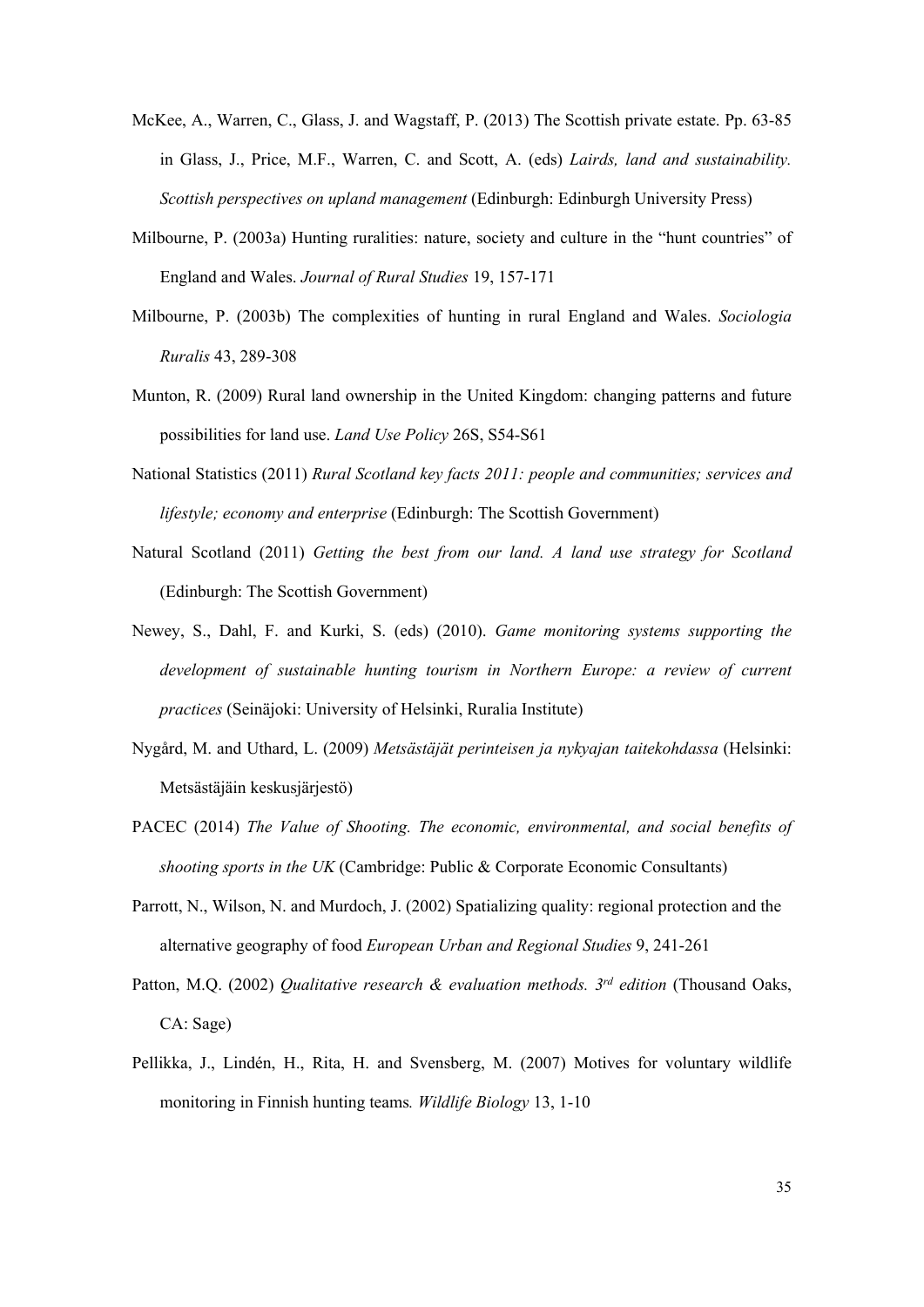- Pohja-Mykrä, M. (2016) Felony or act of justice? Illegal killing of large carnivores as defiance of authorities, *Journal of Rural Studies* 44, 46-54
- Pohja-Mykrä, M. and Kurki, S. (2014) Strong community support for illegal killing challenges wolf management, *European Journal of Wildlife Research* 60, 759–770
- Ramsey, E., Bond, D., Hanna, D. and Gallagher, E. (2013) Encouraging technology transfer among SMEs in the northern periphery of Europe, *Technology Analysis & Strategic Management* 25, 341-353
- Ray, C. (1998) Culture, intellectual property and territorial rural development *Sociologia Ruralis* 38, 4-20
- Ray, C. (1999a) Endogenous development in the era of reflexive modernity *Journal of Rural Studies* 15, 257-267
- Ray, C. (1999b) Towards a meta-framework of endogenous development: repertoires, paths, democracy and rights *Sociologia Ruralis* 39, 521-537
- Ray, C. (2000) Endogenous socio-economic development in the European Union issues of evaluation *Journal of Rural Studies* 16, 447-458
- Royal Society of Edinburgh, The (2008) *Committee of inquiry into the future of Scotland's hills and islands* (Edinburgh: The Royal Society of Edinburgh)
- Samuel, A.M.M. (2000) Cultural symbols and landowners' power: the practice of managing Scotland's natural resource. *Sociology* 34, 691-706
- Scottish Executive (2006) *The Scottish forestry strategy* (Edinburgh: Forestry Commission Scotland)

Scottish Government (2009) *Tourism. Key sector report* (Edinburgh: The Scottish Government)

- Scottish Government (2016a) *Economic report on Scottish agriculture* **(**<http://www.gov.scot/Resource/0050/00501417.pdf>, last accessed 14 February 2017)
- Scottish Government (2016b) *Scottish data for the International Tourism definition* ([http://www.gov.scot/Topics/Statistics/Browse/Business/Publications/GrowthSectors/Touris](http://www.gov.scot/Topics/Statistics/Browse/Business/Publications/GrowthSectors/TourismDatabase) [mDatabase,](http://www.gov.scot/Topics/Statistics/Browse/Business/Publications/GrowthSectors/TourismDatabase) last accessed 14 February 2017)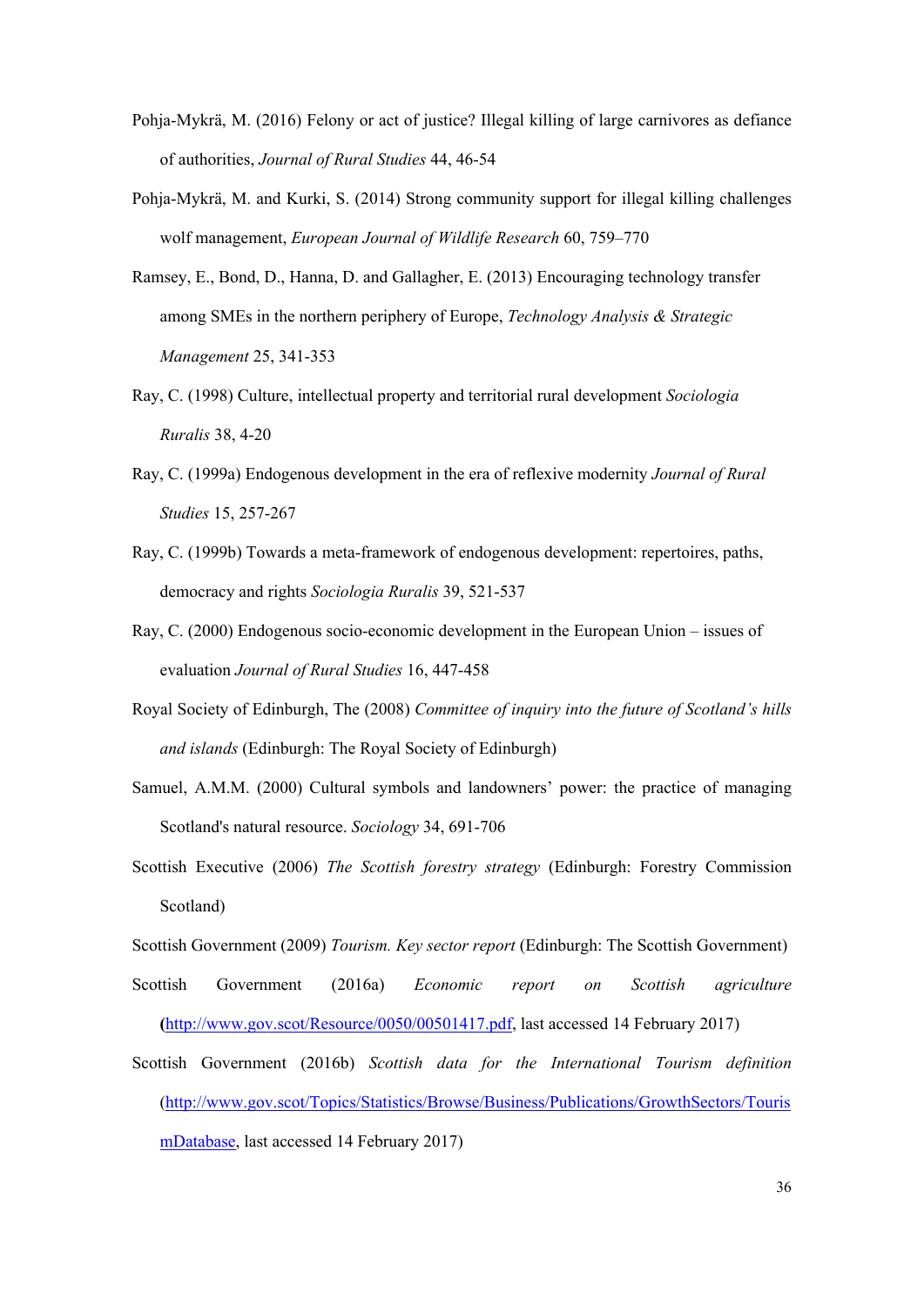- Sharp, R. (2010) The great game: the interaction of field sport and conservation in Britain from the 1950s to 2008. Pp. 84-106 in MacLean, N. (ed.) *Silent summer: the state of wildlife in Britain and Ireland* (Cambridge: Cambridge University Press)
- Silva, J.A. and Motzer, N. (2015) Hybrid uptakes of neoliberal conservation in Namibian tourism-based development *Development and Change* 46, 48–71
- Stewart, D. (2006) *Scottish biodiversity list social criterion: results of a survey of the Scottish population* (Edinburgh: Scottish Executive)
- Strauss, A. and Corbin, J. (1998) *Basics of qualitative research: techniques and procedures for developing grounded theory* (London: Sage)
- Suomen Riistakeskus (2015) Statistical database [https://riista.fi/metsastyskortteja-lunastettiin](https://riista.fi/metsastyskortteja-lunastettiin-viime-vuoden-malliin/)[viime-vuoden-malliin/](https://riista.fi/metsastyskortteja-lunastettiin-viime-vuoden-malliin/) (last accessed 21 February 2017)
- Svensberg, M. (2012) Reuna-alueiden luonnonhoitoon osaamista. Paper presented in seminar Luonnon-, maiseman- ja ympäristönhoito – hyviä käytäntöjä ja kokemuksia, Seinäjoki, Finland
- Tsing, A.L. (2005) *Friction: an ethnography of global connection* (Princeton, N.J.: Princeton University Press)
- Vaughan, J. (2010) Scottish farmland prices up but sporting estates are flat. Downloaded from [http://www.landgazette.co.uk/index.php/rural-agency-/847-scottish-farmland-kf,](http://www.landgazette.co.uk/index.php/rural-agency-/847-scottish-farmland-kf) 21 May 2012
- Von Essen, E. (2015) Whose discourse is it anyway? Understanding resistance through the rise of 'barstool biology' in nature conservation *Environmental Communication*, in press ([http://www.tandfonline.com/doi/full/10.1080/17524032.2015.1042986\)](http://www.tandfonline.com/doi/full/10.1080/17524032.2015.1042986)
- Von Essen, E. and Allen, M. (2017) A reluctant right-wing social movement: on the 'good sense' of Swedish hunters *Journal of Rural Studies* 50, 139-147.
- Von Essen, E., Hansen, H.P., Källström, H.N., Peterson, M.N. and Peterson, T.R. (2015) The radicalisation of rural resistance: how hunting counterpublics in the Nordic countries contribute to illegal hunting *Journal of Rural Studies* 39, 199-209.